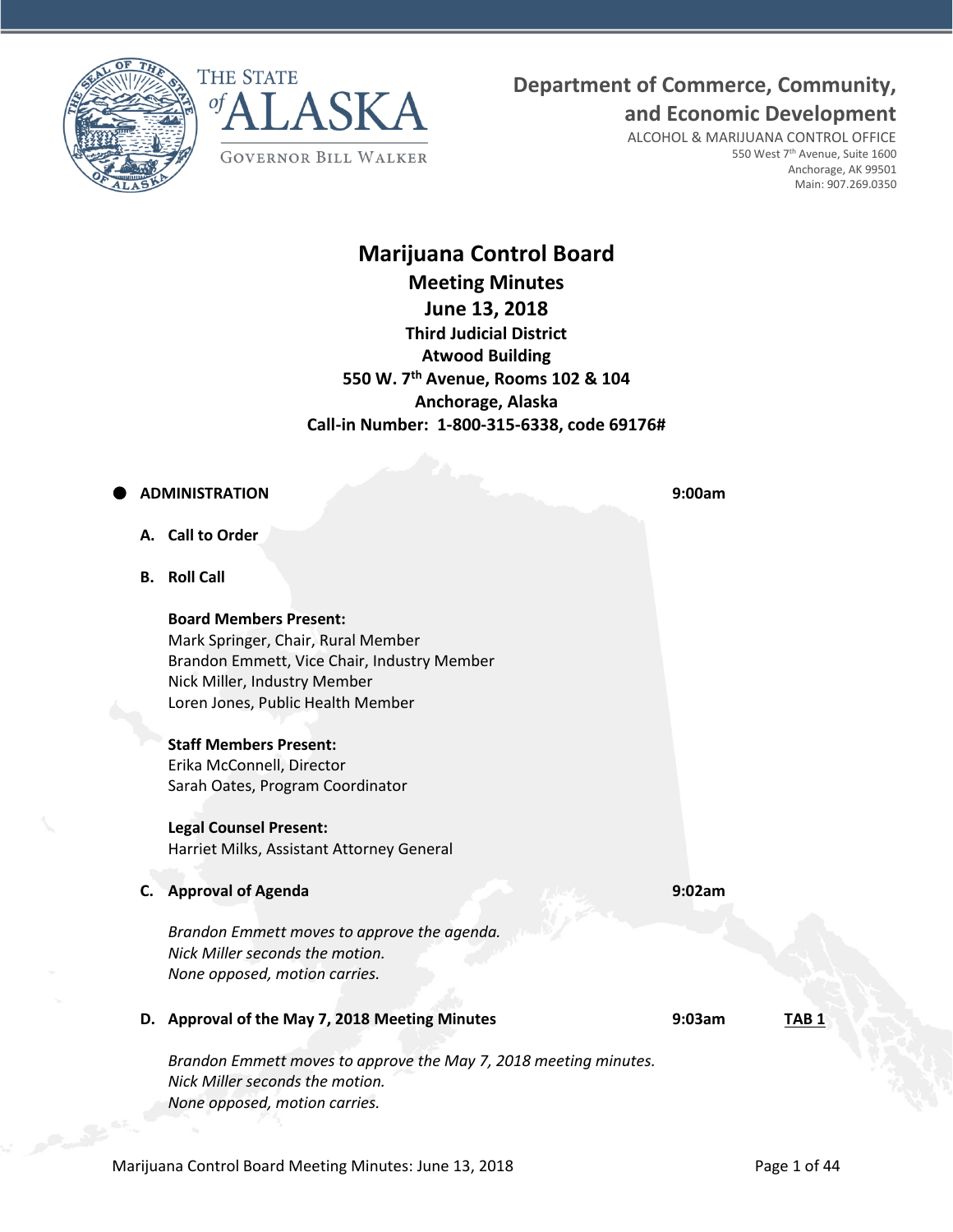#### **BOARD GOVERNANCE 9:03am**

*Harriet Milks states that this is the time for each Board member to declare any changes to conflicts or potential conflicts under the Executive Ethics Act.*

*Loren Jones states that he has no changes.*

*Nick Miller states that he has no changes.*

*Brandon Emmett states that he has no changes.*

*Mark Springer states that he has no changes.*

*Harriet Milks reminds the Board about the importance of ex parte contacts. She adds that it's important to remind individuals or entities who try to speak to individual members about the Board's regulatory jurisdiction, that the individual or entity should bring the question or issue to the entire Board. Additionally, ex parte contacts should be disclosed to the rest of the Board and to the public.*

#### **EXECUTIVE SESSION**

**A. 10006 & 10012: Frozen Budz:** Destiny S Neade & Nick J Neade **9:09am** 3915 Peger Road, Fairbanks (Fairbanks North Star Borough)

#### **Appeal of license revocations; OAH Case Nos. 17-1307-MCB and 18-0125-MCB**

*Brandon Emmett moves to enter into executive session. Nick Miller seconds the motion. Mark Springer states that those present will be the Board members and Judge Mandala. None opposed, motion carries.*

*Brandon Emmett moves to come out of executive session.* **9:20am** *Nick Miller seconds the motion. None opposed, motion carries.*

*Mark Springer states that in the matter of Destiny S. Neade & Nick J. Neade DBA Frozen Budz, licenses 10006 and 10012, OAH Case Nos. 17-1307-MCB and 18-1025-MCB, the Board heard from Judge Mandala and reviewed the stipulated agreement, proposed decision and order, which is signed by director Erika McConnell and Destiny S. Neade and Nicholas J. Neade. He reads the signed proposed decision and order for the record.*

*Brandon Emmett moves to adopt the proposed decision and order. Nick Miller seconds the motion. Brandon Emmett states that he feels what's important here is that the people be protected from bad actors. Motion carries unanimously.*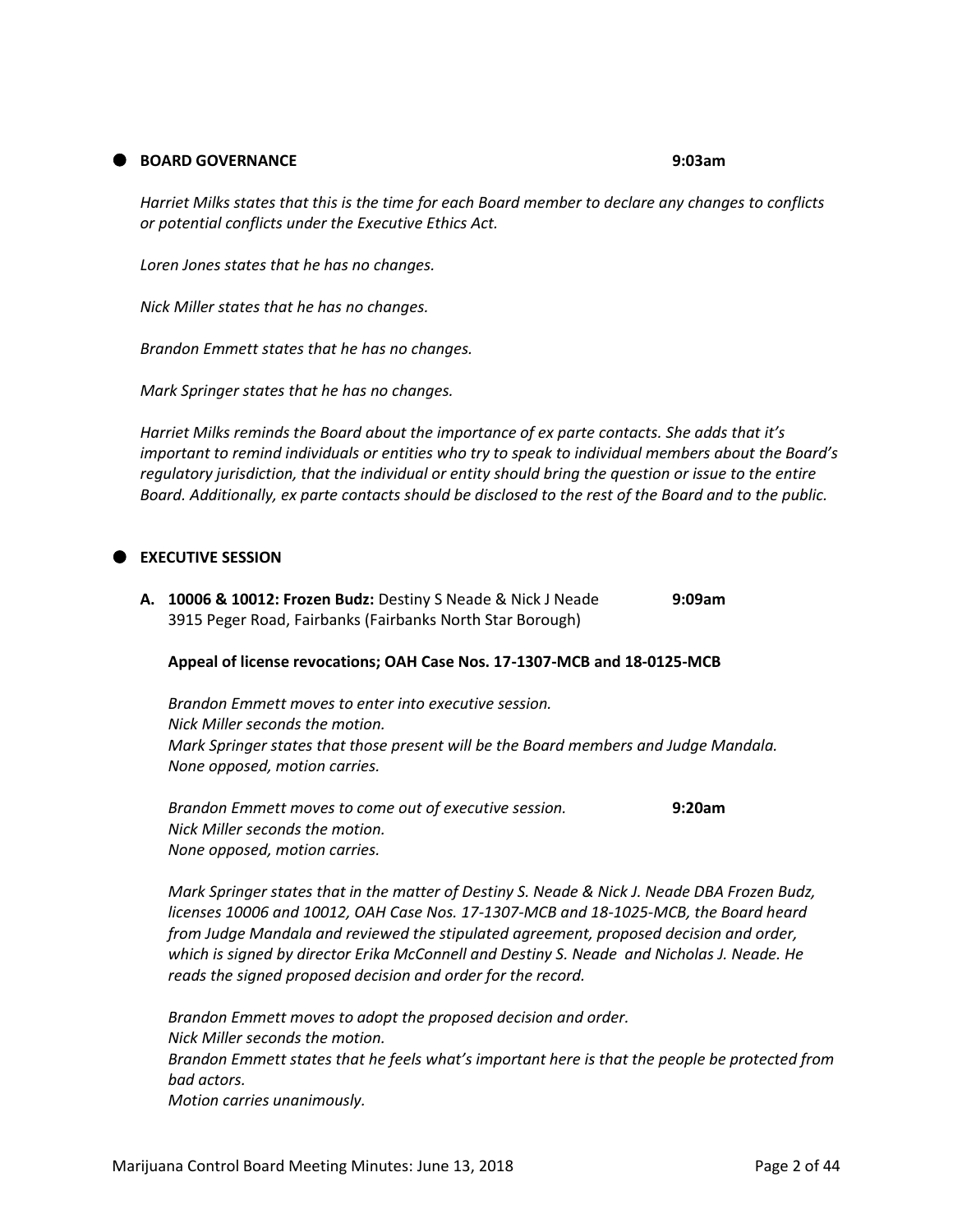#### **PUBLIC TESTIMONY 9:25am**

Public testimony is limited to issues not on this agenda and that are not proposed regulations. Per the public notice of this meeting, public wishing to testify are advised to pre-register by emailing [marijuana@alaska.gov](mailto:marijuana@alaska.gov) no later than June 8, 2018, with their intent. The Board may hear testimony from public who have not pre-registered, but those who have pre-registered will be given preference for the time available. The Board is unable to hear public testimony on proposed regulations at this time. Written comments may also be submitted to the board via [marijuana@alaska.gov.](mailto:marijuana@alaska.gov) The call-in number is 1-800-315-6338, code 69176#.

*Robert Michael provides testimony regarding the time period for adopting the original set of regulations, the federal government's patent on medical marijuana, overregulation, and the black market.*

*Brian Coyle hands out documents to the Board members and provides testimony regarding the Department of Environmental Conservation's desk audit report of the marijuana testing facilities. He states that the state is unable to effectively regulate marijuana testing facilities, and proposes and strongly encourages that the State make it a priority to create its own testing lab to conduct the testing. He also requests that the Board set aside some time at this meeting to talk about the audit report.*

*Cary Carrigan provides testimony regarding concerns about the speed at which the AMCO staff responds to emails and requests for guidance from the industry. He states that there is not an attentiveness and responsiveness to the requests from the people who want to be helped by AMCO, and then those people are being punished by enforcement. He adds that he would hope that people on the phone who have questions about Metrc will get an opportunity to ask them. He commends the testing working group for working quickly to address the issues, and he states that he wishes enforcement would respond quickly.*

*Mark Springer instructs Mr. Carrigan that he should inform the Board about lack of clarity in the regulations by using the marijuana mailbox, since the Board is who writes the regulations. He additionally recommends that Mr. Carrigan act as a liaison for the industry, and schedule monthly meetings with the staff with a list of questions and concerns, rather than flooding the staff emails.*

*Kerby Coman provides testimony requesting for license transfers to be prioritized over new license applications, and regarding AS 17.38 regarding rulemaking – stating that he feels that the regulations are superseding the statutes.* 

*Jana Weltzin provides testimony requesting posting of the recordings of the meetings online. She adds that her public comments on certain regulations were not included in the tabs until yesterday, and that the wrong access codes were posted on the AMCO website until yesterday. She states that a new phone system should be purchased to improve public participation. She adds that transfer applications should be handled like other change forms, rather than added to the same queue as new applications. She states that she has received several positive comments from clients about James Hoelscher since the last Board meeting about him being more helpful.*

*Emily Nenon thanks the Board and staff for managing the tremendous workload, and provides testimony regarding Senate Bill 63 – the indoor smoking bill. She states that the passed legislation requires that any indoor smoking would have to take place in a standalone building, with recognition*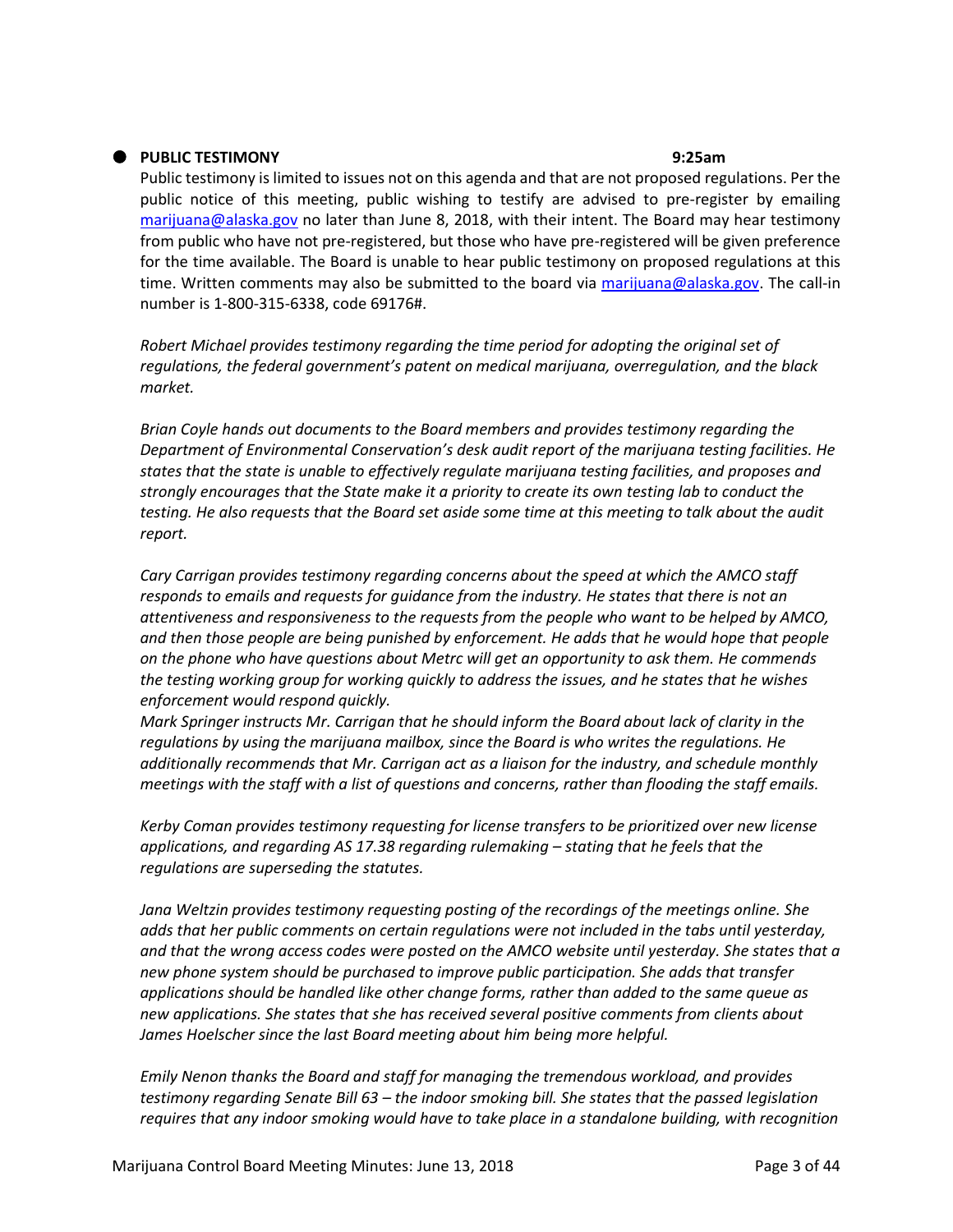*that ventilation cannot protect non-users from the immediate effects of second-hand smoke inhalation.*

*Sarah Henkel provides testimony regarding Franwell owning all of the data in Metrc, and she requests that that data be made available to the public.*

#### **TAX/SUPPLY DISCUSSION 10:00am**

#### **A. Department of Revenue invited**

*Ken Alper, Director of the Tax Division, Deputy Director Brandon Spanos, and Audit Supervisor Kelly Mazzei identify themselves and speak to the Board about marijuana tax.*

*Ken Alper informs the Board that the Division is going to seek legislation in 2019 that would enable the Division to tax black market operators. He also states that the Division is working on a regulation project that would create a third tax structure (in addition to the \$50/oz flower tax and the \$15/oz trim tax).*

*Brandon Emmett encourages the Tax Division to explore a legislative proposal for a tax structure that would incentivize Alaskans (in the regulated industry) to be able to sell their product for whatever the market dictated it was worth, it would really help the state get rid of the black market shippers who are sending up inexpensive marijuana and concentrate from out of state.*

*Ken Alper states that what they're butting up against is the limited language in the statute that requires taxes based upon specific parts of the plant.*

*Loren Jones asks about tax stamps, excise taxes on tobacco and alcohol, and internet sales of tobacco.*

*Brandon Spanos states that most internet sellers of tobacco are located out of the country, and the Division goes after the ones they know about to tax them. He adds that there is a multi-state agreement regarding this issue that the Division is bound by and enforces. He states that it is difficult to track illegal businesses that are shipping into the state, but that the criminal enforcement arm of the Department of Revenue is responsible for enforcing the laws on illegal operators.*

*Erika McConnell states that she was at a conference recently, and another attendee proposed the idea of taxing marijuana based on potency.*

*Brandon Emmett states that he thinks that probably anything is better than what we have now. He states that the State needs to find a way to make the tax structure realistic, whatever that may be.*

*Loren Jones states that \$50/oz is what was written in the legislation that went before the people to vote on. He states that the potency tax bothers him a lot, especially considering the audit report that just came out.*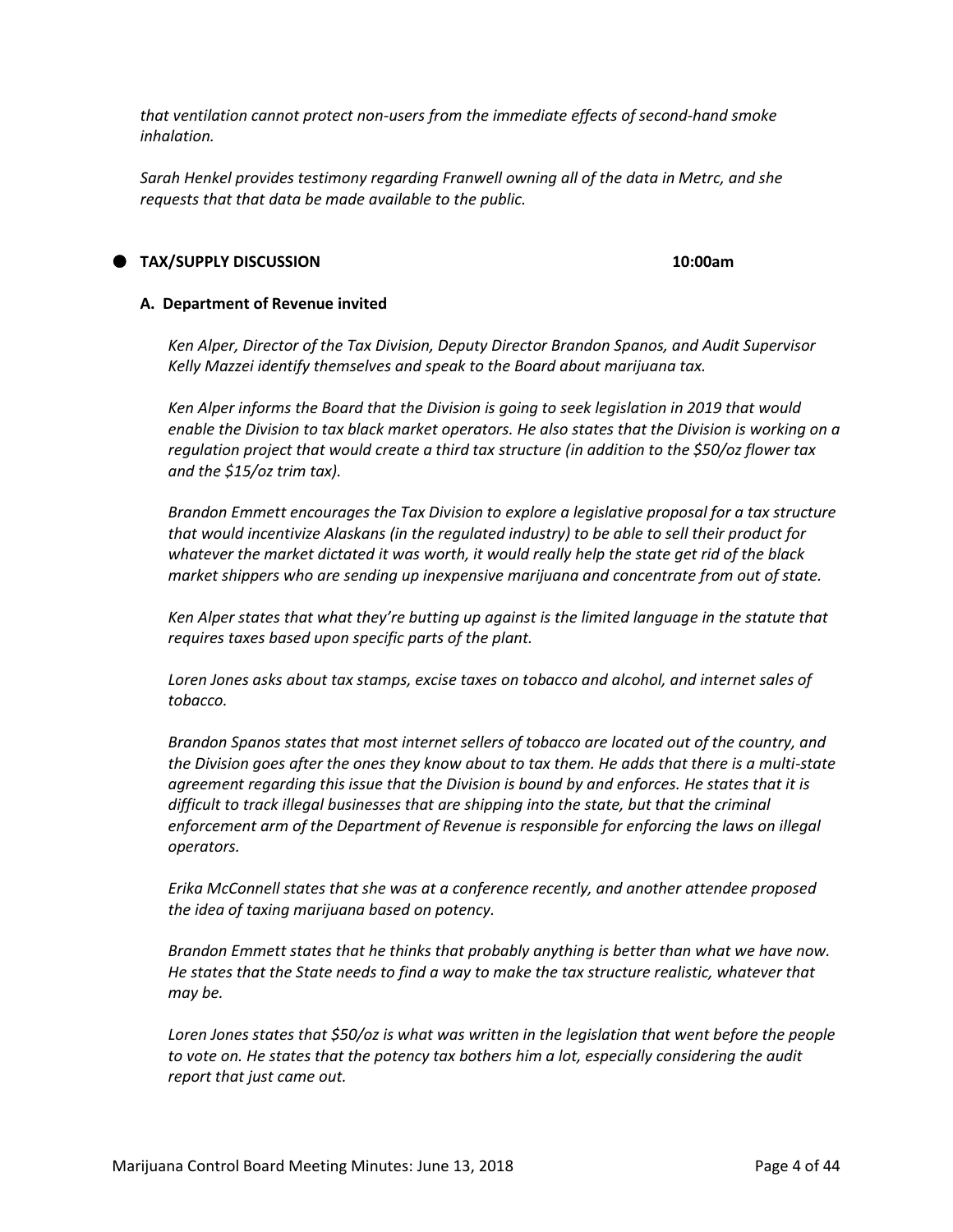*Brandon Emmett states that he would not have this position if the black market was almost stamped out.*

*Ken Alper states that the initiative was written to treat marijuana like alcohol, and that alcohol is*  taxed at the wholesale level. He adds that (the Division) is not currently built to take in a retail *sales taxes, but that it could make it work with a budgetary increase. He states that \$50/oz isn't really a gigantic tax, but that having it taxed so early in the process is making it difficult for the regulated market to compete with the black market – at least that's what he's hearing from Mr. Emmett.*

*Mark Springer states that he would kind of prefer that (the Board) stay out of the nuts and bolts of taxation of the industry, and leave that to the Department of Revenue.*

*Kelly Mazzei states that the Tax Division is receiving approximately 76% of marijuana tax payments in the form of cash.*

*Brandon Emmett asks whether the Division has explored working with credit unions to accept payments for taxes, and then electronically transfer them to the Division.*

*Brandon Spanos states that the Division would certainly be willing to work with financial institutions, but that no credit unions or banks are currently willing to do so in Alaska. He adds that the treasury divisions of the various states are meeting later this month to continue discussion on the issue.*

*Ken Alper states that if the industry wants there to be a major change to the tax structure and there is consensus, the Division would certainly be willing to work with the industry to determine what the cost would be.*

| <b>BREAK</b> |  | 10:32am |
|--------------|--|---------|
|              |  |         |

#### **METRC OVERVIEW 10:47am**

#### **A. Scott Denholm and Kelly Jenkins, Metrc**

*Scott Denholm and Kelly Jenkins introduce themselves for the record. Scott Denholm states that they want to see this industry as a workable, profitable, and successful business program, and he adds that his team is always open to feedback. He states that Metrc nor Franwell owns or sells the data in Metrc – it is the property of the State, and it is up to the State to decide what it wants to do with that data. He adds that Metrc will not provide that information to anyone without the approval of the State, as it is prohibited by the contract. He states that states like Colorado have allowed access to certain universities so that they may study the data.*

*Mark Springer asks whether Oregon allows access to the media.*

*Scott Denholm states that both Colorado and Oregon have pulled certain data from Metrc and then shared that with the media, but that no media outlet has any access to Metrc.*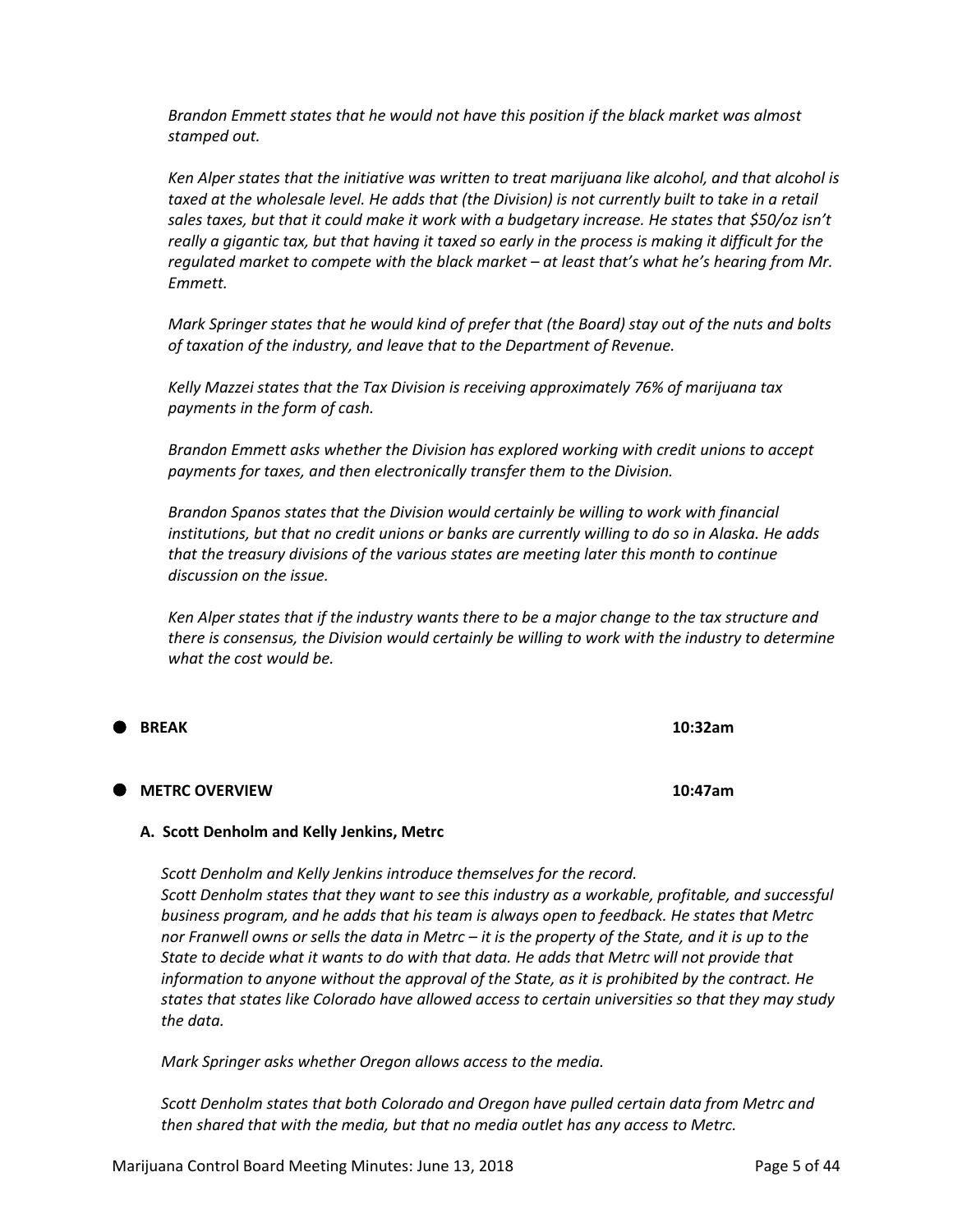*Kelly Jenkins provides a demonstration for the Board and public of how Metrc works.*

*Scott Denholm provides a summary to the Board about training classes and opportunities, stating that there has been very low attendance by the industry. He adds that industry engagement with Metrc is significantly less than that in other states.*

*Scott Denholm and Kelly Jenkins answer Board questions about the system and the history.*

*Brandon Emmett states that at some point, the Board should adopt a resolution to disseminate information to the appropriate entities at the State's discretion so that the Board can actually use the information that Metrc provides.*

*Sarah Oates states that she has concerns about the fact that turnout to trainings has been so low, and she asks how Metrc notifies licensees about training opportunities.*

*Scott Denholm states that they have a scheduler on their website that shows availability and enables anyone with a marijuana handler permit to sign up.*

*The Board members and staff discuss the possibility of posting additional information on the AMCO website.*

*A few licensees request that Metrc send out emails to all licensees regarding available training opportunities.* 

### **LUNCH BREAK 12:00pm**

## **DIRECTOR BRIEFING**

#### **A. Director's Report 1:00pm TAB 2**

*Erika McConnell asks whether the Board wants to direct the staff to prioritize transfer applications over new applications, or whether it wants staff to continue to have a single queue.*

*The Board members discuss and all generally agree that transfer applications should be prioritized over new applications.*

*Erika McConnell updates the Board regarding her travel and passed legislation. She informs the Board that legislative requests are due at the end of the summer, and she requests that Board members bring proposed requests to the August meeting.*

*Mark Springer requests that the director invite Patryce McKinney from the Department of Environmental Conservation to discuss the testing facility audit report with the Board on Friday.*

*Erika McConnell informs the Board and public that the deadline for the August 15-16 agenda is July 27.*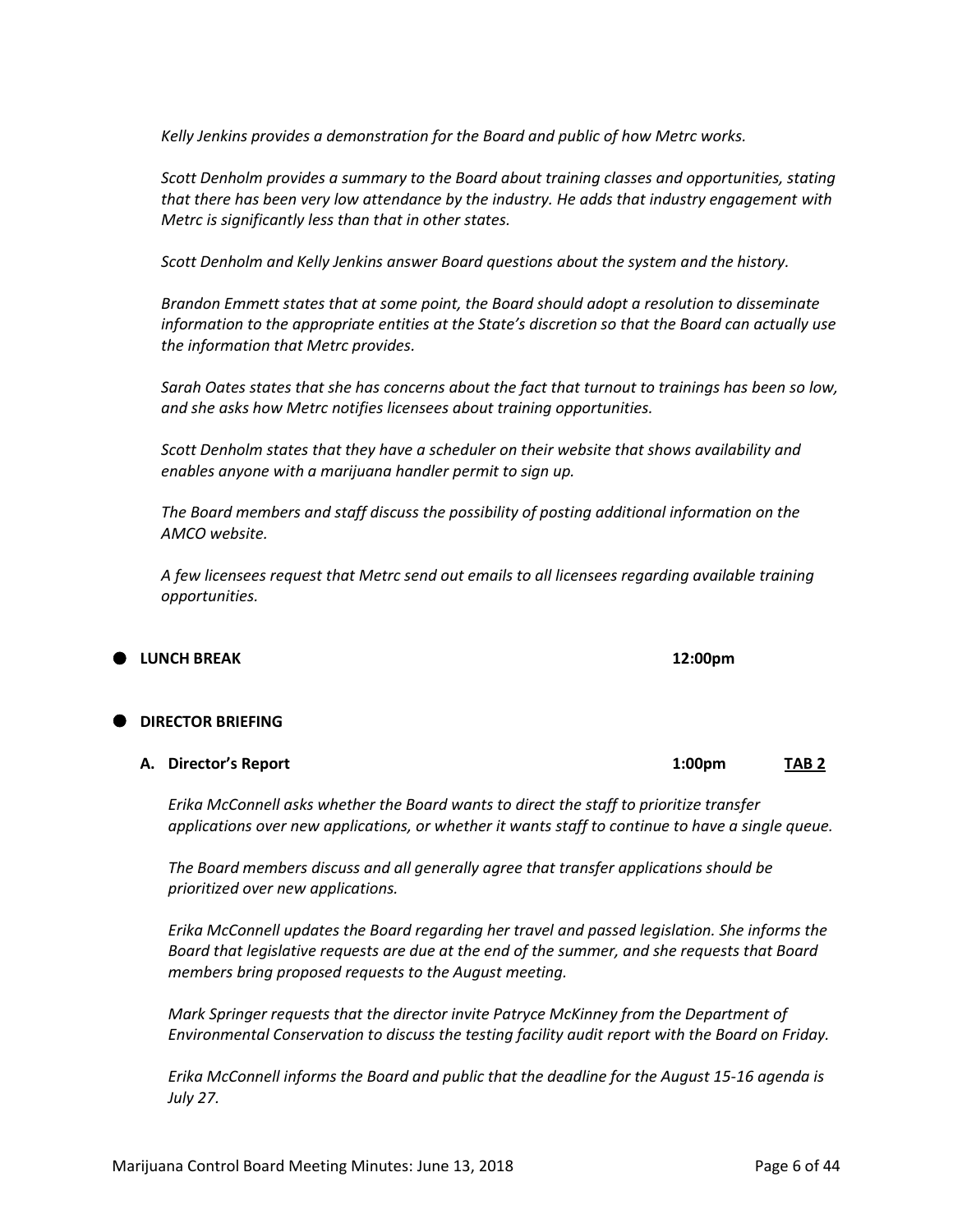*Mark Springer requests that a financial report be provided at least every couple of meetings, which would include the amount of licensing fees that have been allocated to local governments.*

*Harriet Milks speaks to the Board about the passage of Senate Bill 63 – the indoor smoking bill. She states that the bill allows local governments' to have input over whether indoor smoking is allowed.*

*Mark Springer requests that a copy of the bill be provided in the Board members' legal books.*

*Nick Miller asks whether the bill allows for local governments to opt out.*

*Harriet Milks states that it does.*

*The Board members discuss the possibility of having a third party expert review the applications for testing facility licenses.*

## **ENFORCEMENT BRIEFING**

## **A. Enforcement Supervisor's Report 1:48pm TAB 3**

*James Hoelscher updates the Board regarding enforcement travel, a syllabus for training for local law enforcement agencies, enforcement statistics, and the status of the compliance check and shoulder tap program. He states that whenever a regulation has been unclear to enforcement, he has brought the question to the director(s), and then to the AAG for guidance, when necessary; if the issue is still unclear, then it has been brought to the Board for guidance.*

*Mark Springer asks whether enforcement staff have been able to equip vehicles with lights and sirens, and to obtain other materials and resources necessary to carry out their jobs.*

*James Hoelscher states that he and the director have been working on equipping vehicles and getting other materials.*

*Mark Springer requests that the enforcement staff be provided with whatever physical resources they need in order to execute their duties.*

## **B. Transportation Discussion 2:08pm**

*James Hoelscher reads transportation regulations to the Board, and asks whether a vehicle that is transporting marijuana is considered to be an extension of the licensed premises, and whether enforcement powers would extend to that vehicle. He raises concerns about the lack of security requirements in the current Alaska transportation regulations.*

*Loren Jones states that all edible products that are sold in Juneau arrive on a plane, and are most likely carried in a backpack. He states that he agrees with Mr. Hoelscher's concerns, but that the Board needs to consider the transportation issues caused by the topography and geography of the state.*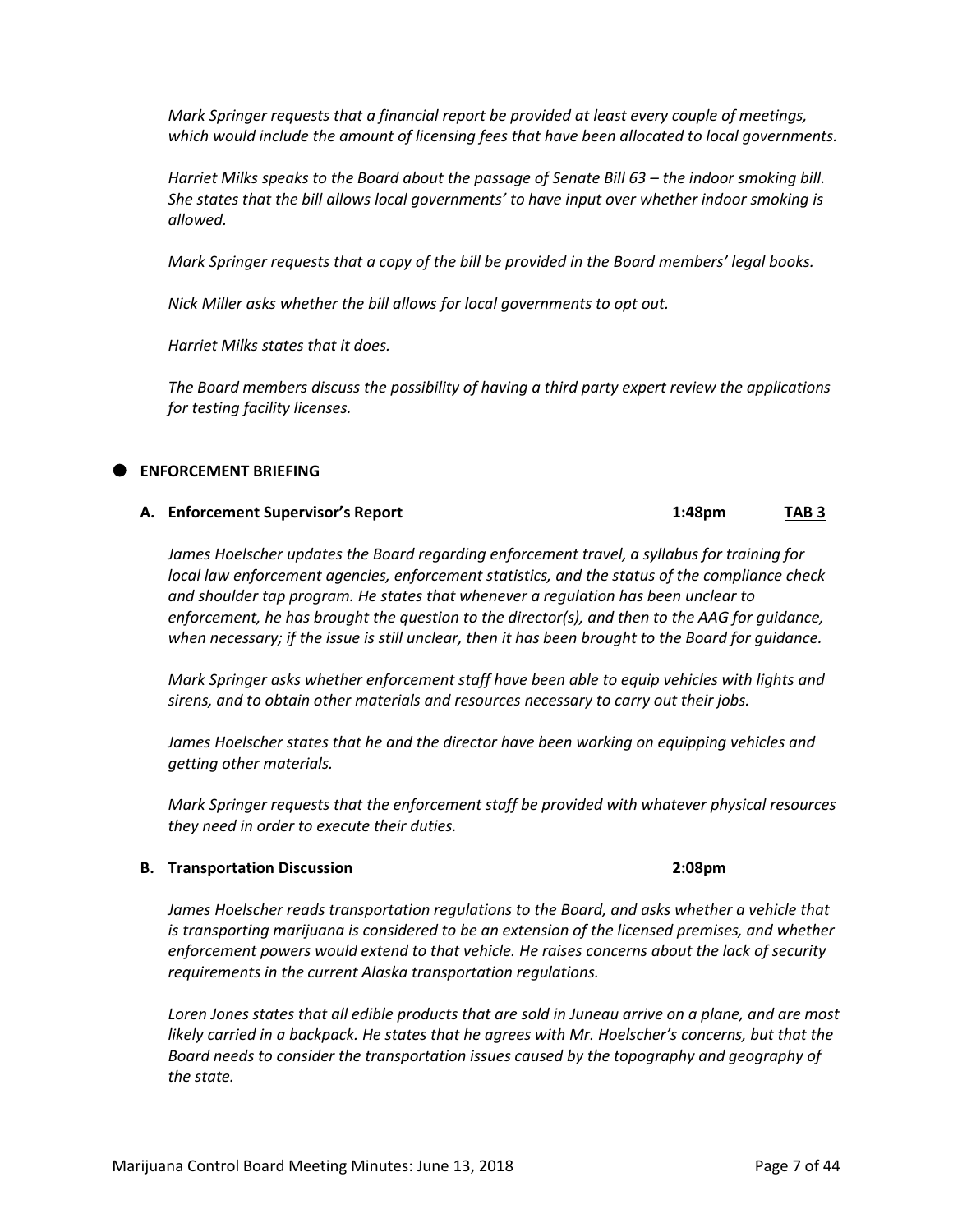**BREAK 2:45pm**

## **ENFORCEMENT BRIEFING**

*Mark Springer states that the extension of the licensed premises to the transportation vehicle seems legitimate to him, and that he would not be opposed to a regulation project that fleshes out transportation rules pertaining to that.*

*Loren Jones asks what a travel manifest would look like when marijuana has to be transported on a plane.*

James Hoelscher states that he can bring redacted copies of transport manifests to the next *meeting that would show how it's done. He adds that if a licensee has access to the internet, that it could change the transport manifest if a situation occurs when it needs to be updated.*

*James Hoelscher states that enforcement has been very consistent in saying that another person (who is not a licensee, employee, or agent) can be present in a vehicle during transport, as long as that person is 21 years of age or older and understands what is going on in that vehicle. He asks whether particular scenarios would be acceptable to the Board. He states that he thinks that if a licensee is on the road system and ends up in a scenario that in which it would have to stay overnight somewhere, that perhaps there should be a regulation project that would require the marijuana to be in a locked box.*

*James Hoelscher states that in his opinion, a faulty marijuana product that gets returned to a retail store should be required to be destroyed by the retail store, and not by the product manufacturer.*

*Nick Miller states that from a retail perspective, it is important that a retail store be able to move the marijuana somewhere, either to a product manufacturer or back to the cultivator, if it is not (selling).*

*James Hoelscher states that the statute does not allow for marijuana to be transferred from a retail store back to a cultivator.*

|  | C. Notices of Violation Issued and Licensee Responses | 2:42 <sub>pm</sub> | TAB <sub>4</sub> |
|--|-------------------------------------------------------|--------------------|------------------|
|--|-------------------------------------------------------|--------------------|------------------|

*James Hoelscher states that if there's an NOV for which the staff would like there to be additional Board action, that it will be brought to the Board in the form of an accusation.*

*Erika McConnell reiterates Mr. Hoelscher's comment that if there's an NOV for which the staff would like there to be additional Board action, that it will be brought to the Board in the form of an accusation.*

**C. Notices of Violation Issued and Licensee Responses 3:08pm TAB 4**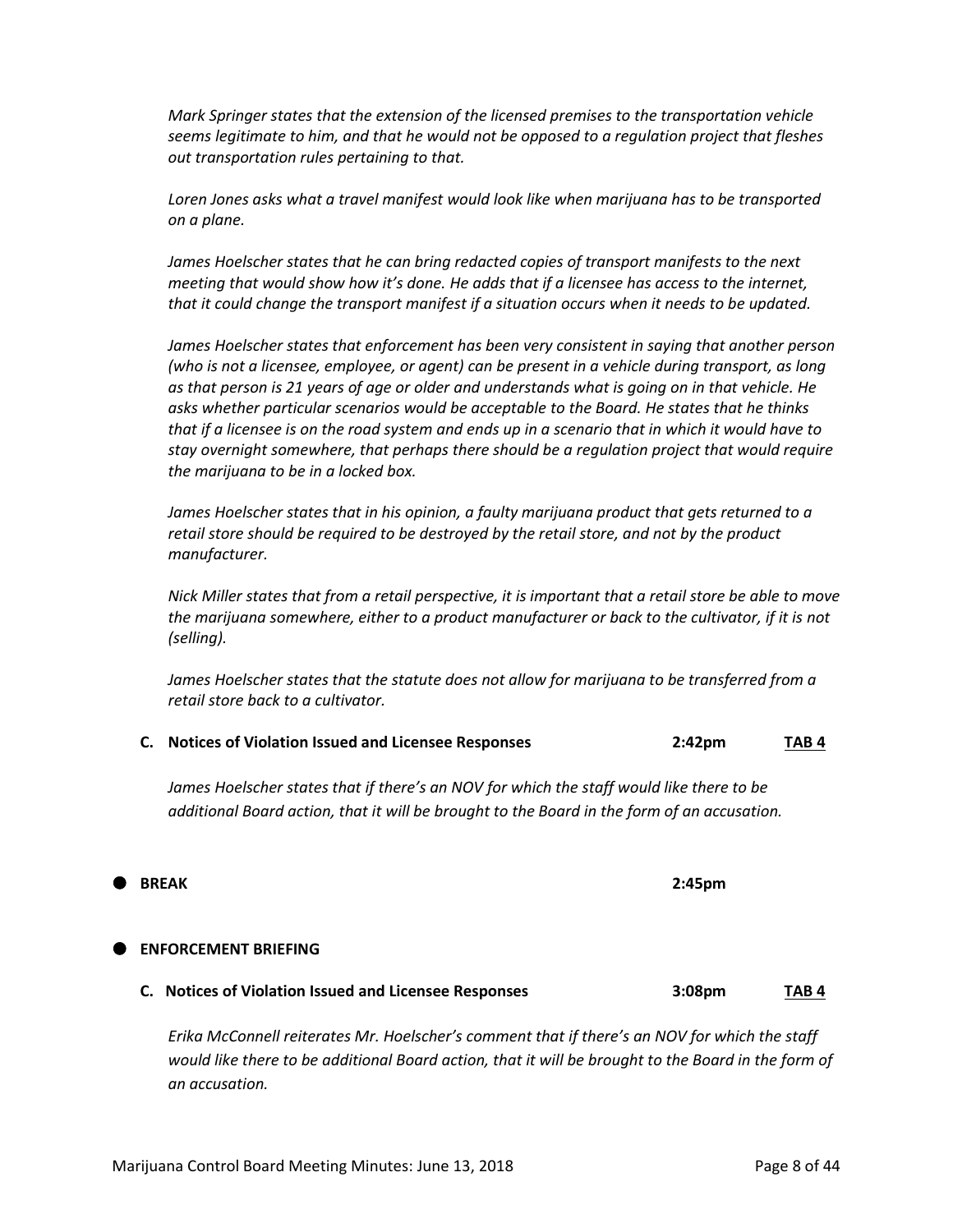#### **1. Executive Session to consider designation of proprietary 3:09pm information under 3 AAC 306.905 for NOV #AB17-0000445**

*Brandon Emmett moves to go into executive session to consider designating an NOV confidential with the presence of counsel, the respondent, the director, and any enforcement staff determined necessary. Nick Miller seconds the motion. Motion carries unanimously.*

*Brandon Emmett moves to come out of executive session.* **3:28pm** *Nick Miller seconds the motion. Motion carries unanimously.*

*Brandon Emmett moves that for the notice of violation dated April 3, 2018 for license #10005, that the NOV be redacted because of personal confidentiality issues, and that the response be withheld.*

*Nick Miller seconds the motion.*

*Mark Springer states that the redactions will consist of individual names and personal financial information - bank accounts, interest rates, etc. Motion carries unanimously.*

*Jana Weltzin, legal counsel, and Mike Emers, licensee of Rosie Creek Farm, identify themselves for the record, address the notices of violation issued on April 3, 2018, and answer Board questions regarding the violations.*

*Investigator Amanda Stonecipher states that she believes that Investigator Mike Chiesa has multiple photos to support every notice of violation that was written for Rosie Creek Farm. Jana Weltzin requests that she and Mr. Emers be provided with copies of the photographs. Erika McConnell states that she will get the photos to the Board (and licensee).*

*The Board members, Ms. Weltzin, and Mr. Emers discuss issues regarding certification versus registration of scales that are used by cultivators. Mark Springer states that some communication from Weights and Measures would be necessary, regarding registration and/or certification of scales, is necessary.*

*Mike Emers hands out a Metrc screenshot to the Board members, which shows the options for selecting either the flowering or vegetative phase when changing the phase of an immature plant. He states that the plants that were put straight into the flowering phase in Metrc are auto-flower plants, which do not have vegetative phases.*

*Brandon Emmett moves that this Board vacates the flowering versus not NOV and that scales NOV, pending further discussion of this Board.*

*Harriet Milks states that she does not believe the Board has the authority to vacate NOVs, and that the option would be to just take no action.*

*Brandon Emmett states that he stands corrected, and that Mr. Emers needs to tighten up on some of these things.*

#### **RECESS**

**4:30pm**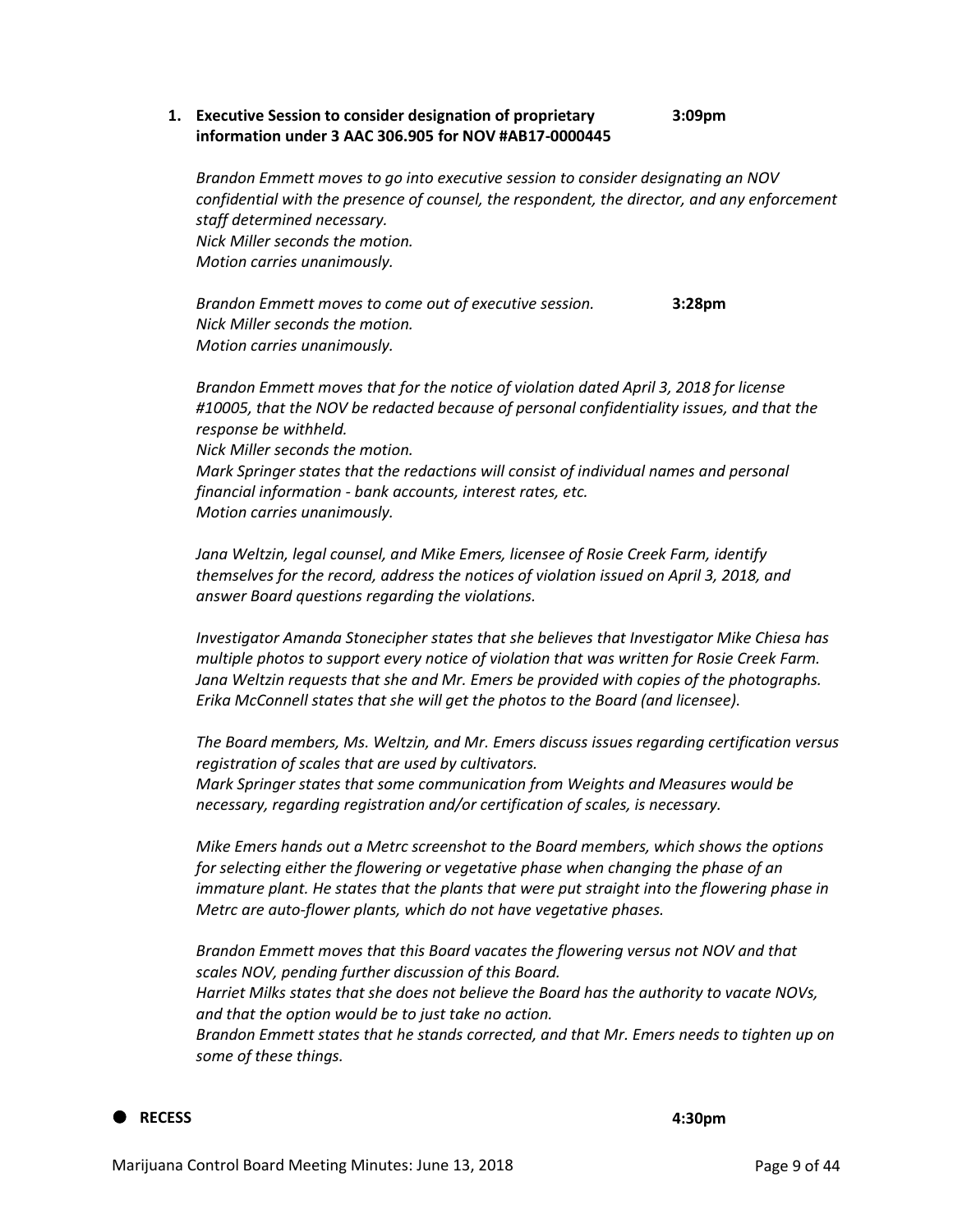## **Marijuana Control Board Meeting Minutes June 14, 2018 Third Judicial District Atwood Building 550 W. 7th Avenue, Rooms 102 & 104 Anchorage, Alaska Call-in Number: 1-800-315-6338, code 69176#**

### **ADMINISTRATION**

### **A. Call to Order 9:00am**

**B. Roll Call**

**Board Members Present:** Mark Springer, Chair, Rural Member Brandon Emmett, Vice Chair, Industry Member Nick Miller, Industry Member Loren Jones, Public Health Member

#### **Staff Members Present:**

Erika McConnell, Director Sarah Oates, Program Coordinator

#### **Legal Counsel Present:**

Harriet Milks, Assistant Attorney General

### **ENFORCEMENT BRIEFING 9:01am**

Sarah Oates hands out a Measurement Standards Information on Commercial Weighing of *Marijuana document from Weights and Measures to the Board members.*

James Hoelscher states that he has spoken with the Chief of Weights and Measures, who informed *AMCO that scales are required to be registered, and that registered and certified is considered to be the same thing.*

| E. License #10489:       | <b>Ester Horticulture and Research</b> | 9:04am | TAB 6 |
|--------------------------|----------------------------------------|--------|-------|
| Licensee:                | John Collette                          |        |       |
| License Type:            | Limited Marijuana Cultivation Facility |        |       |
| <b>Premises Address:</b> | 2960 Ester Dome Road                   |        |       |
|                          | Fairbanks, AK 99709                    |        |       |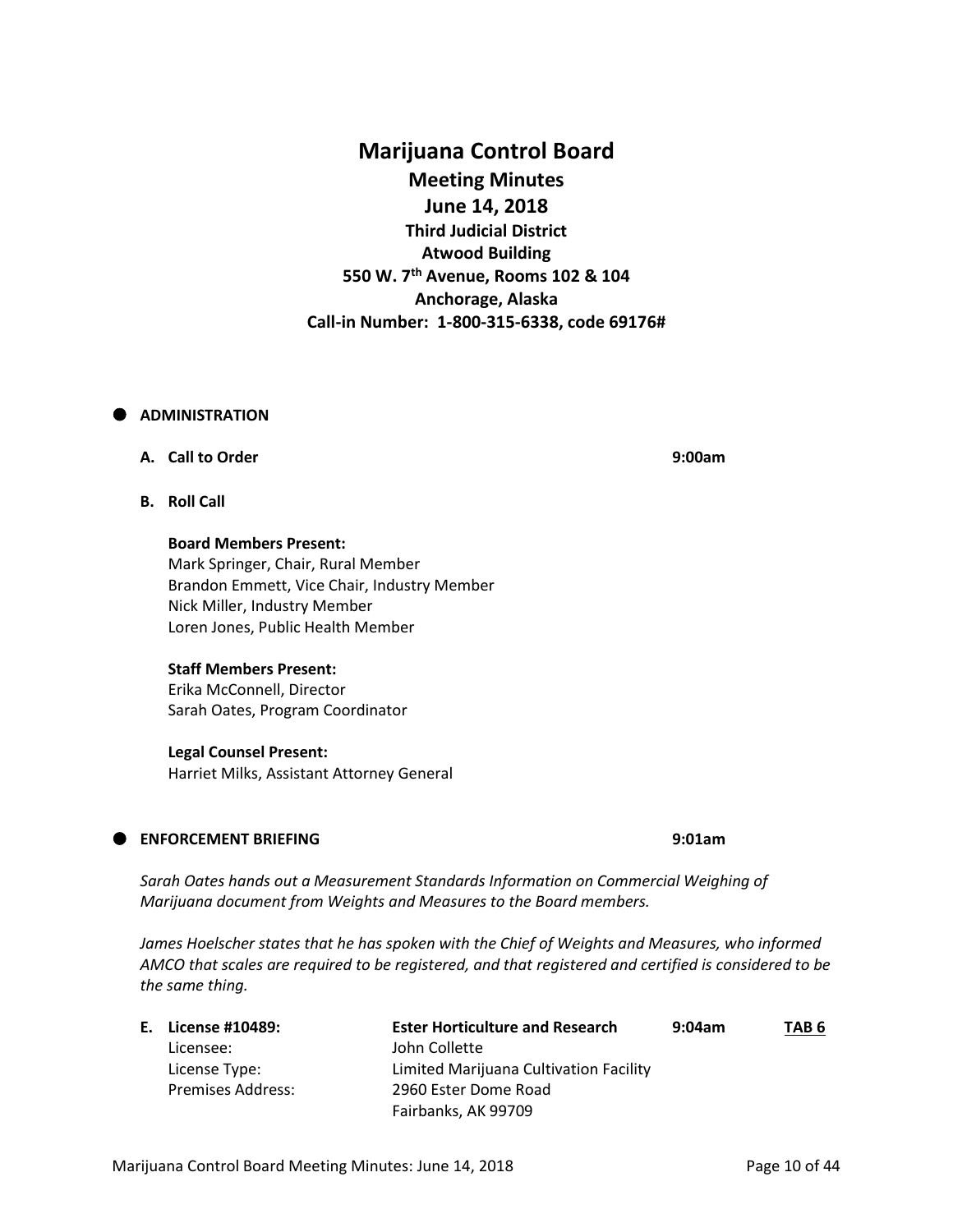*John Collette states that he had included the gas stop in his transportation route, whereas Rosie Creek changed his manifest to remove the gas station.*

*Amanda Stonecipher describes the discrepancies between the conflicting manifests.*

*James Hoelscher states that it is imperative that a transportation route be documented properly, for the safety of the licensee (or transporter), and in case the transporter gets stopped by law enforcement.*

*John Collette states that the vehicle information is in the manifest, in full.*

*Amanda Stonecipher states that the vehicle on the manifest is the one that was used after the transporter landed in Anchorage; the Fairbanks vehicle was not documented on the manifest.*

*Mark Springer states that for future NOVs, if there is an accompanying document that is a component of the NOV, that it would be helpful for the Board to see that.*

*Mark Springer suggests that if he was a licensee that had an NOV that very well might be the result, at least partially, of some kind of an engineering issue at Metrc, that he would be calling Metrc.*

| D. License #11966:       | <b>Great Northern Cannabis</b> | 9:22am | TAB <sub>5</sub> |
|--------------------------|--------------------------------|--------|------------------|
| Licensee:                | Great Northern Cannabis, Inc.  |        |                  |
| License Type:            | Retail Marijuana Store         |        |                  |
| <b>Premises Address:</b> | 541 W. 4th Ave.                |        |                  |
|                          | Anchorage, AK                  |        |                  |

*Jason Brandeis, legal counsel, and Anita Bradbury, retail manager, identify themselves for the record.*

*Jason Brandeis states that it is his and the licensee's interpretation of the regulations, prepackaged marijuana did not need to be weighed at the time that it is received by the retail store, since it would have been weighed by the originating marijuana establishment.*

*Loren Jones states that this board has a lot of discussion about this issue, and that the Board has been pretty clear – once a retail store receives marijuana, it is responsible for weighing it to identify any discrepancy.* 

*Jason Brandeis states that he agrees that it would be good business practice to do so, but that there is a distinction between good business practices and what is strictly required by the regulations. He adds that he has spoken with a number of licensees since receipt of the NOV, and it does not seem to be common practice for a retail store to weigh prepacked marijuana upon receipt. He states that it seems quite burdensome for a licensee to have to weigh marijuana before packaging, transport it, and then weigh it again upon receipt.*

*Brandon Emmett states that if this is the way that enforcement is interpreting this regulation, then the Board needs to accept a wide range of tare weights for prepackaged marijuana because of the diverse types of packages that have been approved by this Board.*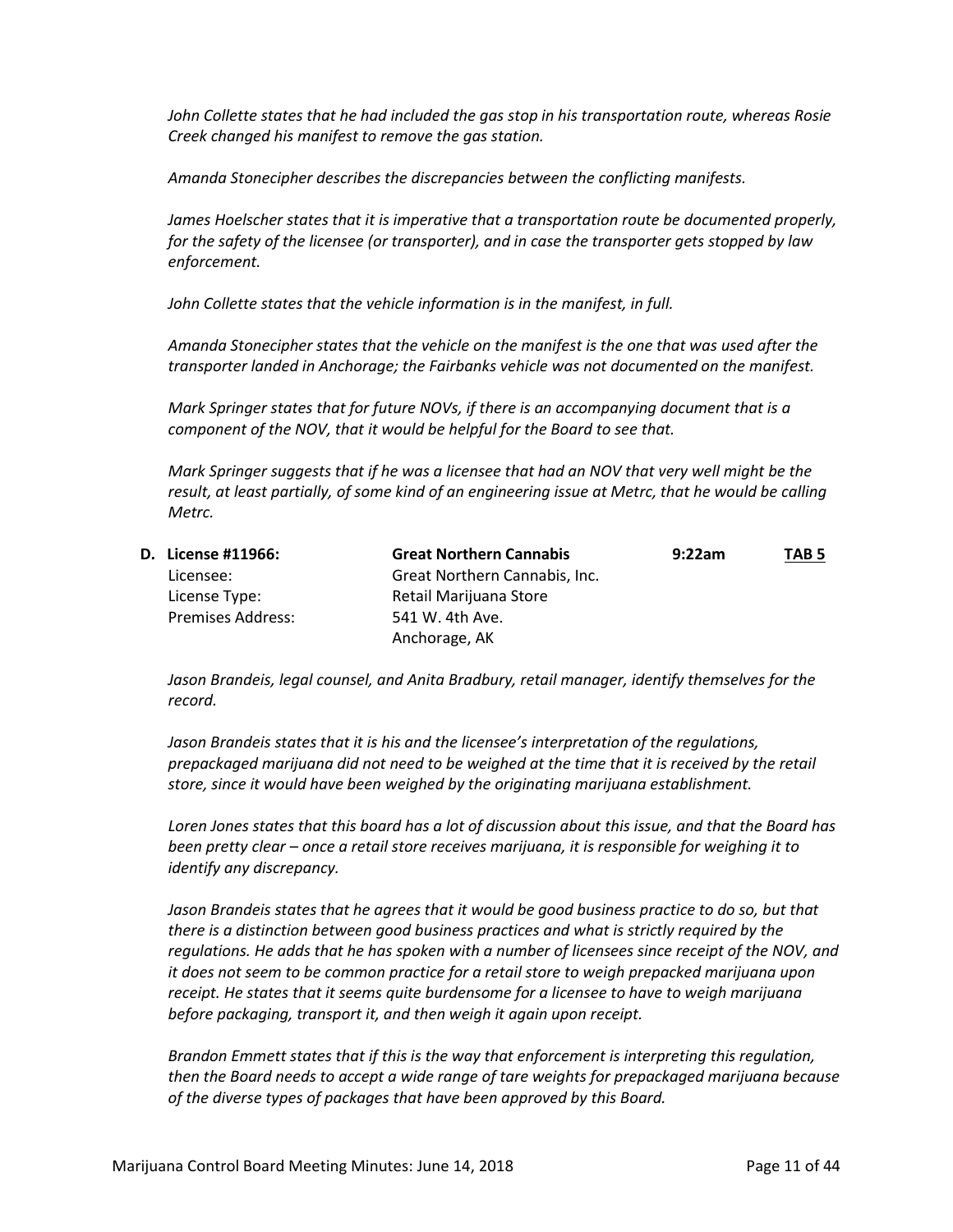*Erika McConnell states that weighing marijuana when it received by a retail store is important to protect the retailer, and it is important to prevent diversion, which is one of the points of the Cole Memo. She adds that there's nothing in the regulations that states that prepackaged marijuana should be treated differently than deli-style.*

*James Hoelscher reads 3 AAC 306.750 and states that it's pretty clear. He adds that prepackaged marijuana would include an extra step, which would be to weigh the empty packaging first or tare the scale with the package.*

*Mark Springer states that the transferor should indicate the weight of the empty package.*

*Jason Brandeis states that this is certainly an opportunity for the Board to provide some advisory guidance for licensees. He adds that the particular regulation that Mr. Hoelscher read was not cited as an alleged violation by the licensee.*

*Erika McConnell states that 3 AAC 306.730(b) makes it clear that the receiving facility has to weigh the delivered marijuana.*

*Brandon Emmett states that he disagrees – that logically, prepackaged marijuana would have been weighed on scales by the transferor and would not be dumped out by the recipient to be reweighed.*

*Mark Springer states that the term "delivered" implies responsibility on the part of the recipient. He reminds licensees that notices of violation are, in a lot of cases, instructive, and unless brought forward in the form of an accusation, will not result in additional action against the licensee.*

*Nick Miller states that maybe the Board does need to change the regulations (to not require weighing by the recipient of prepackaged marijuana), as what is currently required is not practical.*

*James Hoelscher states that no other state differentiates between deli-style and prepackaged – they all deal with bulk weights. He states that there's a practical way to do this. He reminds the Board that during transportation, there is no camera coverage, and the Board does not regulate who can be in the vehicle, which makes that the prime time for diversion to occur.* 

*Brandon Emmett states that the Board cannot have different standards for the enforcement team than for licensees – if the investigators are allowed to count packages of prepackaged marijuana without weighing them to determine how much marijuana is there, then enforcement should have to, as well.*

*James Hoelscher states that enforcement is not a licensee.*

*Harriet Milks suggests that a simple fix would be to insert the words "by the receiving licensee" in 3 AAC 306.730(b).*

*Jason Brandeis states that he thinks that Ms. Milks's suggestions are really good, and that what*  the industry is looking for here is quidance. He reminds the Board that a NOV is the second level *of communication with a licensee, and that something less than a NOV might be more*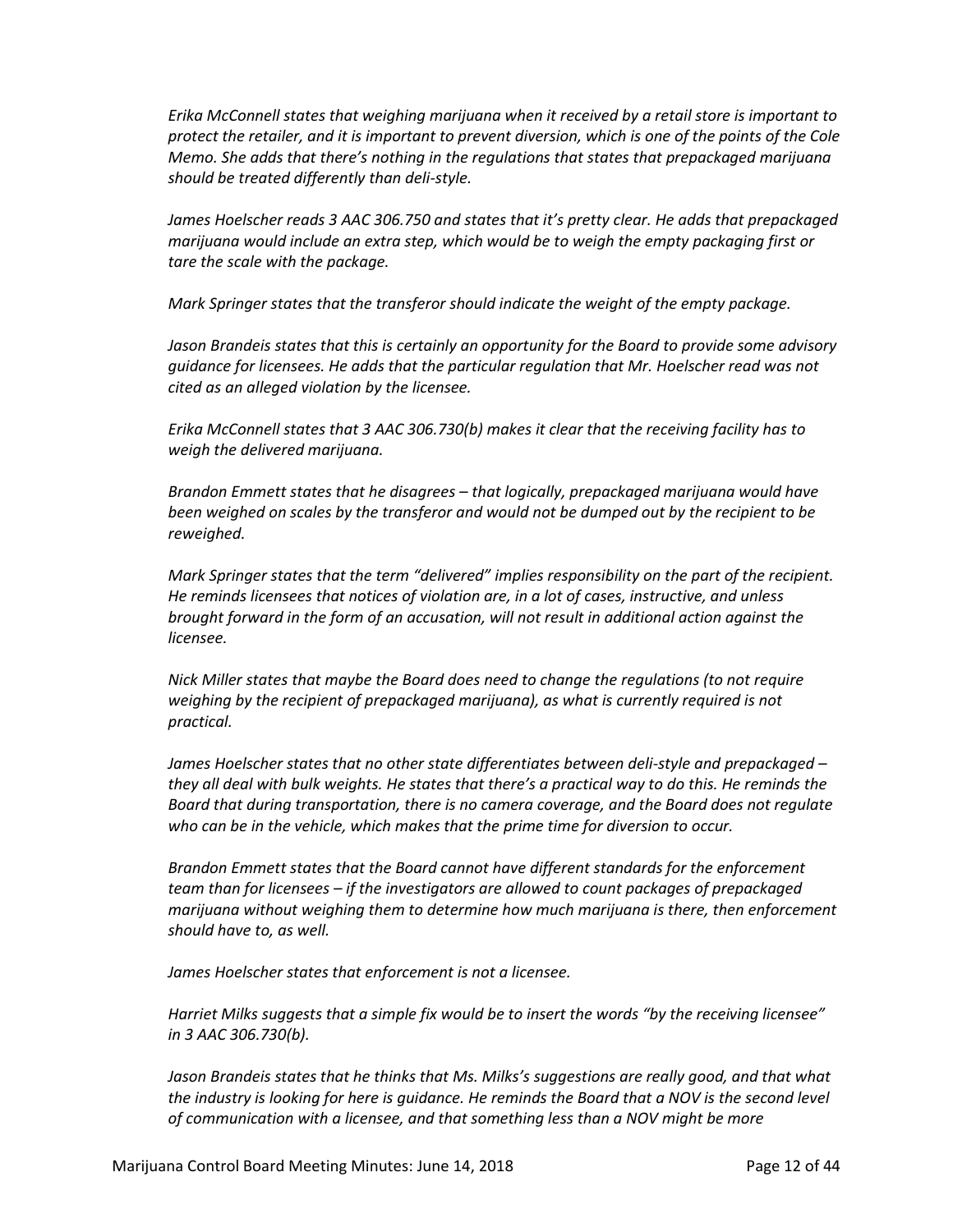*appropriate. He requests that a licensee receives some sort of formal notification from the Board if it determines that no additional action will be taken for a NOV, to go into the license file.*

*Mark Springer states that it is prudent for a retailer to know how much quality it is really receiving – it's a regulated, high-value product, and weights should be compared to the manifest from the cultivator.*

*Jason Brandeis asks what the licensee does now.*

*Mark Springer confirms that the retail store has a scale, and states that the receiving licensees should start weighing received packages.*

*James Hoelscher states that enforcement does not plan on taking any additional action in the form of an accusation for this NOV.*

**BREAK 9:58am**

#### **ENFORCEMENT BRIEFING**

| F. Cannabis Classic: Cory and Kendra Wray | 10:10am | TAB 7 |
|-------------------------------------------|---------|-------|
|                                           |         |       |

*Erika McConnell states that the event organizers of the Cannabis Classis are Cory and Kendra Wray, who appear to live in Oregon. She states that the first issue here is that anybody can sign up to be a judge (to determine the best marijuana and marijuana products) by paying \$350. She adds that if there were set volunteer judges, this wouldn't be an issue, but the fact that they are selling spots to consume marijuana, that that is considered to be selling marijuana without a license. She is recommending a \$10,000 penalty for selling marijuana without a license.*

*Brandon Emmett states that he has spoken with High Times, who is considering doing a cup in Alaska, and he asked whether they were considering selling judgeships, as that would be against the regulations. High Times stated that they did not sell judgeships in any of its competitions.*

*Erika McConnell states that she contacted the Wrays before the competition to inform them that their bake-off and people's choice award was not legal, as that would be both selling marijuana without a license, as well as public consumption of marijuana. She adds that the Wrays changed the website a bit, but that public consumption occurred at the event in the form of smoking, and that the Wrays did nothing to prevent it. She is recommending a \$10,000 penalty for allowing and encouraging public consumption of marijuana.*

*Kendra Wray states that Cory is not present, that they just found out yesterday the amounts of the fines that are being requested, and that they have not contacted a lawyer. She asks the Board to delay action on this.*

*Harriet Milks explains the Board's options today, as well as the Wrays' appeal rights.*

*Kendra Wray states that she does not believe that they are selling cannabis in any way, and that they have been providing education in Alaska through the Alaska Cannabis Institute for a very*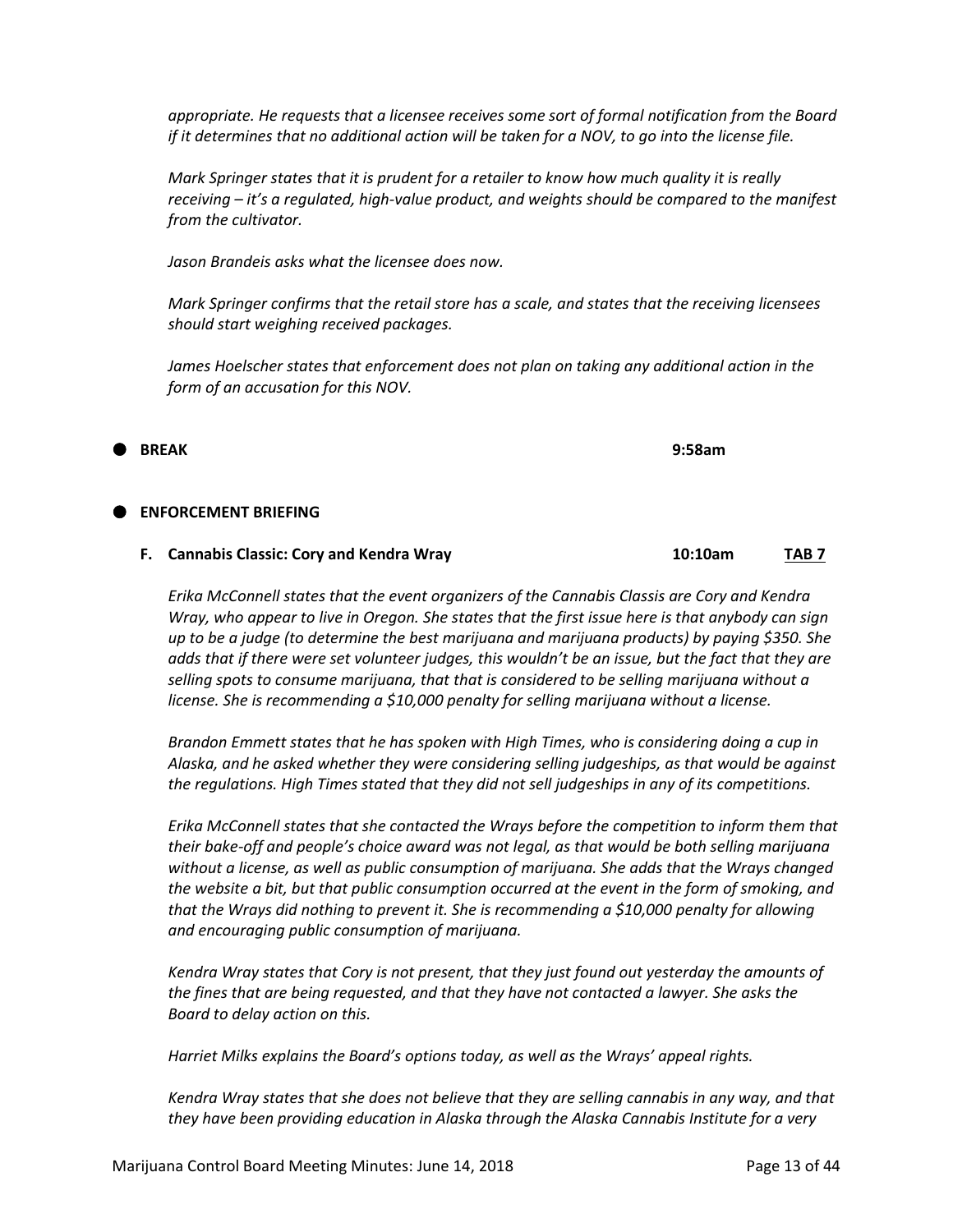*long time. She adds that the website states that the fee is for the judge's certification, and that the judge's kit (which includes the marijuana) is free. She states that the amount of marijuana that is included in the kits could justify a \$500 cost, but that they only charge \$350. She adds that they did their best to modify the advertising to just be to the industry and to comply with the regulations. She states that they are a mom-and-pop business and that a \$20,000 fine is crazy.*

*Harriet Milks states that she and Rob Schmidt, an AAG in her office, had spoken with the Wrays and had been very clear that there could be no consumption, period.*

*Mark Springer states that Ms. Wray had made some statements that he found to be very concerning – the fact that they could be selling the kits for \$500 at retail, but that they are only selling them for \$350; and the fact that they had planned to hold the event on Municipallyowned property, but then moved it to private property because they intended to have consumption occur. He adds that there is a very clear definition of consuming in public, and that it seems clear that they planned to circumvent that.*

*Kendra Wray states that it is unclear what constitutes a public versus private event.*

*Cory Wray identifies himself for the record.*

*Harriet Milks states that she spoke with Cory Wray for nearly an hour, including the fact that the Board had considered onsite consumption, and about the AG's opinion about public consumption. She states that there was no confusion in that conversation about the fact that at that time, there was no way to allow the event to happen with consumption.*

*Cory Wray states that they put on the website that everybody must comply with Alaska law, which includes no consumption at the event, and that people who attended were given a guide book with that language. He states that there are liquor-licensed establishments that hold concerts where smoking occurs, and nothing happens to them. He states that \$20,000 will bankrupt him and ruin their lives and kids' futures. He states that they did not run any TV commercials, or radio or newspaper ads, and that it was an invite-only event. He states that he was not given a warning.*

*Erika McConnell states that she knows of at least one member of the public who is not affiliated with the industry who attended the event because it was advertised on Facebook. She suggests that the Board might want to consider assessing a large fine and suspending a percentage of that fine, that would then come back to be assessed if they have future violations.*

*Brandon Emmett proposes that the Board levy the fine with \$15,000 suspended, pending any future illegal activity by the Wrays, and that the Board stipulate in there that all items that have been forwarded to them in the past about what they can and cannot do be included in those stipulations.*

*Loren Jones asks where the Wrays received the product that was judged.*

*Cory Wray states that the product either came from people who grew it at home, or from licensees who purchased it from themselves and took it out of Metrc.*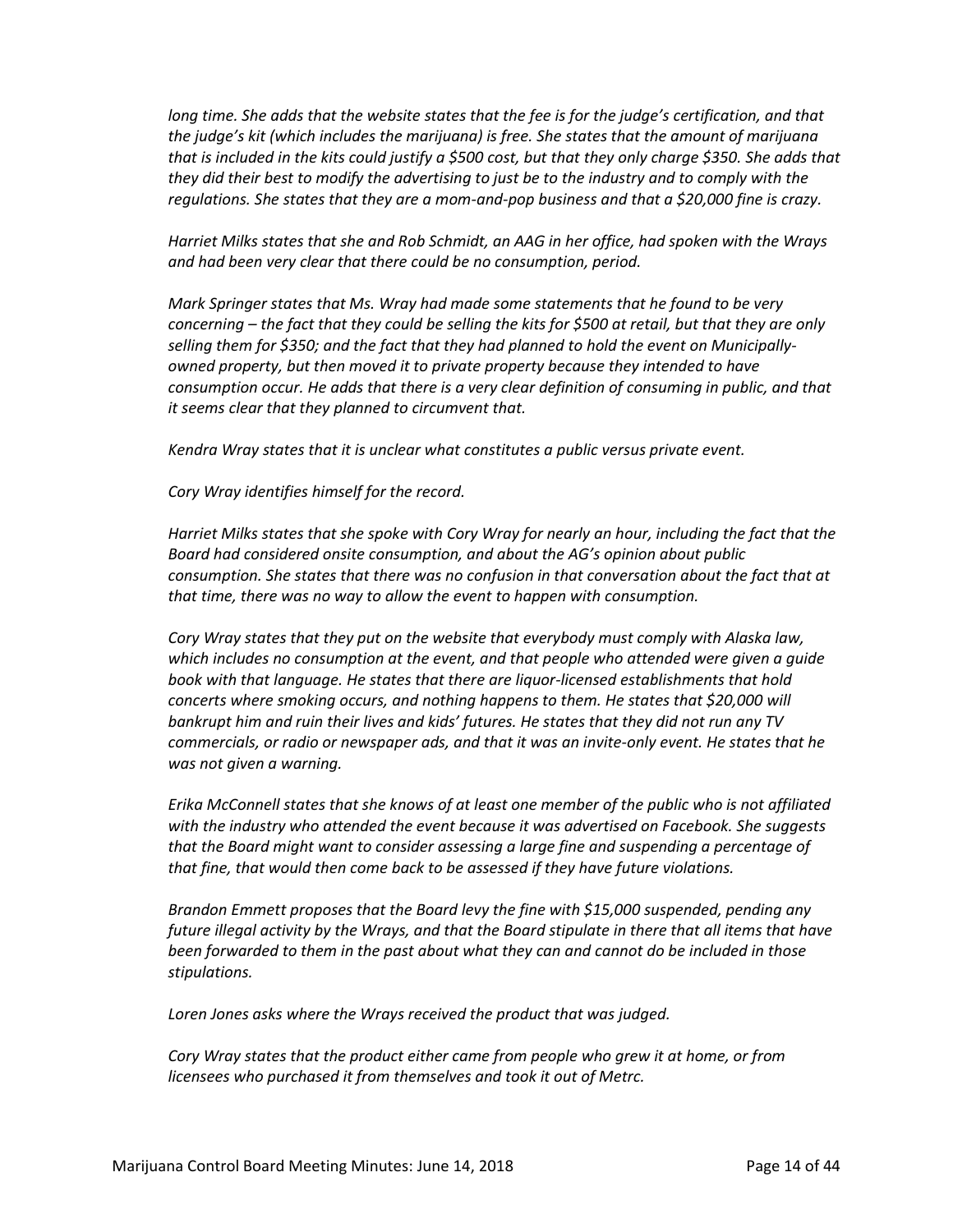*Brandon Emmett asks if Mr. Wray understands the definition of public consumption, and whether he understands what was being proposed.*

*Cory Wray states that he understands that what's proposed is a \$5,000 fine with good behavior. He states that the law allows someone to give away 28 grams of weed, and that that's what they're doing.*

*Brandon Emmett states that the event that was held was a public event. He adds that if the Board accepts his proposal, then any future violations would result in the remainder of the fine being imposed.*

*Brandon Emmett moves that the Board uphold the (\$20,000) fine with \$15,000 suspended, and place conditions upon the suspension that any future event held by the Wrays must comply to the letter of Alaskan law.*

*Nick Miller seconds the motion. Brandon Emmett makes it clear that he is referring to violations of AS 17.38. Motion carries, 3-1 (Loren Jones votes No).*

#### **G. Cannabis Classic: Robinson Garcia 10:43am TAB 8**

*Erika McConnell states that Robinson Garcia is the owner of the event space at 420 W 3rd, and that she had informed Mr. Garcia that if any public consumption occurred at his event, that she would be requesting that the Board impose a civil fine. She adds that she had a conversation with Mr. Garcia about drawing up a contract with the Wrays that clearly stated that public consumption of any marijuana could not occur at the event, and he stated that he understood. She states that she requested a copy of the contract, and that she did not receive a copy of the contract until June 8th .*

*Robinson Garcia states that he had spoken with Ms. McConnell on May 11th, and that he had informed her that there was a verbal contract at that time. He states that he has done exactly what Ms. McConnell has told him to do, except that he had not given her a copy of the contract earlier. He adds that he had informed the Wrays that he didn't want there to be any issues, as he had had issues with a former tenant of the space. He states that he doesn't see any justification in the fine, and that he has never participated in any sort of marijuana event. He states that other landlords do not get fined when their tenants do things wrong, and that he had told Ms. McConnell that he would not rent to (the Wrays) if she was uncomfortable with it.*

*Mark Springer states that the contract was violated, which is evidenced by photographs the Board has seen. He asks whether the Board imposed a fine, if Mr. Garcia would be able to make a claim against the insurance policy that was required by the contract.*

*Robinson Garcia states that he would just like to be left alone, and that he thinks that the best solution would be just to never rent to them again.*

*Mark Springer asks whether Ms. McConnell is okay with Mr. Garcia's proposal, now that she sees the contract and has heard his testimony.*

*Erika McConnell states that what was proposed and what has occurred at this event every year is against state law. She states that it's really up to the Board.*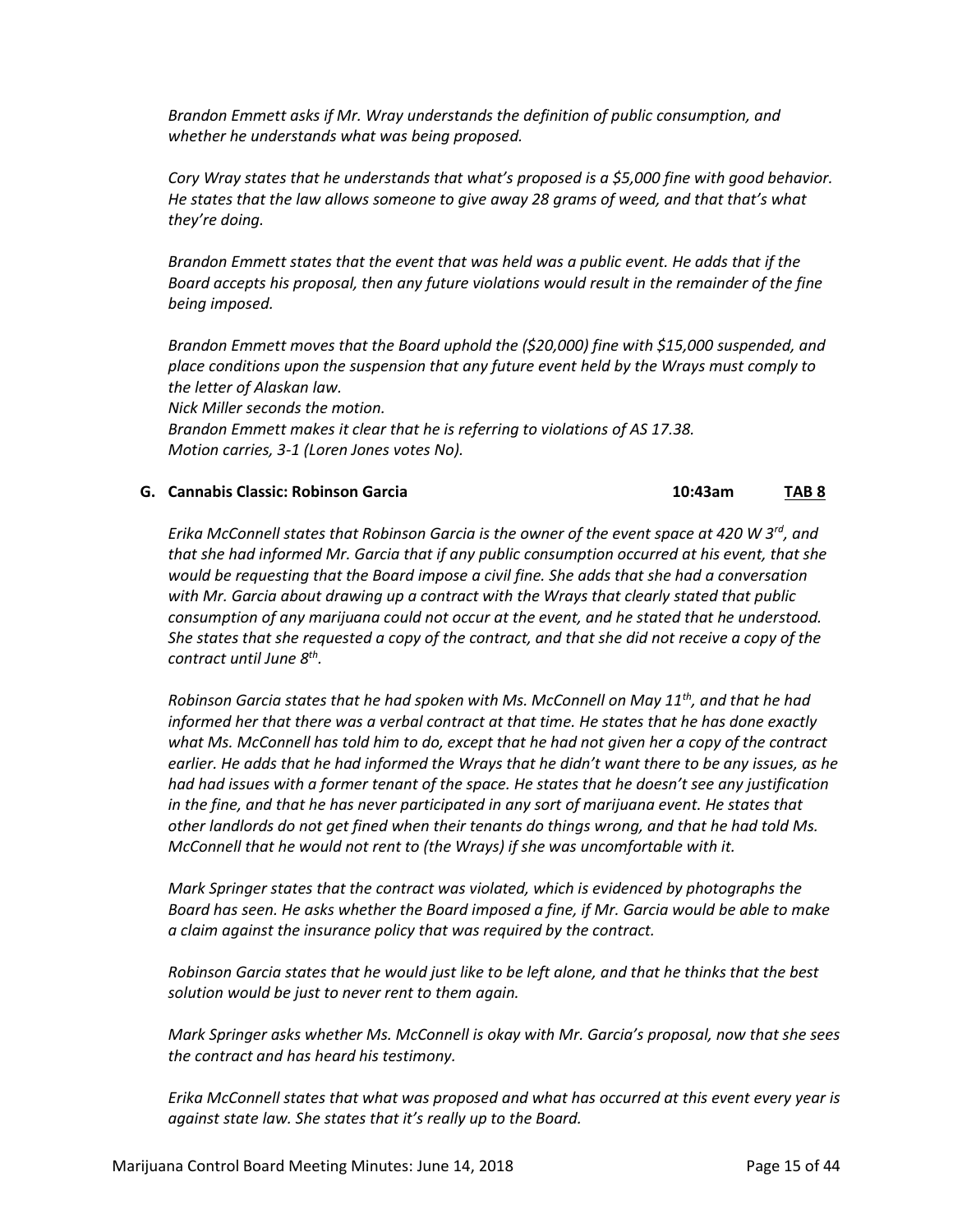*Brandon Emmett states that it seems like some greater care should have been taken to ensure that consumption didn't occur, but that if the Board does decide to impose a \$10,000 fine, that the industry is going to have a very hard time to find venues to hold future events. He adds that this seems to be a bit steep.*

*Nick Miller states that overall, he doesn't support fining Mr. Garcia overall. He agrees that Mr. Garcia should have taken some care to ensure that consumption was not occurring, but that he cannot support a fine for a landlord for renting his venue for things that happened that were out of his control and while he wasn't there.*

*Loren Jones states that he finds it interesting that the contract wasn't signed until the day before the event, but that it states that if an alcohol permit is required, that it be obtained fifteen days before the event. He adds that he doesn't think that there was a lot of adequate due diligence done here.*

*Mark Springer states that he would agree with that, but that he is also kind of hesitant to fine a landlord, especially a substantial amount. He asks Mr. Garcia what exactly the Wrays told him they had in mind when they came to him and stated that they wanted to rent his venue.*

*Robinson Garcia states that the Wrays told him that it was an award show, and that that's all he*  was aware of. He states that he's a landlord and a business owner, and he knows that everything *that goes on in his building reflects on him. He adds that he tries to be very thorough in everything he does, and as an owner of multiple facilities and business, he has to assess which event will be a larger liability. He states that the Wrays assured him that there was going to be no consumption, and that this would be an awards show with some education.*

*Brandon Emmett moves that the Board vacate the fine against Mr. Garcia. Nick Miller seconds the motion. Motion carries, 3-1 (Loren Jones votes No).*

*Erika McConnell asks whether Mr. Garcia has taken down the Pot Luck Events sign.*

*Robinson Garcia states that he has not taken it down because he needs to get a certain type of tool.*

*Erika McConnell states that she had asked him to take that down a year ago. Robinson Garcia states that he has had it covered up, and that he will address that here in the next couple of days.*

#### **LICENSING BRIEFING**

#### **A. Program Coordinator's Report 11:03am TAB 9**

*Sarah Oates provides the Board with updates regarding staff and workloads, education and training plans, license renewal applications, and license application statistics. She requests that the Board consider approving minor changes to Forms MJ-05 and MJ-16, approving Form MJ-26: Quality Control Report, and delegating to the director the authority to place a condition on a*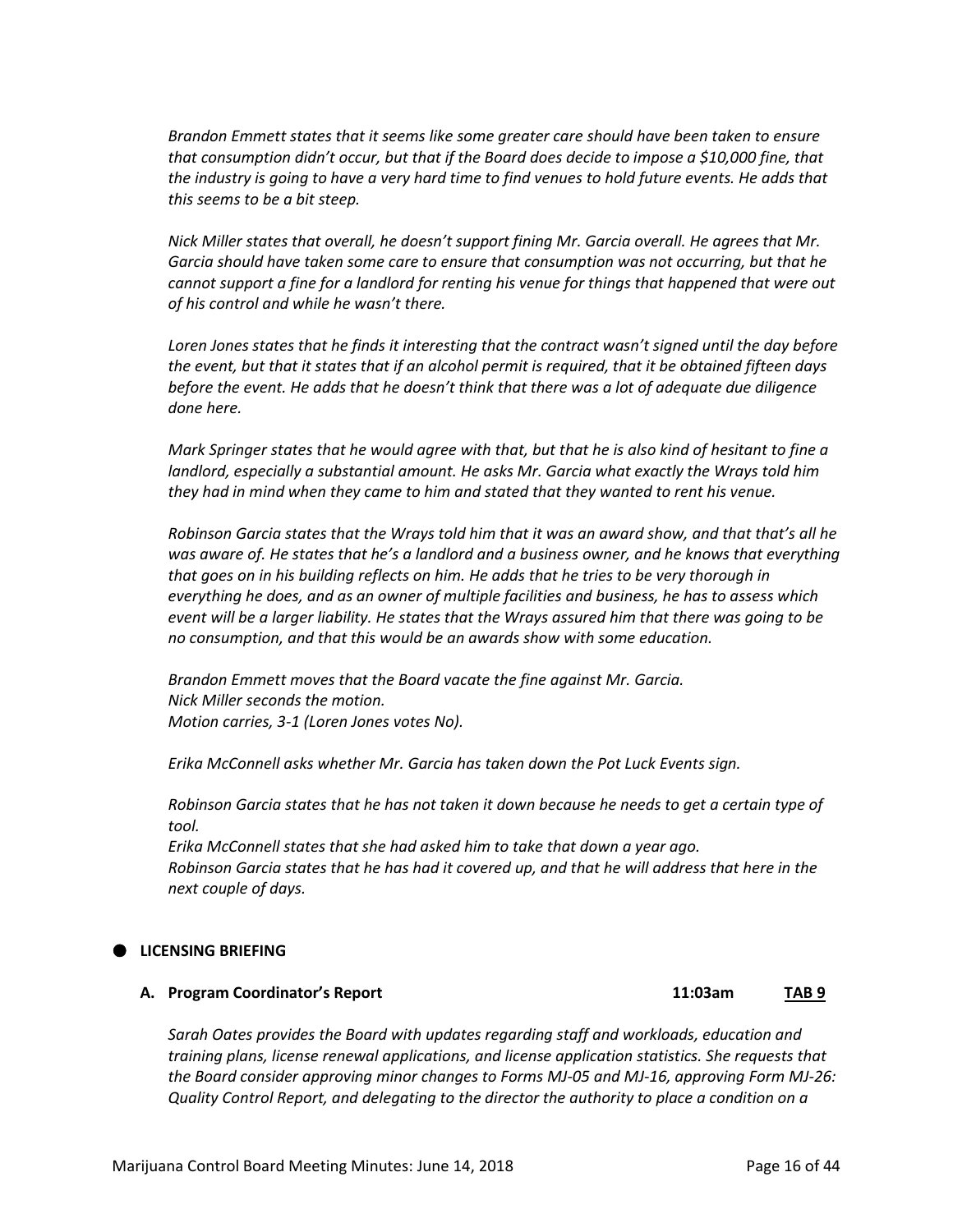*license that a licensee not use CO2 when a fire marshal indicates that it is not approving the use of CO2.*

*Brandon Emmett moves that the Board delegate to the director the ability to remove CO2 use from the operating plan when included as a condition by the Fire Marshal. Nick Miller seconds the motion. None opposed, motion carries.*

*Brandon Emmett moves to approve the changes to MJ-16 and MJ-05 as proposed by the Program Coordinator. Nick Miller seconds the motion. None opposed, motion carries.*

*Brandon Emmett states that in MJ-26, a deadline of seven days to return the report to the licensee would be applicable.*

*Loren Jones states that if the Board wants the form to be returned by a certain date, then there should be a field on the form and a signature by the licensee.*

*Brandon Emmett moves to approve MJ-26 with the addition of a date (that the form is returned to the licensee) and some quality questions as provided by staff. Nick Miller seconds the motion. None opposed, motion carries.*

#### **REGULATIONS**

#### **A. Proposed Projects**

**1. Testing Working Group Recommendations 11:26am TAB 10**

*Jed Smith, Local Government Specialist, identifies himself for the record and states that the majority of the information is included in the report.*

*Brandon Emmett states that the format that the working group has taken is that it is searching for consensus on all items, and when there is not consensus, then the group is bringing both options to the Board for consideration. He summarizes the recommendations of the group set forth in the memo and proposed draft regulations.*

*Loren Jones asks about how the four proposed categories would affect the tax structure.*

*Brandon Emmett states that the categories bud and flower and primary trim would fall under the Department of Revenue's definitions of flower for tax purposes, and that secondary trim and kief would fall under the trim definition for tax purposes.*

*Sarah Oates states that some of the changes here are to clean up the regulations to meet both the Board's intent and what is actually being done.*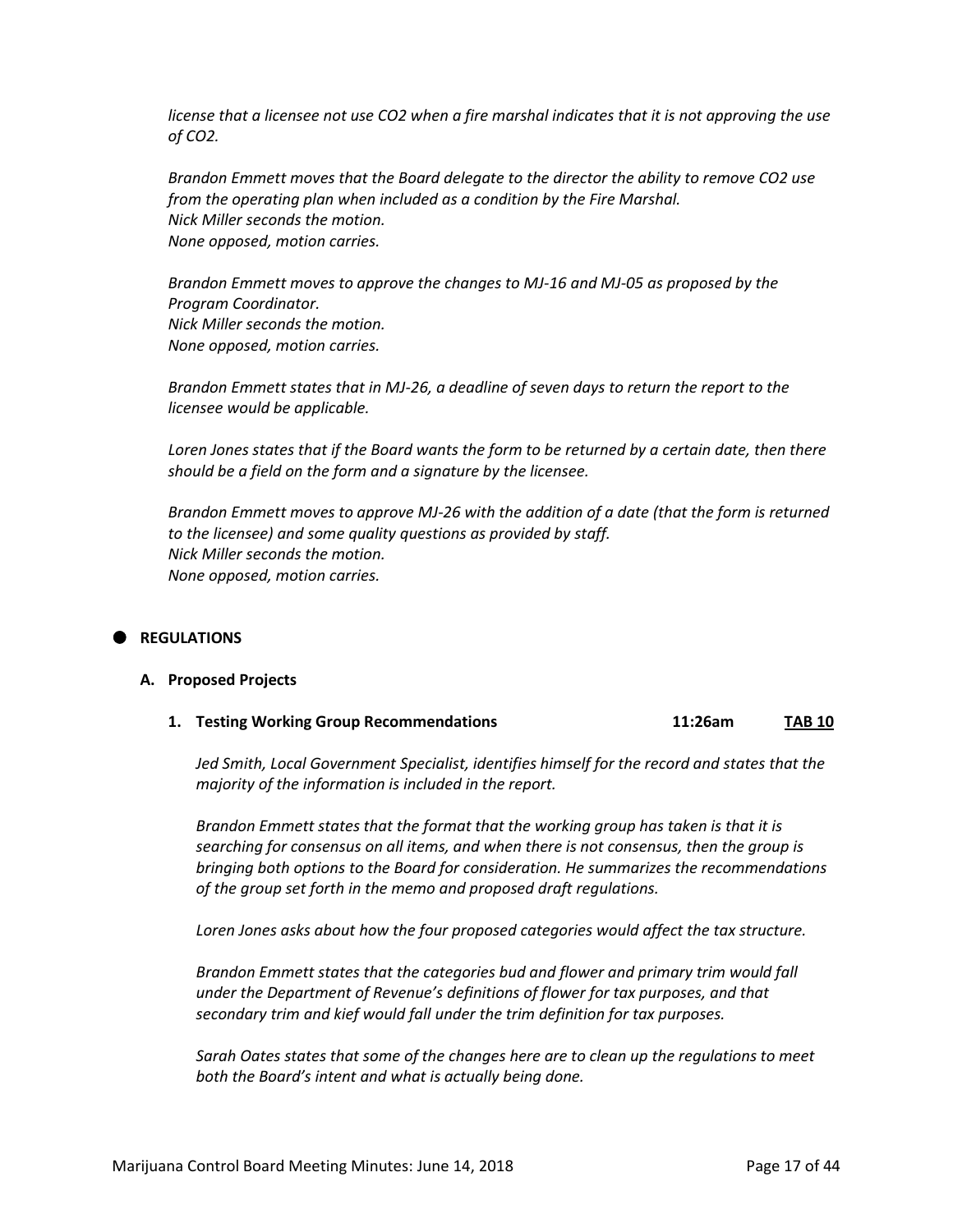**A. License #10237: AlaskaSense, LLC** Licensee: AlaskaSense, LLC

*Harriet Milks states that adopting documents by reference has to be in regulation. She states that policy guidelines are generally disfavored, as they are not in regulation and part of the public process. She adds that if they are guidelines, then they cannot hold licensees to the guidelines as they do regulations.*

*Sarah Oates and Brandon Emmett discuss the two different proposed options presented to the Board regarding sample size requirements.*

### **LUNCH BREAK 11:54am**

#### **REGULATIONS**

#### **A. Proposed Projects**

**1. Testing Working Group Recommendations 1:02pm TAB 10**

*Loren Jones asks whether the language is ready to be put out for public comment, or whether it needs to be reviewed by the Department of Law first.*

*Harriet Milks states that it is up to the Board.*

*Brandon Emmett moves to propose that the regulation included in Tab 10 be opened as a regulations project and sent out for public comment, using the second option included in the memo (for sample requirements). Nick Miller seconds the motion. Loren Jones amends the motion to include that the public comment period be for 45 days. Brandon Emmett seconds the amendment. Motion to amend carries unanimously. Motion to open a regulations project, send it out for public comment for 45 days, and use the second option carries unanimously.*

*Loren Jones moves to table Tabs 12-16 to the end of the agenda, time-permitting. Brandon Emmett seconds the motion. None opposed, motion carries.*

#### **ACCUSATION HEARING 1:26pm**

| License Type:            | <b>Standard Marijuana Cultivation Facility</b>                                        |
|--------------------------|---------------------------------------------------------------------------------------|
| <b>Premises Address:</b> | 521 W Tudor Road, Unit 202                                                            |
|                          | Anchorage, AK 99503                                                                   |
| Local Government:        | <b>Municipality of Anchorage</b>                                                      |
|                          |                                                                                       |
|                          | Mark Springer states that this hearing has been scheduled for June 26 <sup>th</sup> . |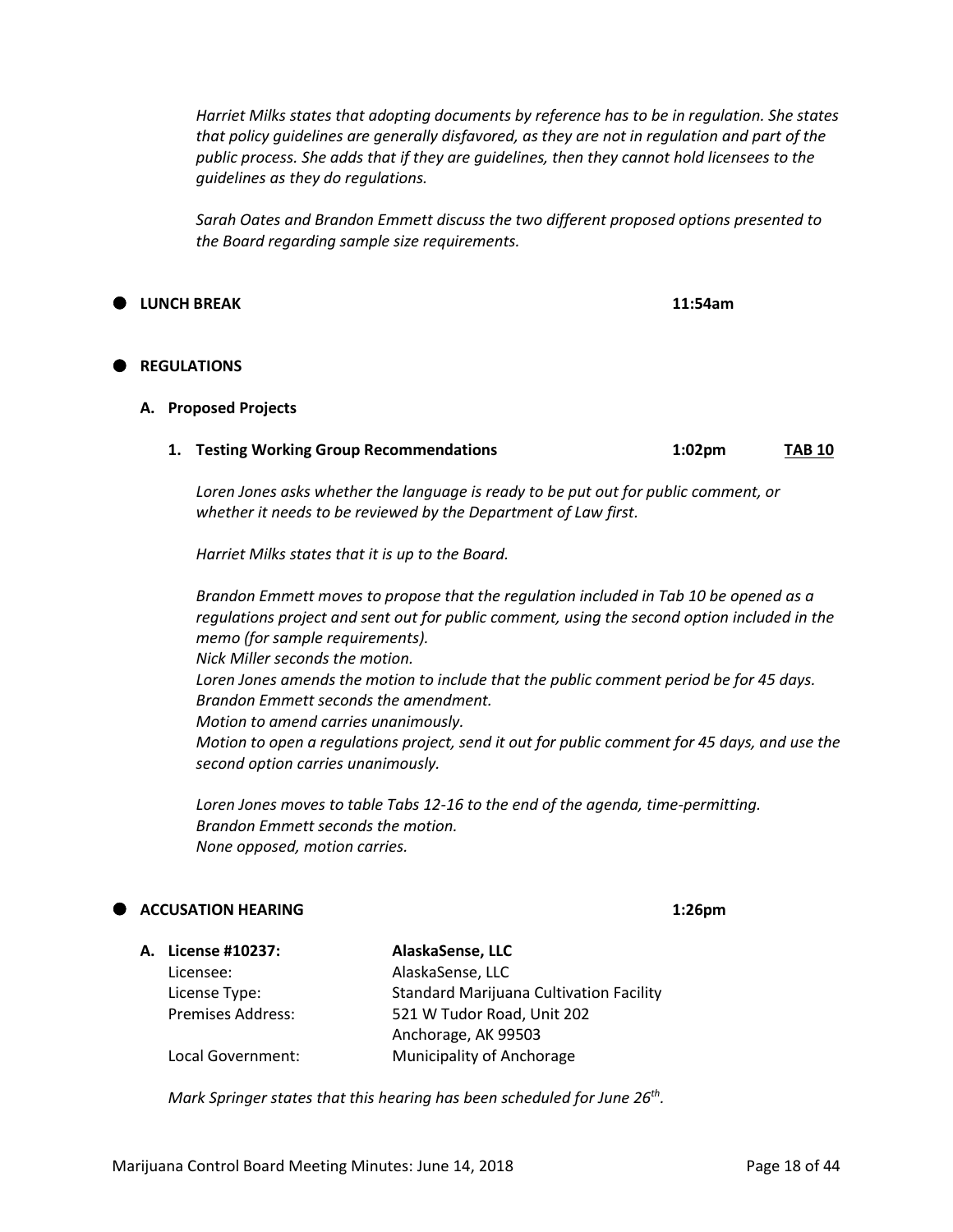**NEW MARIJUANA HANDLER COURSE PROVIDER APPLICATIONS**

| A.   MHCP 024: | Alaska Marijuana Handlers           | $1:27$ pm | <b>TAB 17</b> |
|----------------|-------------------------------------|-----------|---------------|
| Applicant:     | 360training.com, Inc. (Caleb Smith) |           |               |

*Brandon Emmett recuses himself from voting and discussion.*

*Caleb Smith identifies himself for the record and answers Board questions about the proposed course.*

*Loren Jones moves that the Board approve MHCP 024 Alaska Marijuana Handlers for 360training. Nick Miller seconds the motion. Motion carries unanimously.*

**B. MHCP 026: Alaska Marijuana Handler Certification (1:37pm) TAB 18** Applicant: Green CulturED (Evan Erickson)

*Evan Erickson identifies himself for the record and answers Board questions about the proposed course.*

*Loren Jones moves to approve MHCP 026 Alaska Marijuana Handler Certification for Green CulturED. Nick Miller seconds the motion.*

*Mark Springer voices concerns about the penalty sections of the course and the number of plants allowed in a personal grow, as well as the sections that seem to be giving medical advice.*

*Motion fails, 1-2 (Loren Jones votes Yes).*

| C. MHCP 027: | <b>Marijuana Permit Training 1.0</b> | 1:46 <sub>pm</sub> | <b>TAB 19</b> |
|--------------|--------------------------------------|--------------------|---------------|
| Applicant:   | MPT (Kevin Baker)                    |                    |               |

*Loren Jones moves that the Board approve MHCP 027 Marijuana Permit Training 1.0. Nick Miller seconds the motion.*

*Kevin Baker identifies himself for the record and answers Board questions about the proposed course.*

*Motion fails unanimously.*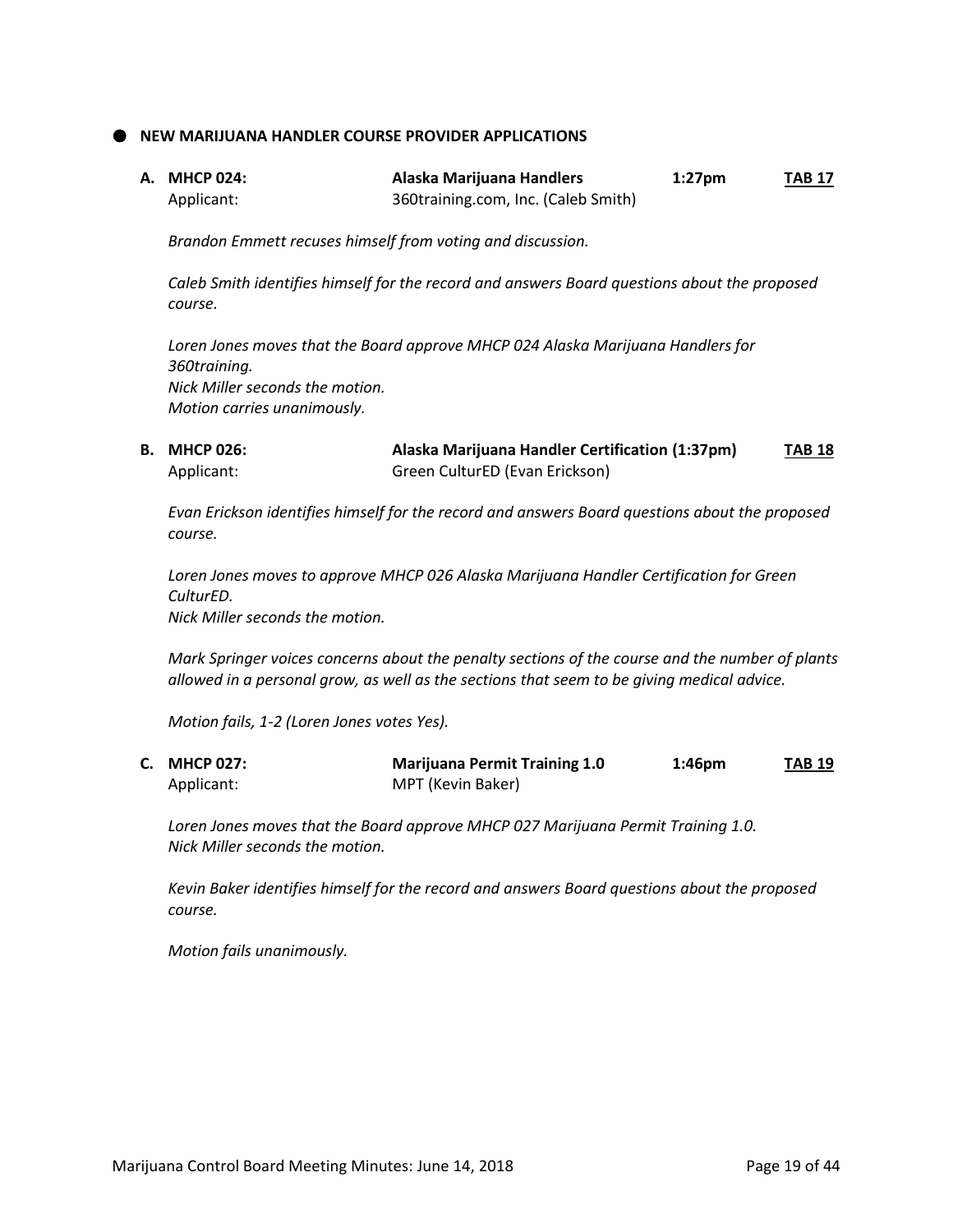#### **APPLICATIONS FROM PREVIOUS MEETINGS**

#### **A. Tabled**

| 1. | License #10254:           | AlaskaSense, LLC                      | $1:59$ pm | <b>TAB 20</b> |
|----|---------------------------|---------------------------------------|-----------|---------------|
|    | Licensee:                 | AlaskaSense, LLC                      |           |               |
|    | License Type:             | Retail Marijuana Store                |           |               |
|    | <b>Premises Address:</b>  | 217 E 4 <sup>th</sup> Avenue, Suite D |           |               |
|    |                           | Anchorage, AK 99501                   |           |               |
|    | Local Government:         | Municipality of Anchorage             |           |               |
|    | <b>For Consideration:</b> | Tabled at May 2018 meeting            |           |               |

*Brandon Emmett rejoins the meeting.*

*Erika McConnell reminds the Board that it tabled this application at the last meeting because it wanted to wait until after the accusation hearing.*

*The Board members agree to table this until the August meeting, so that they may consider this after the accusation hearing on June 26th .*

#### **B. Delegated**

| 1. | License #11664:           | <b>Suilnua</b>                                                                                                             | 2:01 <sub>pm</sub> | TAB 21 |
|----|---------------------------|----------------------------------------------------------------------------------------------------------------------------|--------------------|--------|
|    | Licensee:                 | Suilnua, LLC                                                                                                               |                    |        |
|    | License Type:             | <b>Standard Marijuana Cultivation Facility</b>                                                                             |                    |        |
|    | <b>Premises Address:</b>  | 5600 N Cunningham Road                                                                                                     |                    |        |
|    |                           | Palmer, AK 99645                                                                                                           |                    |        |
|    | Local Government:         | Matanuska-Susitna Borough                                                                                                  |                    |        |
|    | <b>For Consideration:</b> | LG protest; in "delegated" status for over one year<br>(license approved on May 15, 2017) pending resolution<br>of protest |                    |        |

*Jana Weltzin, legal counsel, and Adam Boyd, licensee, identify themselves for the record and provide an update to the Board regarding the status with the local government.*

*Erika McConnell states that upholding the protest with an abeyance would mean that if the protest is lifted within the abeyance period, then the license would be considered approved with delegation.*

*Loren Jones moves that the Board rescind its prior approval with delegation, and uphold the protest with a 120-day abeyance, in accordance with 3 AAC 306.060. Brandon Emmett seconds the motion. Motion carries unanimously.*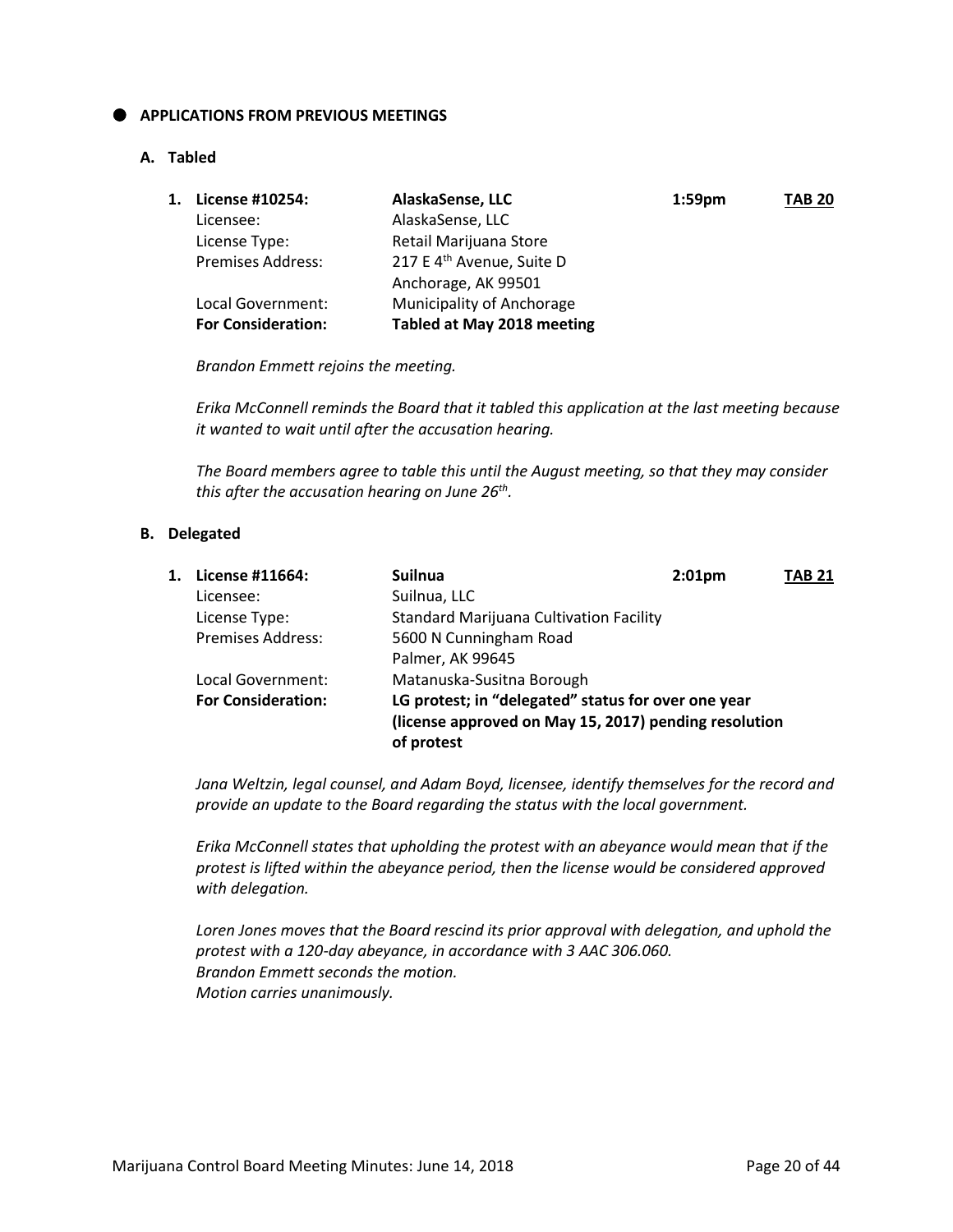| 2. License #13776:        | Alaska Skunkworks, LLC                              | $2:05 \text{pm}$ | <b>TAB 22</b> |
|---------------------------|-----------------------------------------------------|------------------|---------------|
| Licensee:                 | Alaska Skunkworks, LLC                              |                  |               |
| License Type:             | <b>Standard Marijuana Cultivation Facility</b>      |                  |               |
| <b>Premises Address:</b>  | 37331 S Talkeetna Spur Road                         |                  |               |
|                           | Talkeetna, AK 99676                                 |                  |               |
| Local Government:         | Matanuska-Susitna Borough                           |                  |               |
| <b>For Consideration:</b> | LG protest (approved with delegation April 5, 2018) |                  |               |

*Lance Wells, legal counsel, and Andrea Gunter, applicant, identify themselves for the record and provide an update to the Board regarding the status with the local government.*

*Loren Jones moves that the Board rescind its prior approval with delegation, and uphold the protest with a 120-day abeyance, in accordance with 3 AAC 306.060. Brandon Emmett seconds the motion. Motion carries unanimously.*

| 3. License #14200:        | Matanuska Cannabis Company, LLC                     | 2:09 <sub>pm</sub> | <b>TAB 23</b> |
|---------------------------|-----------------------------------------------------|--------------------|---------------|
| Licensee:                 | Matanuska Cannabis Company, LLC                     |                    |               |
| License Type:             | Retail Marijuana Store                              |                    |               |
| <b>Premises Address:</b>  | 3550 S Old Glenn Highway                            |                    |               |
|                           | Palmer, AK 99645                                    |                    |               |
| Local Government:         | Matanuska-Susitna Borough                           |                    |               |
| <b>For Consideration:</b> | LG protest (approved with delegation April 5, 2018) |                    |               |

*Lance Wells, legal counsel, and Chad Ragsdale, applicant, identify themselves for the record and inform the Board that the protest was lifted on June 12th .*

*Sarah Oates confirms that the staff received the lifted protest.*

*No action, delegation continues.*

## **C. Licenses in "Pending Inspection" Status for Over Six Months TAB 24**

| 1. | License #10057:          | <b>Alaskan Cannabis Outfitters</b> | 2:12 <sub>pm</sub> |
|----|--------------------------|------------------------------------|--------------------|
|    | Licensee:                | Great White Bear, LLC              |                    |
|    | License Type:            | Retail Marijuana Store             |                    |
|    | <b>Premises Address:</b> | 41945 Sterling Highway             |                    |
|    |                          | Homer, AK 99603                    |                    |
|    | Local Government:        | Kenai Peninsula Borough            |                    |
|    | Approved by MCB:         | April 5, 2017                      |                    |
|    | License Issued:          | November 22, 2017                  |                    |

*William Bear, applicant, provides an update to the Board regarding the construction of the facility.*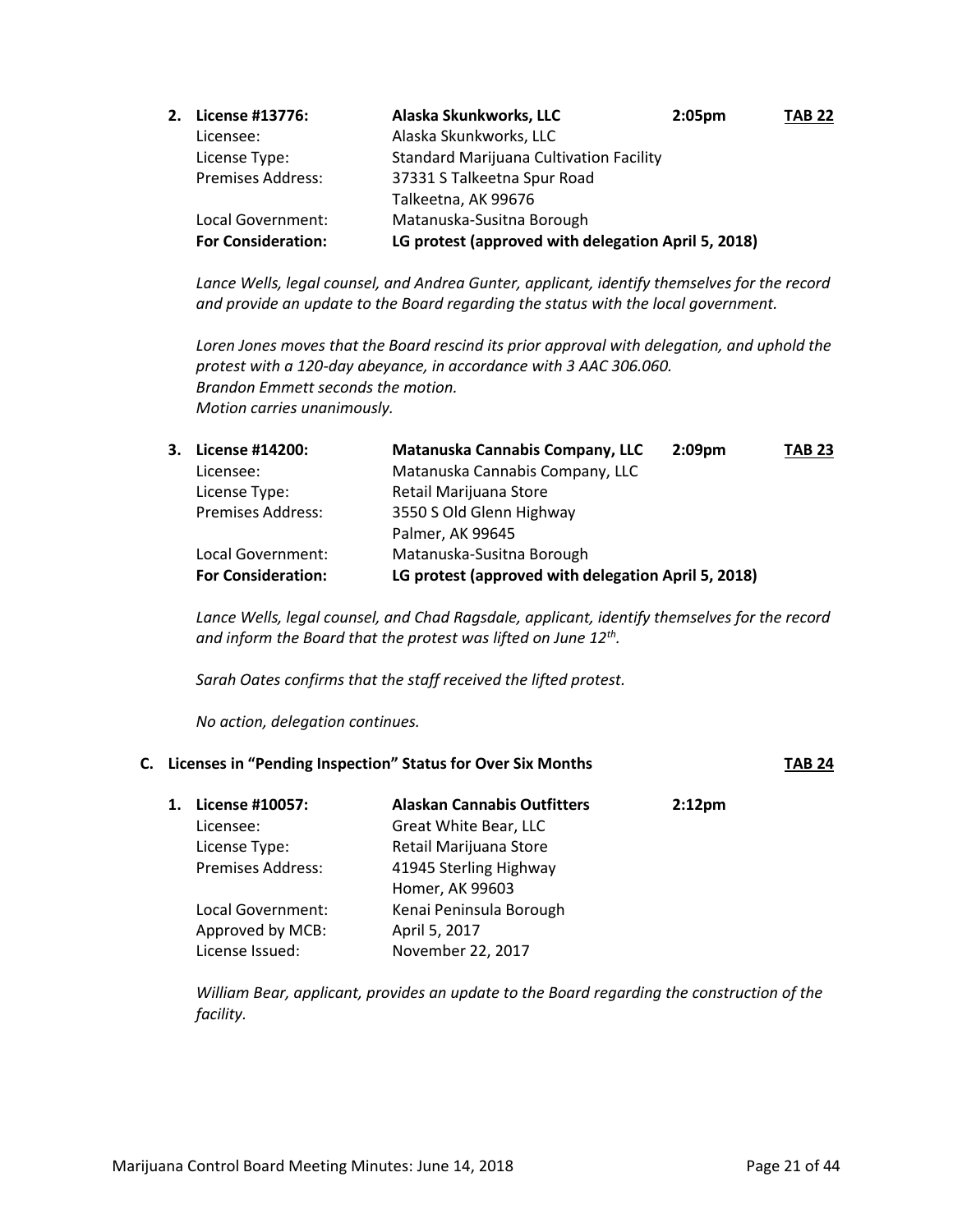| 2. | License #11411:          | <b>Denali Dispensaries, LLC</b> | 2:16 <sub>pm</sub> |
|----|--------------------------|---------------------------------|--------------------|
|    | Licensee:                | Denali Dispensaries, LLC        |                    |
|    | License Type:            | Retail Marijuana Store          |                    |
|    | <b>Premises Address:</b> | 225 E 5 <sup>th</sup> Avenue    |                    |
|    |                          | Anchorage, AK 99501             |                    |
|    | Local Government:        | Municipality of Anchorage       |                    |
|    | Approved By MCB:         | April 5, 2017                   |                    |
|    | License Issued:          | September 8, 2017               |                    |

*Bradley Bartlett, applicant, provides an update to the Board regarding the facility.* 

| 3. | <b>License #11920:</b>   | <b>AK Joint</b>                        | 2:17 <sub>pm</sub> |
|----|--------------------------|----------------------------------------|--------------------|
|    | Licensee:                | Alaska Joint Ventures, LLC             |                    |
|    | License Type:            | Limited Marijuana Cultivation Facility |                    |
|    | <b>Premises Address:</b> | 7801 Schoon Street, Unit D             |                    |
|    |                          | Anchorage, AK 99518                    |                    |
|    | Local Government:        | Municipality of Anchorage              |                    |
|    | Approved by MCB:         | July 12, 2017                          |                    |
|    | License Issued:          | November 8, 2017                       |                    |

*Colleen Howard, applicant, provides an update to the Board regarding the construction of the facility.* 

| 4. | License #12311:   | Juneau's Green Garden                          | 2:18 <sub>pm</sub> |
|----|-------------------|------------------------------------------------|--------------------|
|    | Licensee:         | ISG, Inc.                                      |                    |
|    | License Type:     | <b>Standard Marijuana Cultivation Facility</b> |                    |
|    | Premises Address: | 5011 Short Street, Suite 1                     |                    |
|    |                   | Juneau, AK 99801                               |                    |
|    | Local Government: | City and Borough of Juneau                     |                    |
|    | Approved By MCB:  | September 14, 2017                             |                    |
|    | License Issued:   | October 4, 2017                                |                    |
|    |                   |                                                |                    |

*Paul Burrows, applicant, and Jana Weltzin, legal counsel, identify themselves for the record. Jana Weltzin informs the Board that the ownership is changing, and that the transfer application was filed in April but has not been reviewed by staff yet, so the establishment cannot open until then.*

*Loren Jones states that the City and Borough of Juneau has reviewed a conditional use permit for the same location but under different ownership and a different name.*

| 5. | License #12768:          | <b>Secret Garden Cannabis</b> | $2:21$ pm |
|----|--------------------------|-------------------------------|-----------|
|    | Licensee:                | Axion Enterprises, LLC        |           |
|    | License Type:            | Retail Marijuana Store        |           |
|    | <b>Premises Address:</b> | 726 E 15th Avenue, Suite 1    |           |
|    |                          | Anchorage, AK 99501           |           |
|    | Local Government:        | Municipality of Anchorage     |           |
|    | Approved By MCB:         | July 12, 2017                 |           |
|    | License Issued:          | October 4, 2017               |           |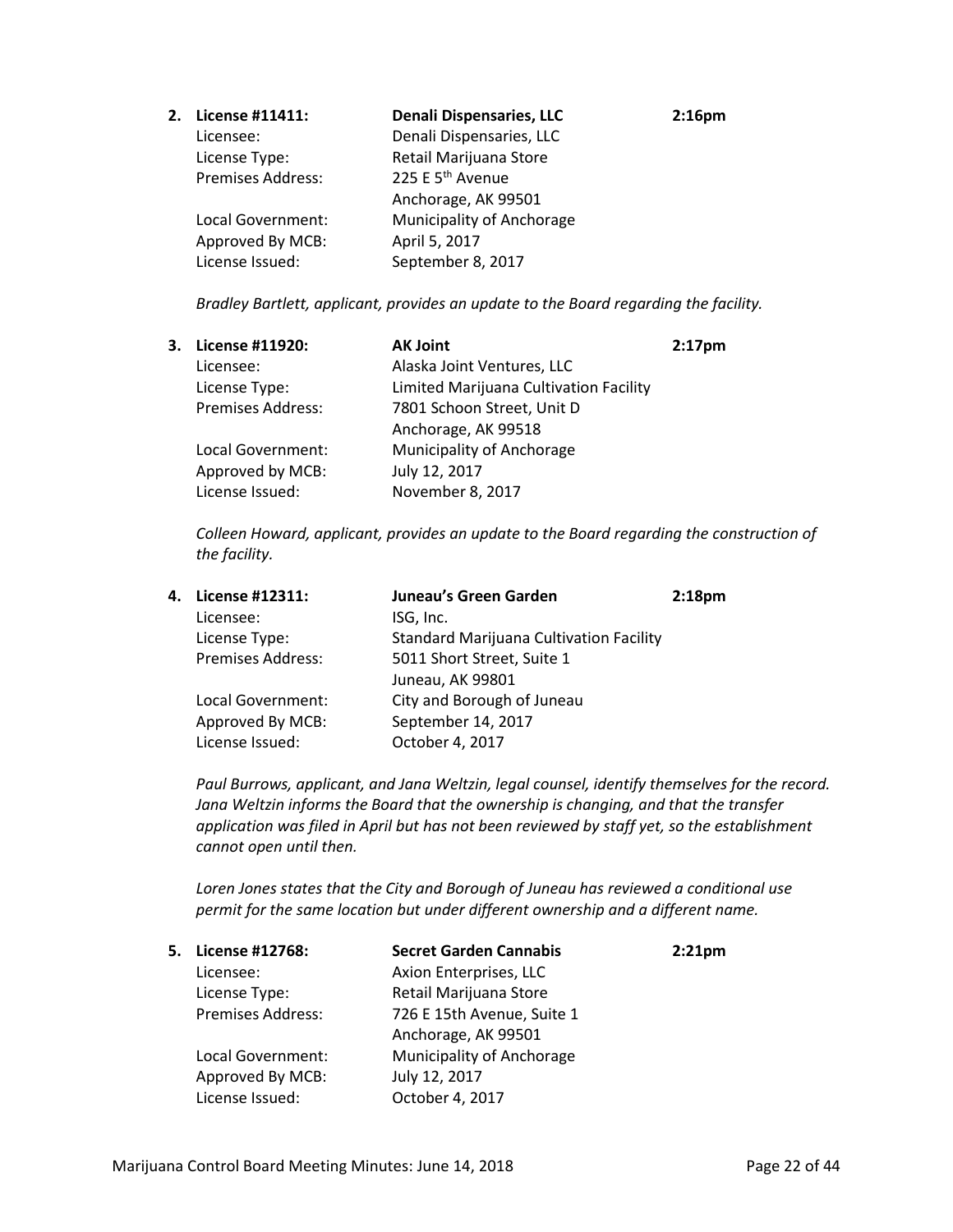*Jana Weltzin, legal counsel, and James Thornton, applicant, provide an update to the Board regarding the construction of the facility for this license and the cultivation facility (#12770).* 

| License #12770:          | <b>Secret Garden Cannabis</b>                  |
|--------------------------|------------------------------------------------|
| Licensee:                | Axion Enterprises, LLC                         |
| License Type:            | <b>Standard Marijuana Cultivation Facility</b> |
| <b>Premises Address:</b> | 726 E 15th Avenue, Suite 3                     |
|                          | Anchorage, AK 99501                            |
| Local Government:        | Municipality of Anchorage                      |
| Approved by MCB:         | July 12, 2017                                  |
| License Issued:          | October 4, 2017                                |
|                          |                                                |

#### **D.** Licenses in "Delegated" Status for Approximately One Year **TAB 25**

| 1. | License #10180:          | <b>AK Shadows</b>                              | 2:23 <sub>pm</sub> |
|----|--------------------------|------------------------------------------------|--------------------|
|    | Licensee:                | Jesse Y Holzschuh                              |                    |
|    | License Type:            | <b>Standard Marijuana Cultivation Facility</b> |                    |
|    | <b>Premises Address:</b> | 525 Anisha Drive                               |                    |
|    |                          | Fairbanks, AK 99709                            |                    |
|    | Local Government:        | Fairbanks North Star Borough                   |                    |
|    | Approved By MCB:         | July 7, 2016                                   |                    |
|    | Pending:                 | <b>Fire Marshal approval</b>                   |                    |
|    |                          |                                                |                    |

*Applicant is not present to speak to the Board.*

*Erika McConnell states that this was on the agenda for the same reason two meetings ago, but the applicant was not present then to speak to the Board. She recommends that the Board have her put this on the next agenda, and if he does not show up at that meeting, then the Board would rescind the approval and deny the license.*

*The Board members nod and voice their agreement with the proposal.*

#### **BOARD CONSIDERATION**

| A. License #10024:        | <b>Art's Alaskan Plantation</b>                   | 2:25 <sub>pm</sub> | <b>TAB 26</b> |
|---------------------------|---------------------------------------------------|--------------------|---------------|
| Licensee:                 | Arthur A Church                                   |                    |               |
| License Type:             | Limited Marijuana Cultivation Facility            |                    |               |
| <b>Premises Address:</b>  | 9444 Blackie Loop                                 |                    |               |
|                           | Willow, AK 99688-1044                             |                    |               |
| Local Government:         | Matanuska-Susitna Borough                         |                    |               |
| <b>For Consideration:</b> | Request for time extension under 3 AAC 306.920(b) |                    |               |

*Brandon Emmett moves to approve a time extension of 90 days until July 28th under 3 AAC 306.920(b). Nick Miller seconds the motion. Motion carries unanimously.*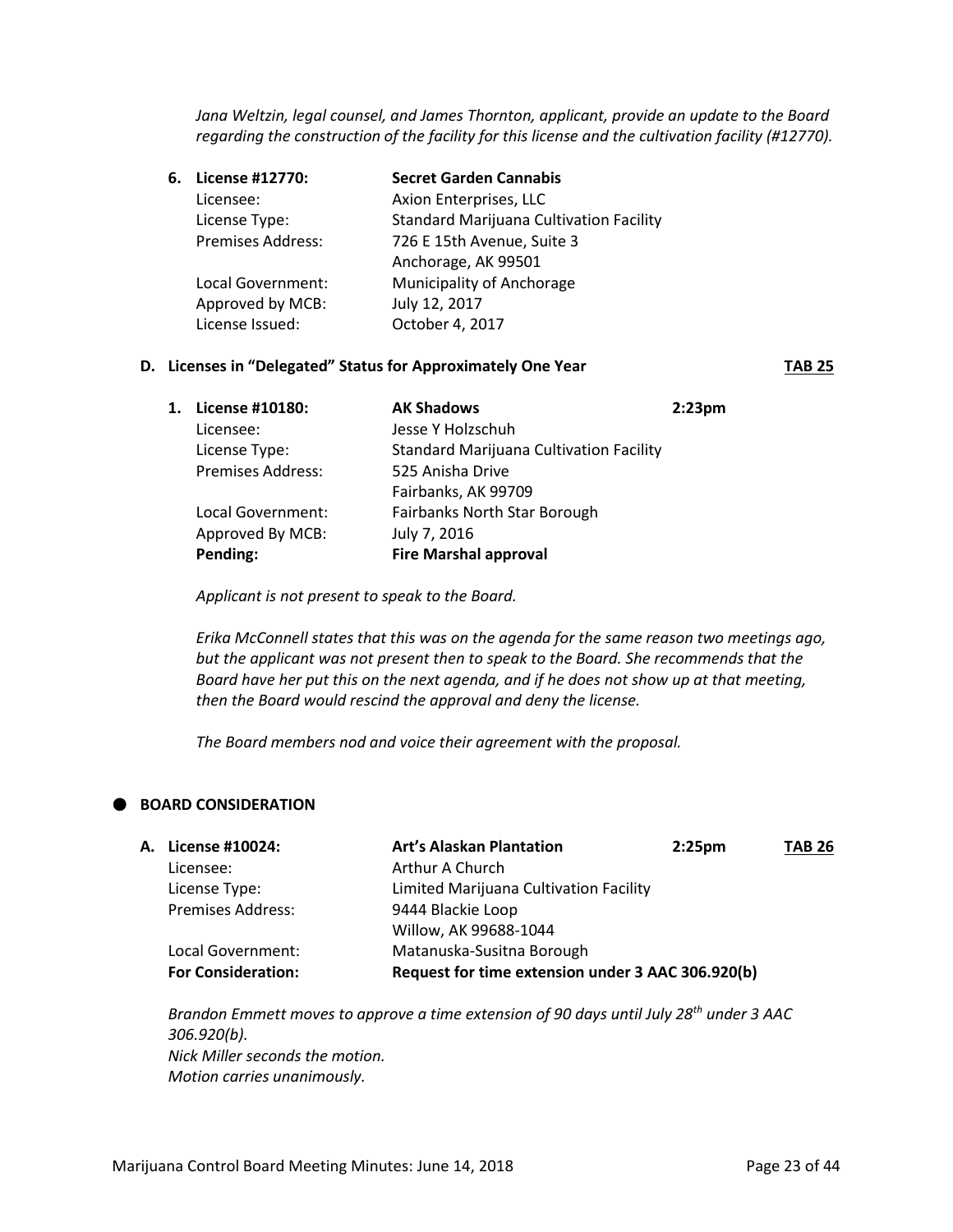| <b>B.</b> License #11731: | <b>AK Slow Burn Cannabis Outlet</b>        | $2:27$ pm | <b>TAB 27</b> |
|---------------------------|--------------------------------------------|-----------|---------------|
| Licensee:                 | AK Slow Burn Cannabis Outlet, LLC          |           |               |
| License Type:             | Retail Marijuana Store                     |           |               |
| <b>Premises Address:</b>  | 1551 E. Tudor Road                         |           |               |
|                           | Anchorage, AK 99507                        |           |               |
| Local Government:         | <b>Municipality of Anchorage</b>           |           |               |
| <b>For Consideration:</b> | <b>Appealing Failed to Complete Notice</b> |           |               |

*Jana Weltzin, legal counsel, identifies herself for the record.*

*Erika McConnell states that on October 12, 2017, she instructed her staff to send an email to over 200 applicants who were in "new" or "initiated" status who didn't seem to be doing anything with their applications. She states that she was invoking 3 AAC 306.025(f), and a few applicants submitted all of their documents by January 10th; the remainder were moved to "failed to complete" status. She adds that there were several applicants who had worked on their applications, submitted some documents and forms after receiving that email, but not completing those within the 90 days. In March, Ms. Weltzin pointed out to her that 3 AAC 306.025(f) references subsection (e) which states that if an application for a license is incomplete, the director shall notify the applicant and shall either return the incomplete application in its entirety or shall request the applicant to provide additional identified items needed to complete the application. Because neither of those occurred, the original decision was rescinded for 6-7 of those, and those applicants were provided with a list of items needed and given a new 90-day deadline.*

*Jana Weltzin provides a history of the applicant's work with the Anchorage Assembly on this application, specifically regarding Municipal buffer zones. She states that under 3 AAC 306.025(e), Erika would be required to return the actual online application itself to the applicant in order to meet the regulatory requirement, but that did not happen. She adds that in order to comply with the regulation, this application should be returned to its initiated status.*

*Loren Jones states that the Board is two years into this, and that basically what the Board is being asked to do (by the applicant) is to keep the applicant out of limbo with the Municipality.*

*Brandon Emmett moves to give AK Slow Burn 90 days to submit all elements and payment for the application. Nick Miller seconds the motion. Motion carries, 3-1 (Loren Jones votes No).*

| C. License #16015:        | <b>Bluffside Gardens</b>               | 2:40 <sub>pm</sub> | <b>TAB 28</b> |
|---------------------------|----------------------------------------|--------------------|---------------|
| Licensee:                 | <b>Bluffside Gardens, LLC</b>          |                    |               |
| License Type:             | Limited Marijuana Cultivation Facility |                    |               |
| <b>Premises Address:</b>  | 39700 S Parks Highway                  |                    |               |
|                           | Talkeetna, AK 99676                    |                    |               |
| Local Government:         | Matanuska-Susitna Borough              |                    |               |
| <b>For Consideration:</b> | <b>Residency pending</b>               |                    |               |

*Brian Tunnell, applicant, identifies himself for the record.*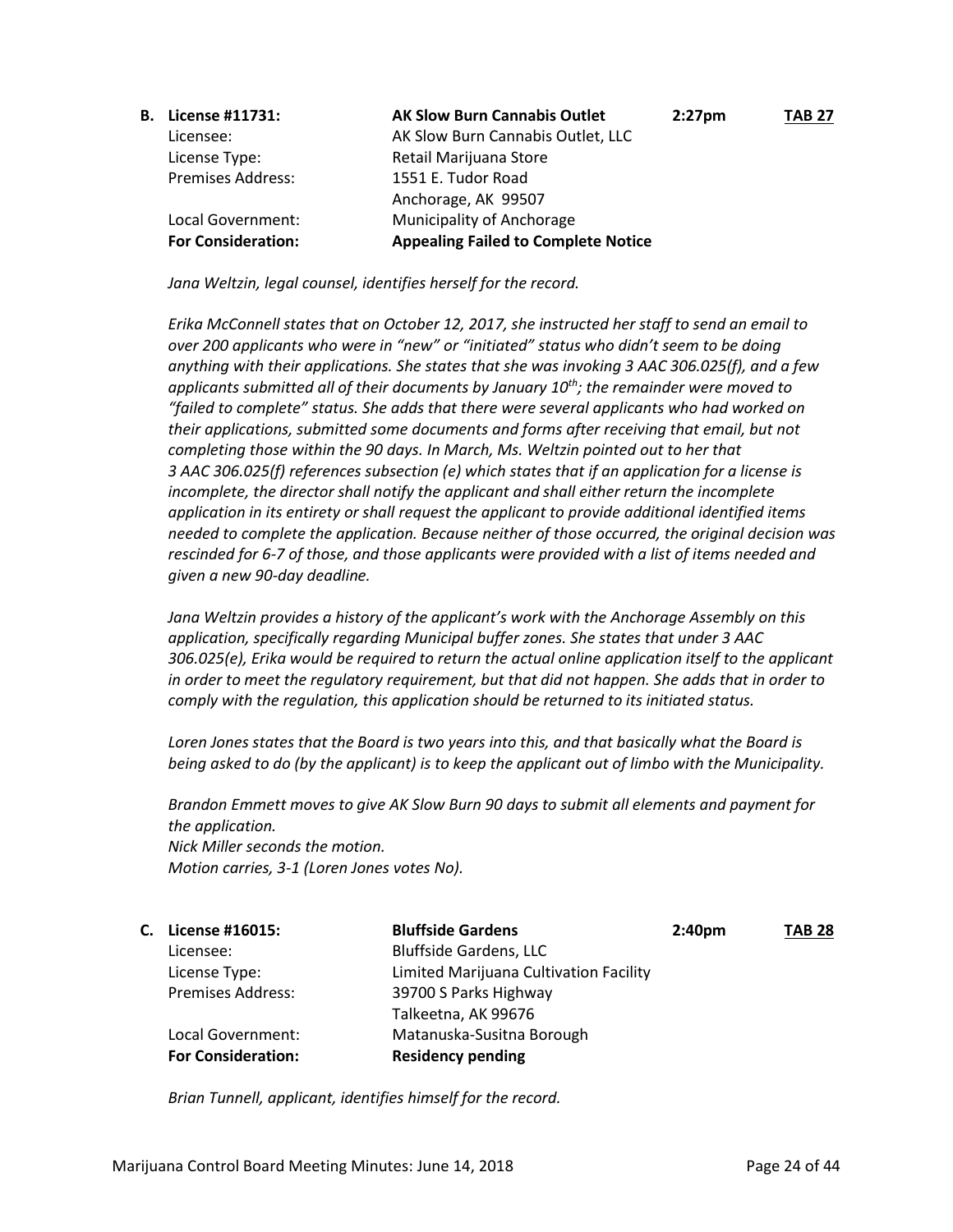*Brandon Emmett moves to table the application until August. Loren Jones seconds the motion. None opposed, motion carries.*

#### **NEW MARIJUANA TESTING FACILITY APPLICATIONS**

| A. License #15124: | <b>Fairbanks Analytical Testing, LLC</b> | $2:41$ pm | <b>TAB 29</b> |
|--------------------|------------------------------------------|-----------|---------------|
| Licensee:          | <b>Fairbanks Analytical Testing, LLC</b> |           |               |
| Premises Address:  | 1521 Stacia Street, Suite A              |           |               |
|                    | Fairbanks, AK 99701                      |           |               |
| Local Government:  | City of Fairbanks                        |           |               |

*Dylanne Macomber and Ron Eads, applicants, Jeff Werner, Scientific Director, and Jessica Smith and Lance Wells, legal counsel and staff, identify themselves for the record and answer Board questions about the application and their qualifications.* 

*Brandon Emmett moves to approve license 15124 Fairbanks Analytical Testing, LLC with delegation.*

*Nick Miller seconds the motion.*

*Brandon Emmett states that the delegation will include the requirement that the licensee provide copies of its standard operating procedures (SOPs).*

*Mark Springer states that the delegation will include the requirement that the licensee provide a premises diagram that shows the layout of the testing equipment.*

*Dylanne Macomber states that her lab tech has a Bachelor's degree in chemistry. The Board members voice concerns about the experience and qualifications of the scientific director, and about the results of the recent desk audit of the operating testing facilities.*

*Loren Jones moves to table the application, and that the Board requests more information regarding the scientific director's lab experience. Brandon Emmett seconds the motion and states that if Mr. Werner were to get some sort of recommendation or endorsement from a former professor or dean, it would be helpful. Sarah Oates asks whether the Board would also like for the applicant to provide copies of the SOPs and the requested floor plan that shows the location of the equipment. The Board members state that they would. Motion carries unanimously.*

# **BREAK 3:11pm NEW MARIJUANA TESTING FACILITY APPLICATIONS B. License #15590: Peak Analytical, LLC 3:26pm TAB 30** Licensee: Peak Analytical, LLC Premises Address: 2208 Tongass Avenue Ketchikan, AK 99901

Marijuana Control Board Meeting Minutes: June 14, 2018 **Page 25 of 44** 

Local Government: City of Ketchikan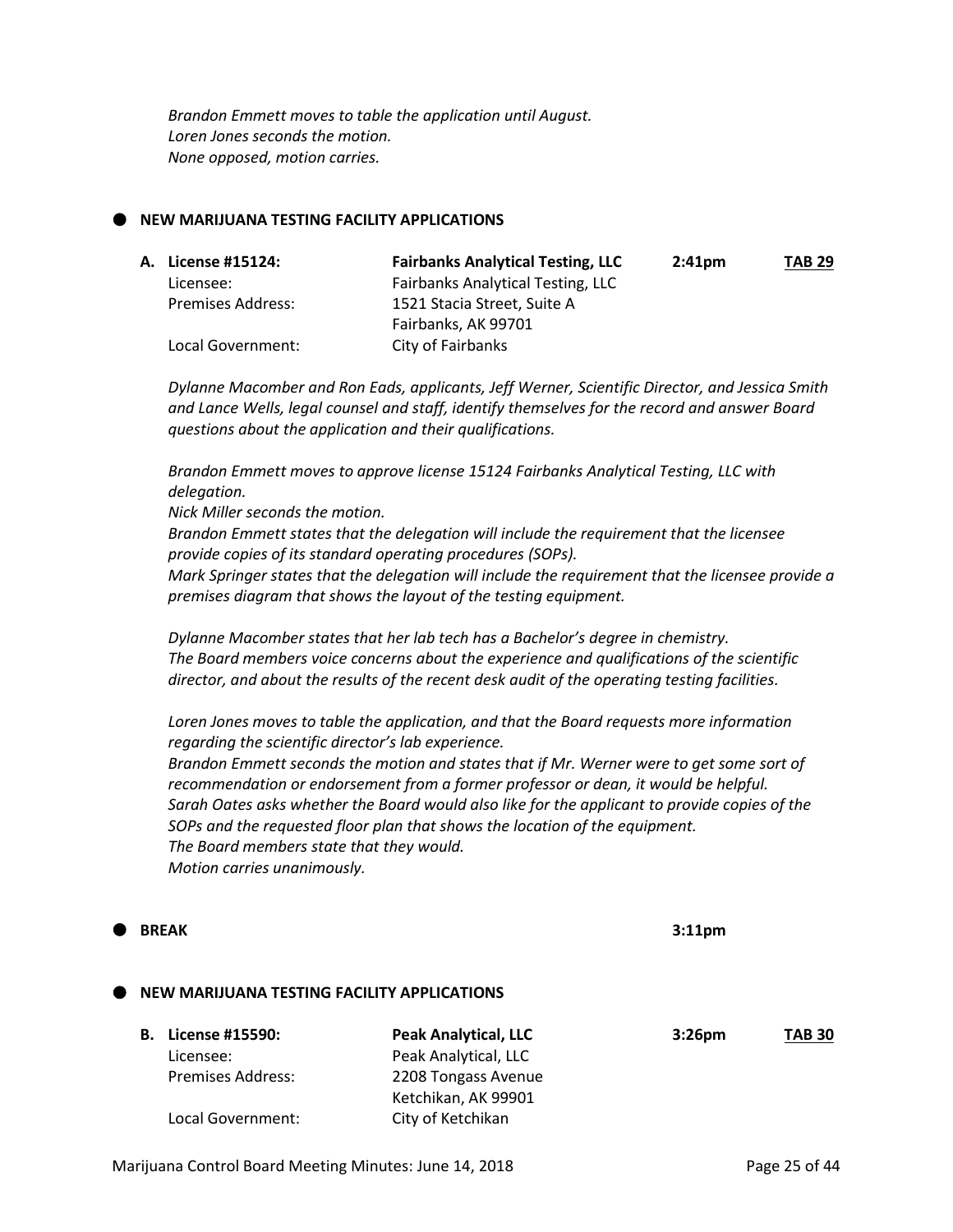*Tim Jurczak, applicant, and Kara Jurczak, applicant and Scientific Director, identify themselves for the record and answer Board questions about the application and their qualifications.*

*Brandon Emmett moves to approve license 15590 with delegation. Nick Miller seconds the motion. Motion carries unanimously.*

#### **NEW STANDARD MARIJUANA CULTIVATION FACILITY APPLICATIONS**

| A. License #13479:       | <b>North Star Fire</b>       | 3:39 <sub>pm</sub> | <b>TAB 31</b> |
|--------------------------|------------------------------|--------------------|---------------|
| Licensee:                | North Star Fire, LLC         |                    |               |
| <b>Premises Address:</b> | 3780 Leasure Street, Suite 3 |                    |               |
|                          | Fairbanks, AK 99701          |                    |               |
| Local Government:        | Fairbanks North Star Borough |                    |               |

*Jana Weltzin, legal counsel, and Kirsten Hagen, applicant, identify themselves for the record and answer Board questions about the application.*

*Brandon Emmett moves to approve license 13479 with delegation. Nick Miller seconds the motion. Motion carries unanimously.*

|  | <b>B.</b> License #13785: | Alaskan Pharms, LLC | 3:48 <sub>pm</sub> | <b>TAB 32</b> |
|--|---------------------------|---------------------|--------------------|---------------|
|  | Licensee:                 | Alaskan Pharms, LLC |                    |               |
|  | Premises Address:         | Block 7 Lot 8       |                    |               |
|  |                           | Naukati, AK 99950   |                    |               |
|  | Local Government:         | No Local Government |                    |               |

*Jana Weltzin, legal counsel, and John Wright, applicant, identify themselves for the record and answer Board questions about the application.*

*Brandon Emmett moves to approve license 13785 with delegation. Nick Miller seconds the motion. The Board members discuss the received objections. Motion carries unanimously.*

#### **NEW LIMITED MARIJUANA CULTIVATION FACILITY APPLICATIONS**

| A. License #13310: | <b>AK Cultivations</b>               | $4:05 \text{pm}$ | <b>TAB 33</b> |
|--------------------|--------------------------------------|------------------|---------------|
| Licensee:          | Charles J Campbell & Justin J Bacher |                  |               |
| Premises Address:  | 2611 South Desiree Circle            |                  |               |
|                    | Wasilla, AK 99654                    |                  |               |
| Local Government:  | Matanuska-Susitna Borough            |                  |               |

*Brandon Emmett moves to approve license 13310 AK Cultivations with delegation. Nick Miller seconds the motion.*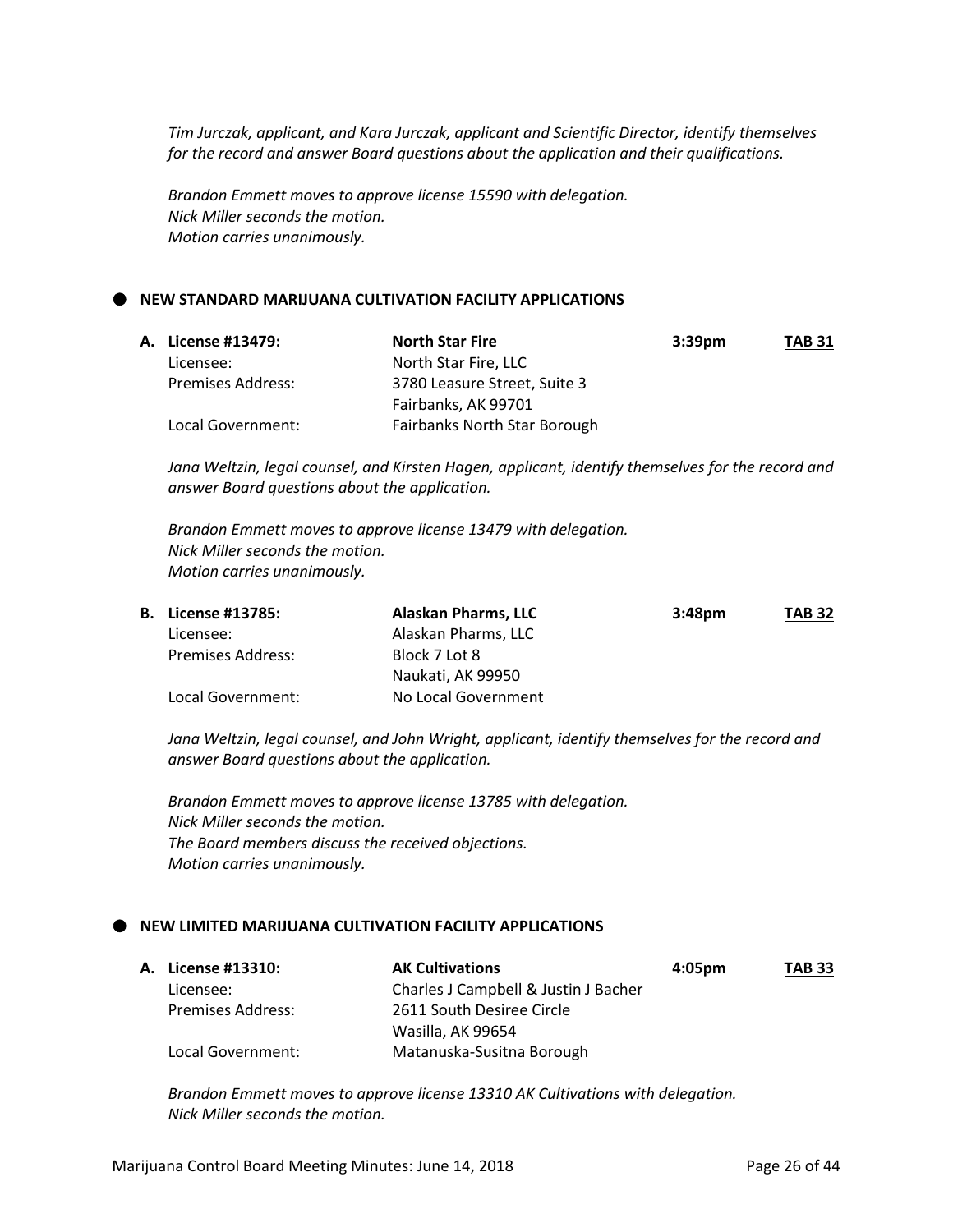*Justin Bacher and Charles Campbell, applicants, identify themselves for the record and answer Board questions about the application.*

*The Board members agree to add to the delegation that the licensees check in with DEC to make sure that their proposed pesticides are acceptable.*

*Motion carries unanimously.*

| <b>B.</b> License #13752: | <b>Northern Dreams, LLC</b>    | 4:14 <sub>pm</sub> | <b>TAB 34</b> |
|---------------------------|--------------------------------|--------------------|---------------|
| Licensee:                 | Northern Dreams, LLC           |                    |               |
| <b>Premises Address:</b>  | 11705 B N Jonesville Mine Road |                    |               |
|                           | Sutton, AK 99674-8030          |                    |               |
| Local Government:         | Matanuska-Susitna Borough      |                    |               |

*Brandon Emmett moves to approve license 13752 with delegation. Nick Miller seconds the motion.*

*Sara Williams, consultant, and Andrew Wessel, applicant, identify themselves for the record and answer Board questions about the application.*

*Loren Jones states that the delegation will include the requirement that the applicant provide a new premises diagram that more clearly defines the properties and ownership of the properties. Mark Springer states that the delegation will include the requirement that the applicant provide a Google Earth aerial photo of the property.*

*Motion carries unanimously.*

|                           | <b>Alaskan Farmacy</b>   | <b>TAB 35</b>                                                 |
|---------------------------|--------------------------|---------------------------------------------------------------|
| Licensee:                 | <b>Charles T Elliott</b> |                                                               |
| <b>Premises Address:</b>  | 34049 Klondike Avenue E  |                                                               |
|                           | Sterling, AK 99672       |                                                               |
| Local Government:         | Kenai Peninsula Borough  |                                                               |
| <b>For Consideration:</b> |                          |                                                               |
|                           | C. License #13910:       | 4:20 <sub>pm</sub><br>Conditions pursuant to 3 AAC 306.060(b) |

*Applicant is not present.*

*Brandon Emmett moves to table license 13910 until the August meeting. Nick Miller seconds the motion. None opposed, motion carries.*

|                           | <b>Coldsmoke Farms</b>                  | <b>TAB 36</b>      |
|---------------------------|-----------------------------------------|--------------------|
| Licensee:                 | Michael J Welch                         |                    |
| <b>Premises Address:</b>  | 34669 Commerce Street                   |                    |
|                           | Soldotna, AK 99669-9412                 |                    |
| Local Government:         | Kenai Peninsula Borough                 |                    |
| <b>For Consideration:</b> | Conditions pursuant to 3 AAC 306.060(b) |                    |
|                           | <b>D.</b> License #15190:               | 4:21 <sub>pm</sub> |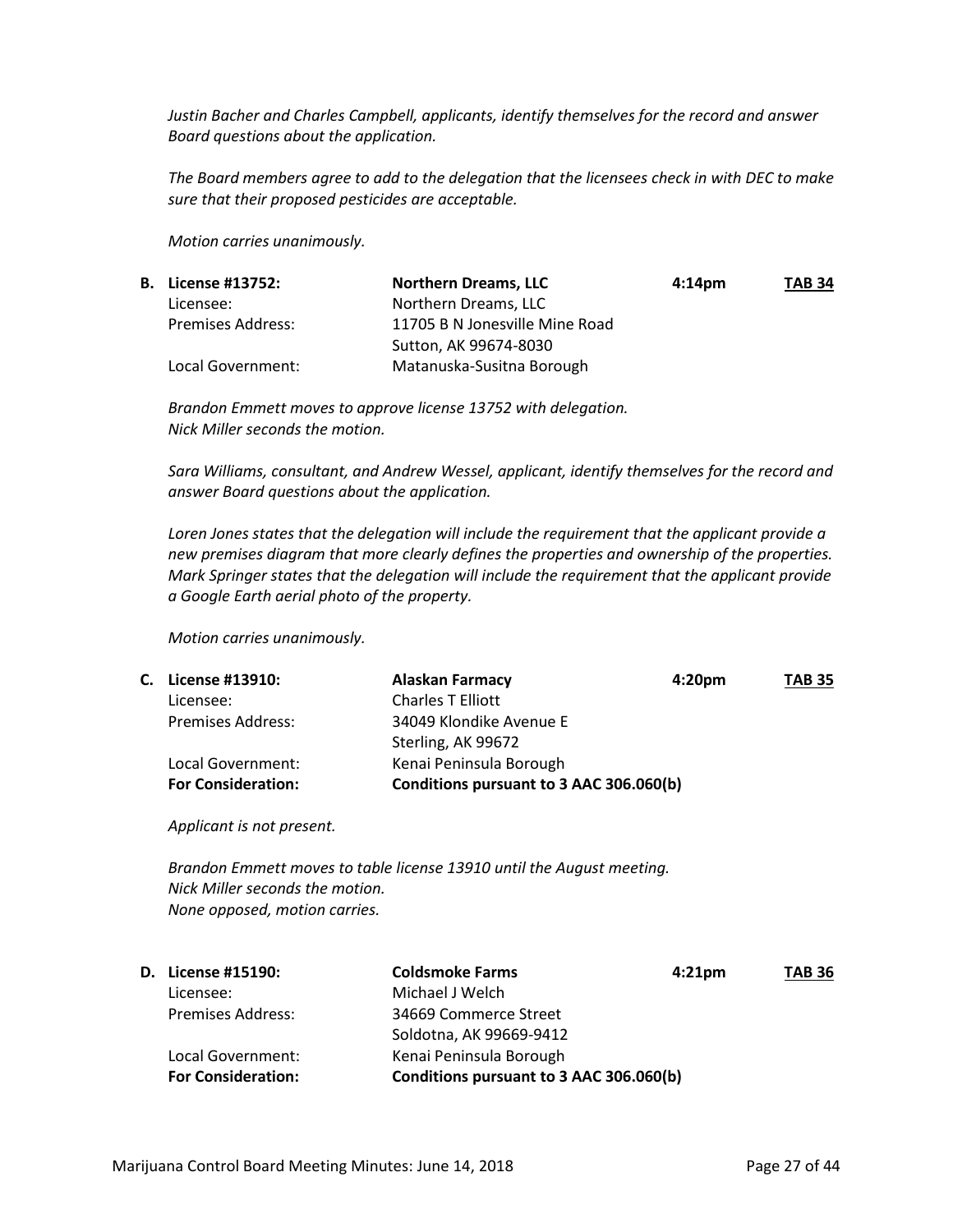*Michael Welch, applicant, identifies himself for the record and answers Board questions about the application.*

*Brandon Emmett moves to approve license 15190 with delegation and Kenai Peninsula Borough conditions. Nick Miller seconds the motion. Motion carries unanimously.*

#### **NEXT MARIJUANA CONTROL BOARD MEETING 4:26pm**

Agenda deadline for August 15-16 meeting: July 27, 2018

*Erika McConnell asks whether the Board members would be open to meeting in Fairbanks in August, rather than Denali, considering costs and accessibility of the public to the meeting.*

*The Board members agree that they should meet in Fairbanks, and that the meeting could extend to three days, if necessary.* 

#### **NEW MARIJUANA PRODUCTS**

| <b>A. License #10082:</b> | <b>Einstein Labs</b>                     | 4:31 <sub>pm</sub> | <b>TAB 44</b> |
|---------------------------|------------------------------------------|--------------------|---------------|
| Licensee:                 | Einstein Enterprises, Inc.               |                    |               |
| License Type:             | Marijuana Product Manufacturing Facility |                    |               |
| <b>Premises Address:</b>  | 2939 Porcupine Drive, Suite B            |                    |               |
|                           | Anchorage, AK 99501-3118                 |                    |               |
| Local Government:         | Municipality of Anchorage                |                    |               |

*Jana Weltzin, legal counsel, and Justin Roland, licensee, identify themselves for the record and answer Board questions about the proposed product.*

*Brandon Emmett moves to approve product Mellow Crisps for license 10082. Nick Miller seconds the motion. Motion carries unanimously.*

### **RECESS 4:26pm**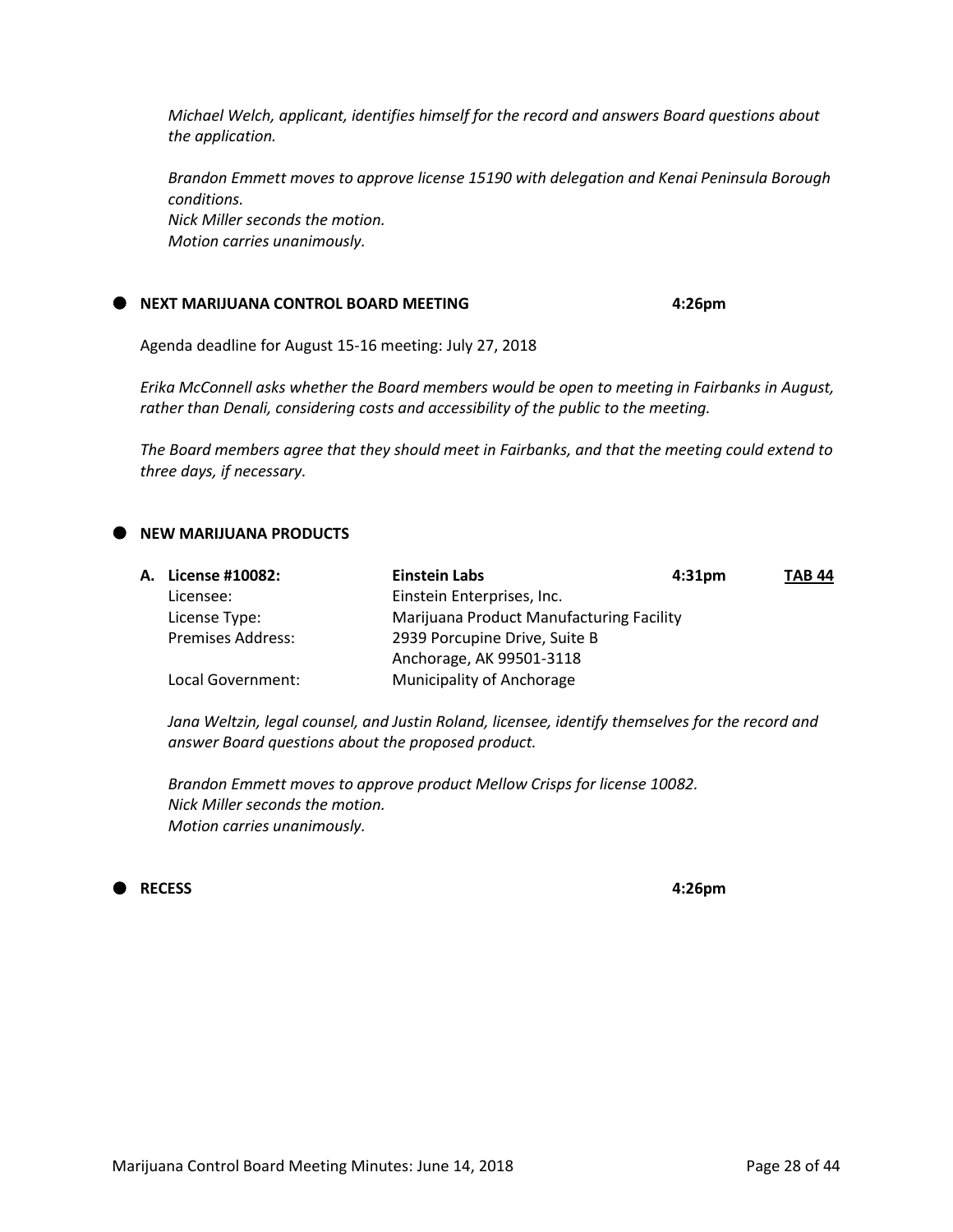## **Marijuana Control Board Meeting Minutes June 15, 2018 Third Judicial District Atwood Building 550 W. 7th Avenue, Rooms 102 & 104 Anchorage, Alaska Call-in Number: 1-800-315-6338, code 69176#**

#### **ADMINISTRATION**

#### **A. Call to Order 9:02am**

**B. Roll Call**

**Board Members Present:** Mark Springer, Chair, Rural Member Brandon Emmett, Vice Chair, Industry Member Nick Miller, Industry Member Loren Jones, Public Health Member

#### **Staff Members Present:**

Erika McConnell, Director Sarah Oates, Program Coordinator

#### **Legal Counsel Present:**

Harriet Milks, Assistant Attorney General

#### **NEW MARIJUANA PRODUCT MANUFACTURING FACILITY APPLICATIONS**

| A. License #15594:       | <b>Cold Creek Extracts</b> | 9:03am | <b>TAB 37</b> |
|--------------------------|----------------------------|--------|---------------|
| Licensee:                | Cold Creek Extracts, LLC   |        |               |
| <b>Premises Address:</b> | 7801 Schoon Street, Unit L |        |               |
|                          | Anchorage, AK 99518        |        |               |
| Local Government:        | Municipality of Anchorage  |        |               |

*Erika McConnell informs the Board that this applicant has been using his equipment to manufacture marijuana products prior to approval from the Board. She is not alleging that he was selling any of these products. She adds that personal production of marijuana products is not straightforward in the statute, and it is hard to argue that using commercial equipment would be to manufacture for personal use.*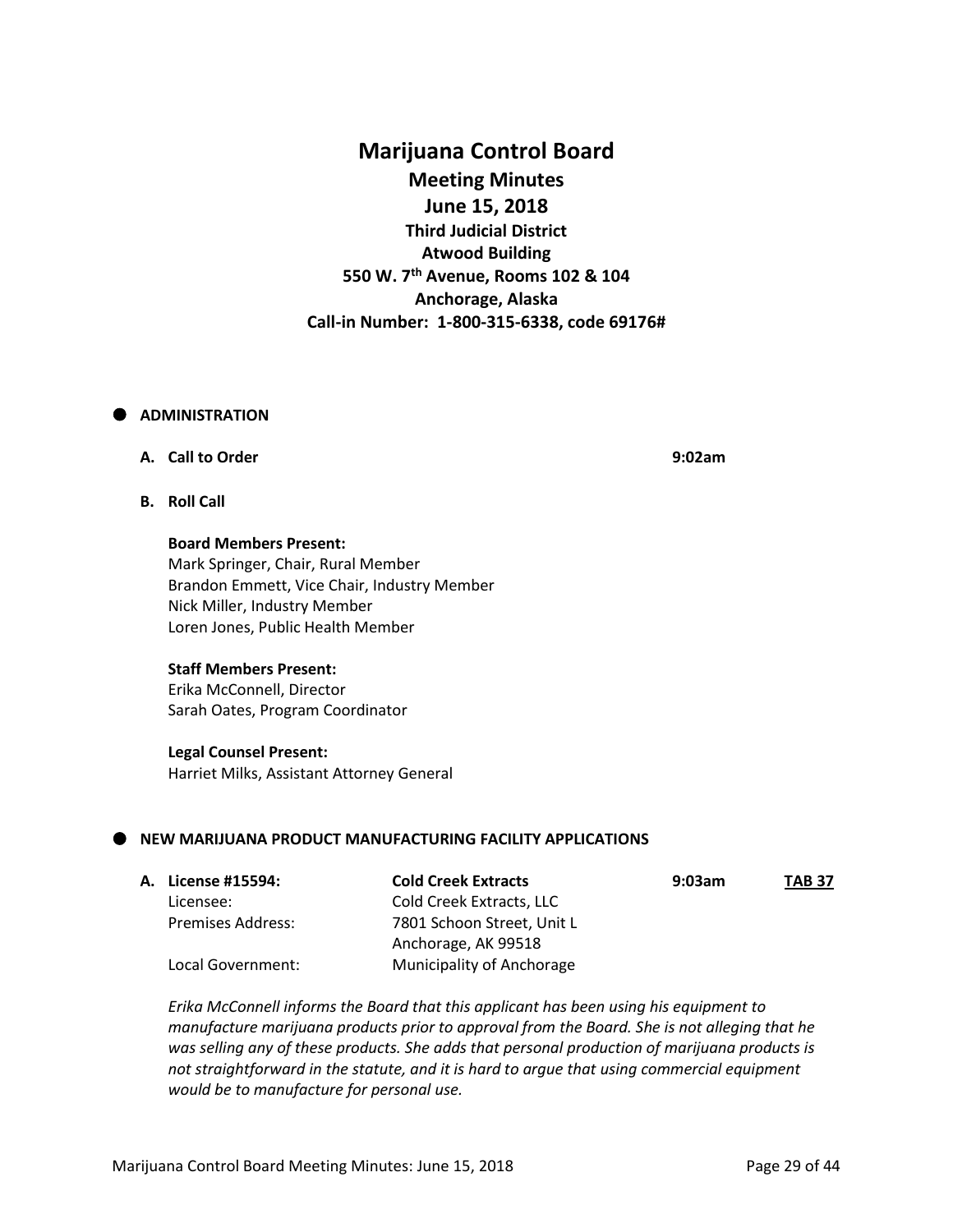*Mark Springer states that he knows that people, prior to receiving their licenses, have plants on the premises, and that the Board has consistently asked product manufacturers whether the photos of their proposed products are ones that were manufactured by the applicant or not. He asks legal counsel whether the Board would have a leg to stand on to apply a fine for something that is legal.*

*Harriet Milks states that she does not have a quick definitive answer – what he has does is not specifically or clearly prohibited.*

*Erika McConnell states that she does not permit people to bring plants onto the premises before the Board has approved it.*

*Jason Brandeis, legal counsel, and Cade Inscho, applicant, identify themselves for the record, hand out printouts of statutes to the Board members, and state that there was never any intent to distribute or sell what was produced.*

*Jason Brandeis reads AS 17.38.020(1), which permits the personal use of marijuana accessories, AS 17.30.900(9) and (11) which define manufacture and marijuana accessories (respectively), and AS 11.71.900(13) which defines manufacture. He states that he agrees that there is ambiguity in the statute, and that there isn't any evidence of commercial activity or criminal intent. He adds that he thinks this is a good opportunity to get guidance from the Board, but does not agree that a \$5,000 fine is appropriate.*

*Loren Jones states that he understands that argument but does not want to accept it because of the fact that this individual is not a new licensee – he has held other licenses.*

*Jason Brandeis states that if the activity is legal under the statute, then experience of the applicant does not matter. He adds that Mr. Inscho believed that he was acting in accordance with what is permitted, as he was allowed to test the equipment for another license when he was in delegated status. He states that this is someone who has tried to act in compliance with the laws, and that he was basing his actions on acts that had been allowed prior.*

*Loren Jones points out that staff found out about this actions because they were posted on Facebook, which goes beyond asking someone if they've tested a batch in a residential kitchen.*

*Jason Brandeis states that the new equipment for this license has different operating processes than for the other licenses.*

*Erika McConnell states that enforcement has advised product manufacturers that they can test their equipment using things other than marijuana. She states that the Board should be very clear that personal grow and commercial facilities should be kept very separate.*

*Jason Brandeis states that when he was contacted by enforcement about this, he was very surprised because of guidance that he had received under a different license. The attorney for a license he was formerly a part of had received confirmation from enforcement that the activity was acceptable.*

*Brandon Emmett moves that the (\$5,000) fine be upheld with \$3,750 suspended, pending that for one year after the course of licensure that the applicant not receive any notices of violation for advertising or Metrc tracking.*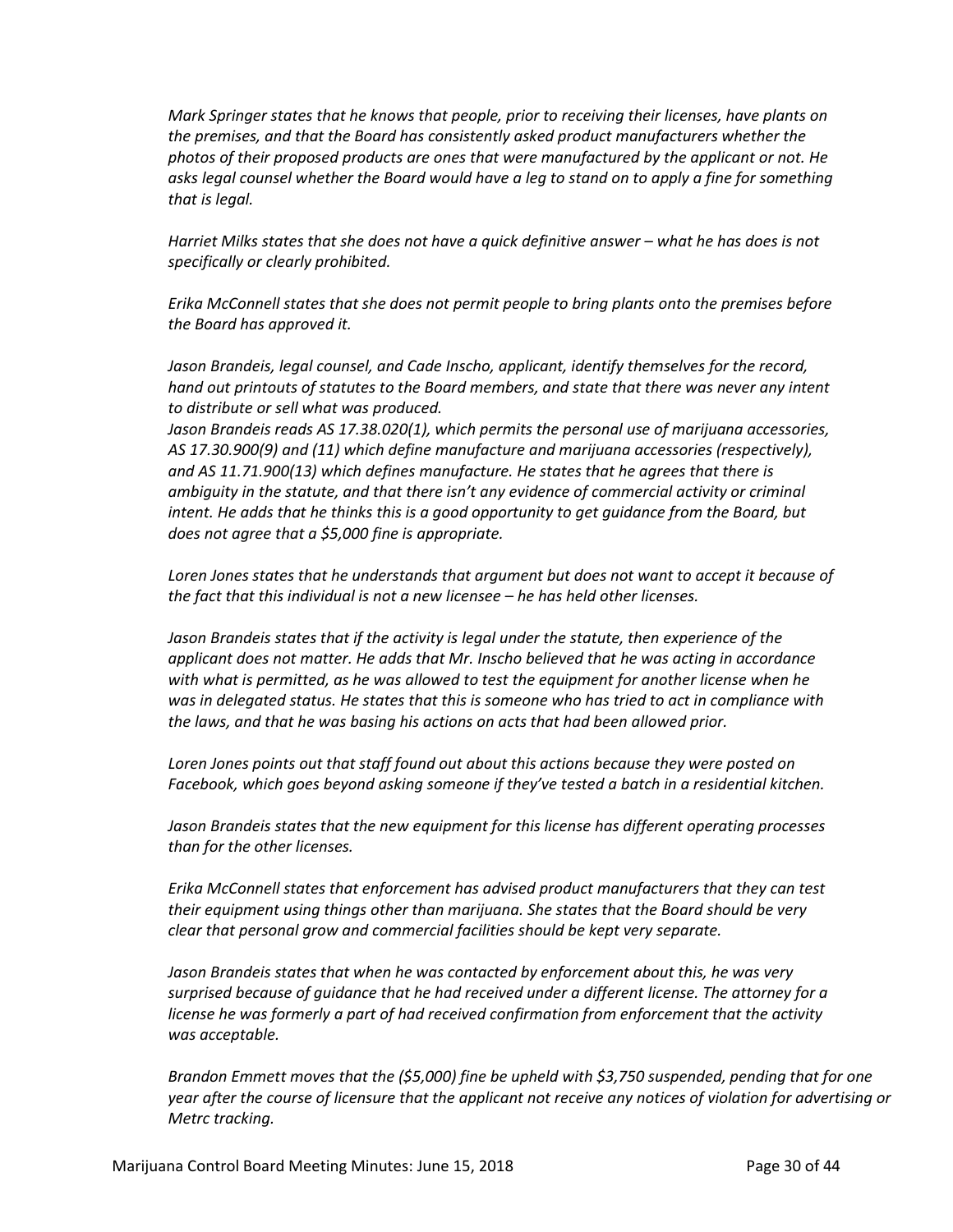*Loren Jones seconds the motion.*

*Nick Miller states that he can't support the fine because it's still unclear to him which law was violated, and that unless the director can tell him specifically which statute or regulation was violated, then he's not positive what they're giving the fine for.*

*Erika McConnell reads AS 17.38.070(c) regarding allowable acts of a licensed marijuana product manufacturing facility.*

*Jason Brandeis states that Alaska has a common law system for a reason. He states that it's very difficult to capture the practical realities of an industry in regulation, which is why this country has judicial or Board interpretation of a potential ambiguous law. He states that the statutes and regulations do not put limitations upon a potential licensee. He states that if somebody had a personal warehouse and performed these acts, that they would be legal under the personal use statute. He states that this group has not had a chance to have a thorough legal analysis of this situation except for what is happening orally right now. He states that it is not fair to hold this applicant to the same sort of standard as other individuals who violated sections of law that were clear and significantly less ambiguous. He adds that this should, instead, be an situation where the Board would offer guidance to the industry.*

*Mark Springer states that the applicant is not a current licensee, the acts did not take place on a licensed premises, the amount that was produced appears to be within the legal amount allowed under personal use provisions, and that the manufacture of marijuana concentrates be an individual for personal use is legal. He adds that he is not sure that the Board is on solid enough legal grounds to impose a fine, and that if this gets appealed, that it will cost both sides money.*

*Brandon Emmett withdraws his motion.*

*Loren Jones states that if there is ambiguity, which he certainly feels there is, there are two ways to remedy it – through the lengthy legislative process, or by taking an action that one would assume would be appealed, and to receive a judicial ruling. He adds that the latter is harder to do and costly, but that not knowing what will result from the legislative process or a judicial review is not a reason to not act.*

*Brandon Emmett moves to approve license 15594 Cold Creek Extracts with delegation. Nick Miller seconds the motion.*

*Cade Inscho answers Board questions about the application and proposed products.*

*Brandon Emmett moves to approve all products listed in MJ-05 for Cold Creek Extracts. Nick Miller seconds the motion. Motion carries unanimously.*

*Motion to approve the license with delegation carries unanimously.*

*Erika McConnell requests that the Board now provide the staff with guidance versus personal versus commercial use.*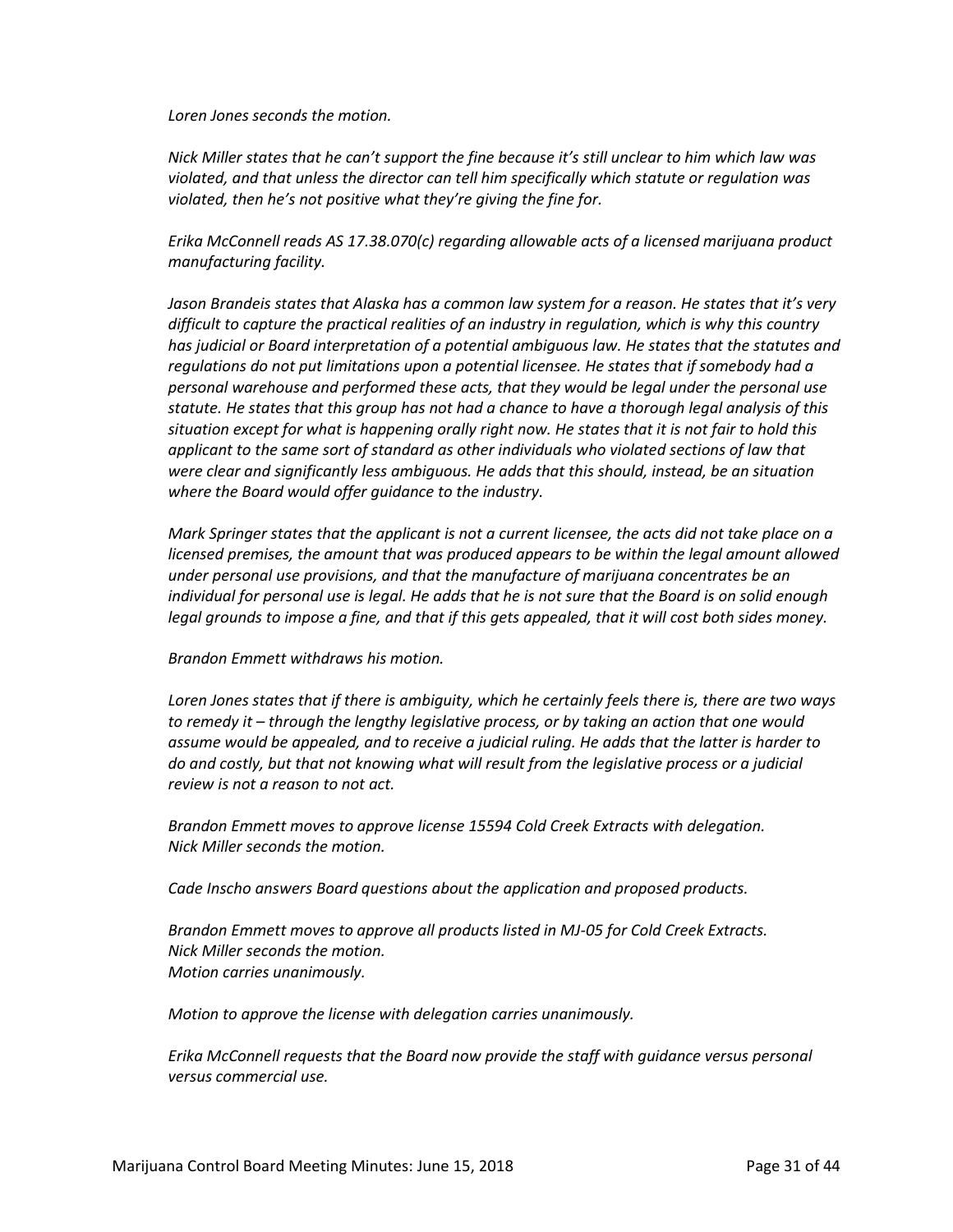*Loren Jones states that his assumption has always been that if a person, a business, is abiding by the regulations and the law, and prior to that, they're not licensed. He states that if you want to be a licensee, you need to come into that license application process as clean as you can be, and stay that way.* 

*Nick Miller states that a testing license that was approved yesterday was asked by the Board whether they had been testing marijuana yet, and they said that they had been with no repercussions. He states that if a facility is testing its equipment beforehand, then he's okay with that because he wants them to operate correctly.*

*Mark Springer asks legal counsel whether once somebody has initiated an application and paid the fee, would it be possible for the Board to put a clause in the application where an applicant for any license, by dint of applying, puts themselves under the jurisdiction of the Board. He asks if an applicant commits an illegal act during the application process, whether the Board would have jurisdiction.*

*Harriet Milks states that the Board has jurisdiction over all of the criminally-punishable provisions of AS 17.38. She recommends that the Board provide some guidance right now about what an applicant should and should not do with respect to marijuana during the application process.*

*Mark Springer asks whether the Board can include a certification in the application that says that the Board has jurisdiction.*

*Harriet Milks states that it would be very hard to argue that the Board has jurisdiction over acts that could be considered personal use.*

*Brandon Emmett moves to include Ms. Milks's recommendations to be part of the marijuana application process, whatever form that may best fit on. Nick Miller seconds the motion.*

*Mark Springer states that the intent there would be for there to be a certification on the applications for cultivators and product manufacturers.*

*Sarah Oates reminds the Board that Arcticanna had been growing personal plants within her home (which was the proposed premises) with the intent to shift them over to her commercial facility.*

*Brandon Emmett states that he thinks this should be a requirement for all license types, and not just manufacturers or growers.*

*Harriet Milks states that consistency is definitely important.*

*Mark Springer states that he would like to pick this discussion up later in the day.*

*Brandon Emmett withdraws his motion and states that he would like to discuss this later.*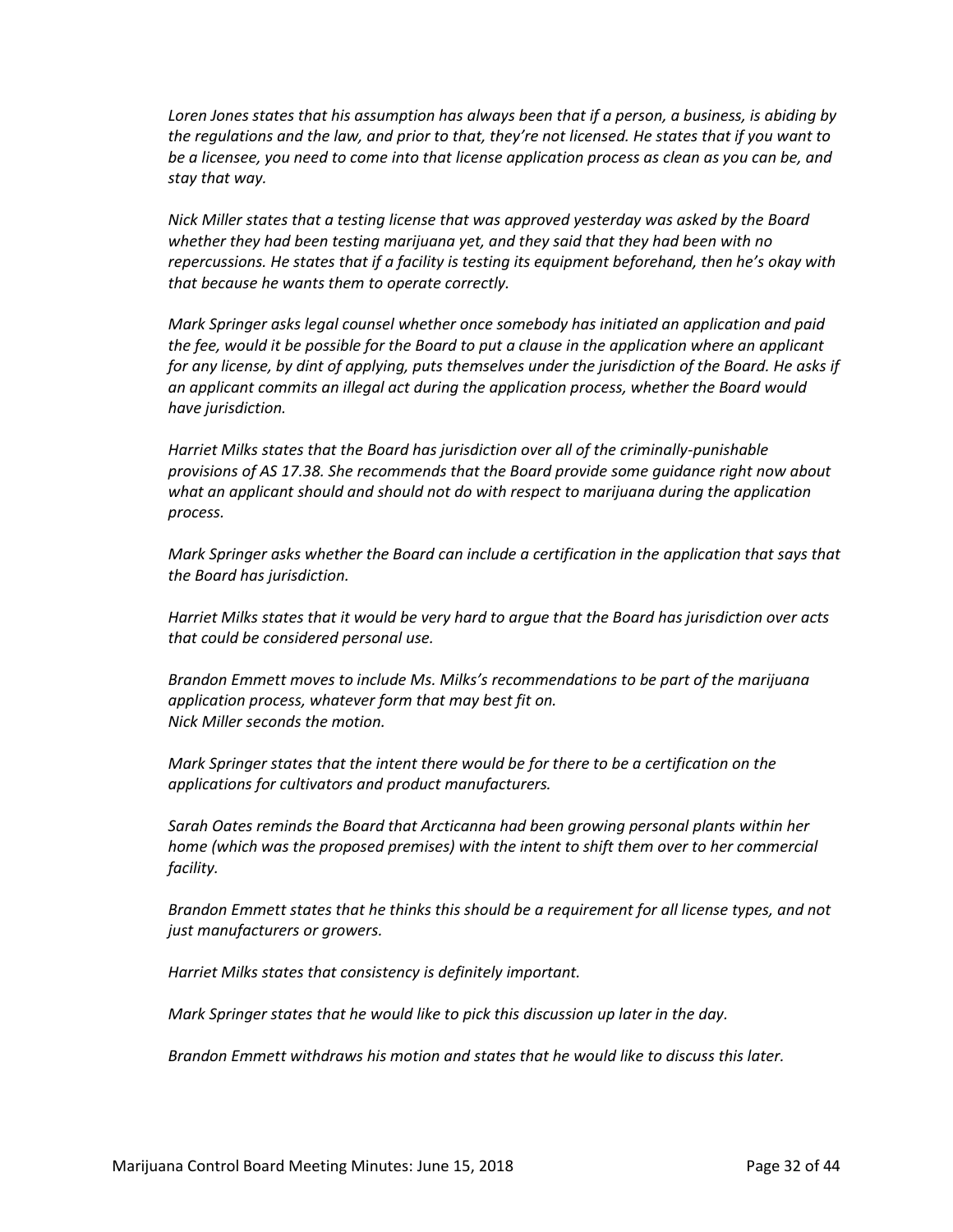| ______________________ |  |
|------------------------|--|
|                        |  |
|                        |  |
|                        |  |
|                        |  |
|                        |  |

Marijuana Control Board Meeting Minutes: June 15, 2018 **Page 33 of 44** Page 33 of 44

|  | <b>B.</b> License #15800: | <b>Baked Alaska, LLC</b> | 9:58am | <b>TAB 38</b> |
|--|---------------------------|--------------------------|--------|---------------|
|  | Licensee:                 | Baked Alaska, LLC        |        |               |
|  | <b>Premises Address:</b>  | 2745 Hanson Road, Unit B |        |               |
|  |                           | Fairbanks, AK 99709      |        |               |
|  | Local Government:         | City of Fairbanks        |        |               |

*Audrey Ranstead, applicant, identifies herself for the record, states that Steve Hallsten is on the phone, and answers Board questions about the application.*

*Brandon Emmett moves to approve license 15800 with delegation. Nick Miller seconds the motion.*

*The Board members voice concerns about the "unoccupied space" area.*

*Steve Hallsten states that the licensed premises is already 2500sqft, and that he has a river*  board in that area right now. He states that their conditional use permit with the City of *Fairbanks limits the size of the space to 2500sqft, and adding that unoccupied space would put them at 3500sqft.*

*Mark Springer states that the delegation will include that the licensee remove the antiinflammatory statement from the Healing Body Balm, but that the remainder of the statement for the balm may remain.*

*Brandon Emmett states that the delegation will include the requirement that the Fruit Chews be drab in color, and not bright.*

*Brandon Emmett moves to approve all of the products proposed on the MJ-05 form for this licensee. Nick Miller seconds the motion. Motion carries unanimously.* 

*Loren Jones states that the delegation for the license will include that enforcement look at how the building is built and determine whether anything needs to be done for the unoccupied space.*

*Motion to approve the license with delegation carries unanimously.*

## **BREAK 10:25am**

## **NEW LICENSE APPLICATIONS FOR RELATED APPLICANTS**

| A. License #13394:       | <b>High Flower On King</b> | 10:44am | <b>TAB 39</b> |
|--------------------------|----------------------------|---------|---------------|
| Licensee:                | King Street Ventures, Inc. |         |               |
| License Type:            | Retail Marijuana Store     |         |               |
| <b>Premises Address:</b> | 9525 King Street, Suite 1  |         |               |
|                          | Anchorage, AK 99515        |         |               |
| Local Government:        | Municipality of Anchorage  |         |               |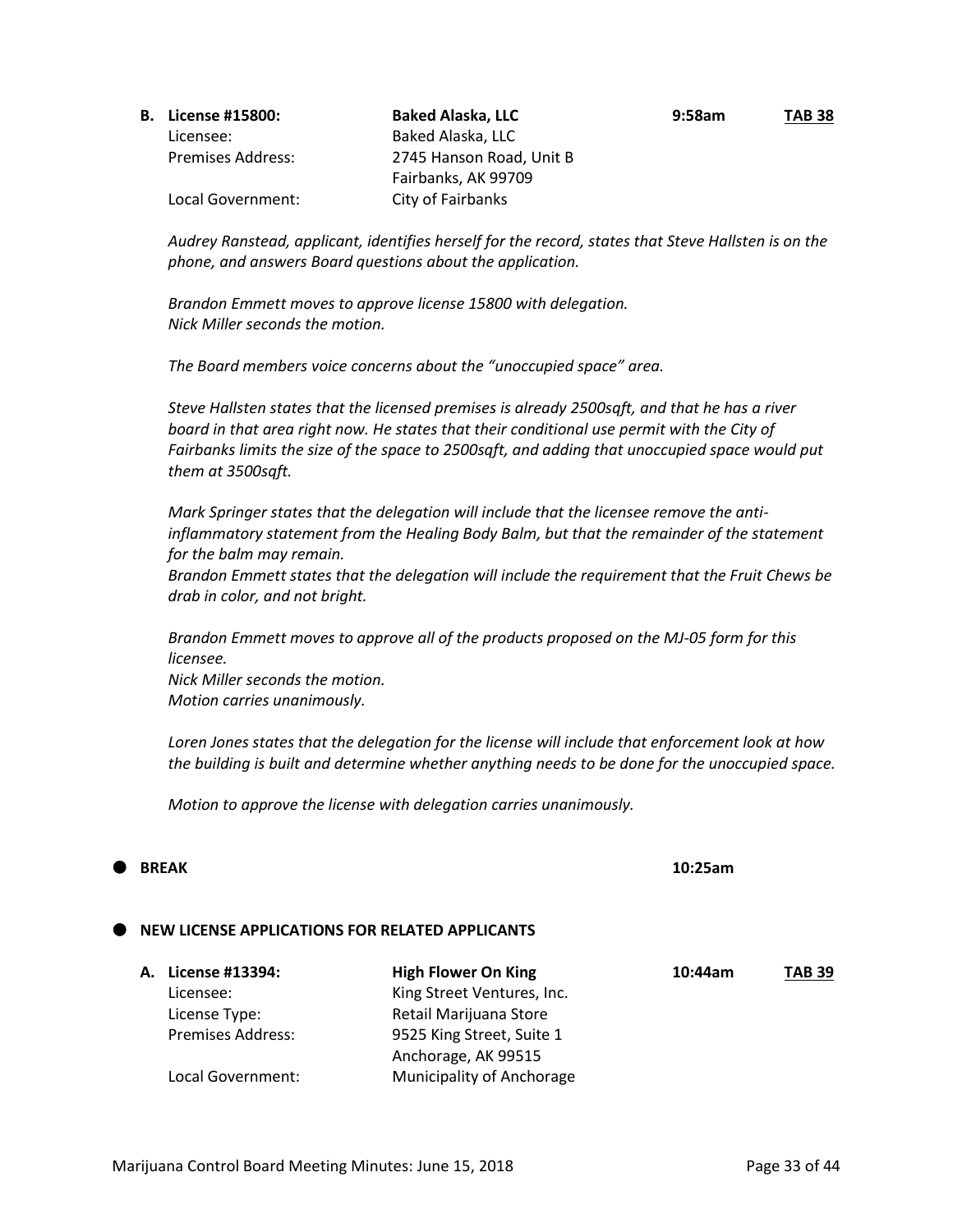*Erika McConnell states that the applicant is a close friend of hers, and that the staff has been informed that any issues with these licenses should be brought to Ms. Oates or Mr. Hoelscher. She recuses herself from the meeting.*

*Brandon Emmett moves to approve license 13394 with delegation. Nick Miller seconds the motion.*

*Jana Weltzin, legal counsel, and Catherine Moncrieff, applicant, identify themselves for the record and answer Board questions regarding this and the following two applications.*

*Motion carries unanimously.*

| <b>B.</b> License #13395: | <b>High Flower Creations</b>             | 10:59am | <b>TAB 40</b> |
|---------------------------|------------------------------------------|---------|---------------|
| Licensee:                 | Alaskan Mountain Trails, LLC             |         |               |
| License Type:             | Marijuana Product Manufacturing Facility |         |               |
| <b>Premises Address:</b>  | 9525 King Street, Suite 3                |         |               |
|                           | Anchorage, AK 99515                      |         |               |
| Local Government:         | <b>Municipality of Anchorage</b>         |         |               |

*Loren Jones moves that the Board approve license 13395 High Flower Creations with delegation. Brandon Emmett seconds the motion.*

*Brandon Emmett moves to approve all products listed in Form MJ-05 for this license. Nick Miller seconds the motion. Motion carries unanimously.*

*Motion to approve the license with delegation carries unanimously.*

| C. License #13396:       | <b>High Flower Farms</b>                       | 11:06am | <b>TAB 41</b> |
|--------------------------|------------------------------------------------|---------|---------------|
| Licensee:                | Alaskan Mountain Trails, LLC                   |         |               |
| License Type:            | <b>Standard Marijuana Cultivation Facility</b> |         |               |
| <b>Premises Address:</b> | 9525 King Street, Suite 2                      |         |               |
|                          | Anchorage, AK 99515                            |         |               |
| Local Government:        | Municipality of Anchorage                      |         |               |

*Brandon Emmett moves to approve license 13396 with delegation. Nick Miller seconds the motion. Motion carries unanimously.*

*Erika McConnell rejoins the meeting.*

| D. License #13613:       | <b>Puffin AK</b>                       | 11:08am | <b>TAB 42</b> |
|--------------------------|----------------------------------------|---------|---------------|
| Licensee:                | RDA Enterprise, LLC                    |         |               |
| License Type:            | Retail Marijuana Store                 |         |               |
| <b>Premises Address:</b> | 200 W 68 <sup>th</sup> Avenue, Unit A1 |         |               |
|                          | Anchorage, AK 99518                    |         |               |
| Local Government:        | <b>Municipality of Anchorage</b>       |         |               |

*Brandon Emmett moves to approve license 13613 with delegation.*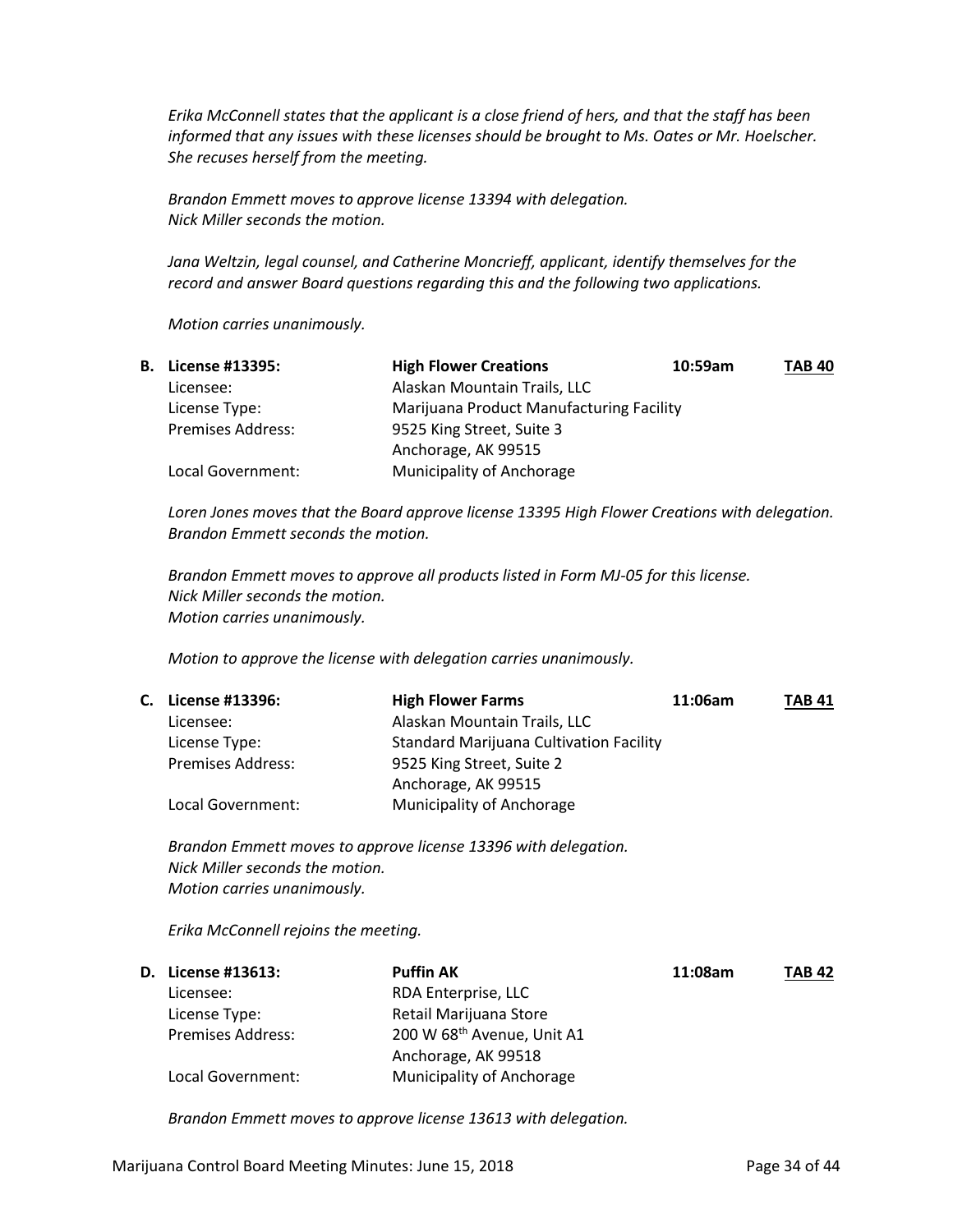*Nick Miller seconds the motion.*

*Jana Weltzin, legal counsel, and Ana Hall, applicant, identify themselves for the record and answer Board questions about this and the next application.*

*Mark Springer states that the delegation will include the requirement that there be a door between the retail and cultivation facilities for employee use, and that the diagram clearly show the door.*

*Motion carries unanimously.*

|                          | <b>Puffin AK</b>                               | 11:21am | <b>TAB 43</b> |
|--------------------------|------------------------------------------------|---------|---------------|
| Licensee:                | RDA Enterprise, LLC                            |         |               |
| License Type:            | <b>Standard Marijuana Cultivation Facility</b> |         |               |
| <b>Premises Address:</b> | 200 W 68th Avenue, Unit A2                     |         |               |
|                          | Anchorage, AK 99518                            |         |               |
| Local Government:        | Municipality of Anchorage                      |         |               |
|                          | E. License #13614:                             |         |               |

*Brandon Emmett moves to approve license 13614 with delegation. Nick Miller seconds the motion. Motion carries unanimously.*

|  | <b>OWNERSHIP TRANSFER APPLICATIONS</b>                                                                                                     |                                                                                                                                                                                                                                                                             | 11:23am |        |
|--|--------------------------------------------------------------------------------------------------------------------------------------------|-----------------------------------------------------------------------------------------------------------------------------------------------------------------------------------------------------------------------------------------------------------------------------|---------|--------|
|  | designation of proprietary information under 3 AAC 306.905.<br>Nick Miller seconds the motion.<br>counsel), and the Board will be present. | Brandon Emmett moves to go into executive session for licenses 10284 and 11638 to consider<br>Mark Springer states that the Erika McConnell, Harriet Milks, Sarah Oates, the licensee (and                                                                                  |         |        |
|  | Brandon Emmett moves to come out of executive session.<br>Nick Miller seconds the motion.<br>Motion carries unanimously.                   |                                                                                                                                                                                                                                                                             | 11:37am |        |
|  | A. License #10284:<br>Licensee:<br>License Type:<br><b>Premises Address:</b><br>Local Government:<br>Transferor:                           | <b>Broken Dirt, LLC</b><br>Catalyst Cannabis Company<br><b>Standard Marijuana Cultivation Facility</b><br>5001 Eagle Street, Suite B<br>Anchorage, AK 99503<br>Municipality of Anchorage<br>Broken Dirt, LLD (controlling interest)<br><b>DBA Catalyst Cannabis Company</b> | 11:38am | TAB 45 |

#### **Executive Session to consider designation of proprietary information under 3 AAC 306.905**

*Brandon Emmett moves that the MJ-19: Creditors Affidavit for 10284 and any notices and responses from creditors will be considered proprietary information. Nick Miller seconds the motion.*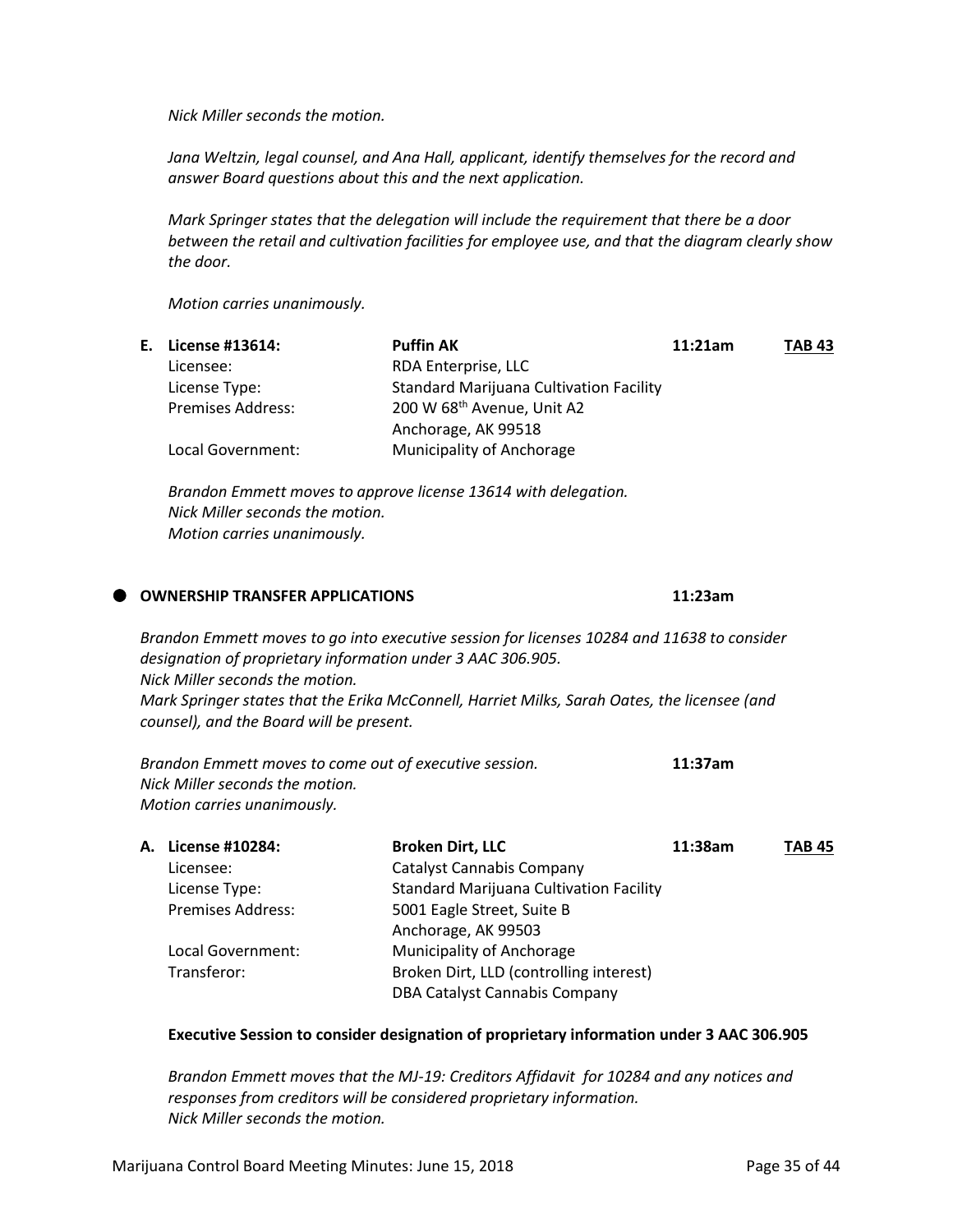#### *Motion carries unanimously.*

*Loren Jones moves to approve (the ownership transfer of) license 10284 with delegation. Brandon Emmett seconds the motion. Motion carries unanimously.*

| License #11638:          | <b>Broken Dirt, LLC</b>                 | 11:40am | <b>TAB 46</b> |
|--------------------------|-----------------------------------------|---------|---------------|
| Licensee:                | <b>Catalyst Cannabis Company</b>        |         |               |
| License Type:            | Retail Marijuana Store                  |         |               |
| <b>Premises Address:</b> | 9900 Old Seward Highway, #4             |         |               |
|                          | Anchorage, AK 99515                     |         |               |
| Local Government:        | Municipality of Anchorage               |         |               |
| Transferor:              | Broken Dirt, LLD (controlling interest) |         |               |
|                          | <b>DBA Catalyst Cannabis Company</b>    |         |               |
|                          |                                         |         |               |

#### **Executive Session to consider designation of proprietary information under 3 AAC 306.905**

*Brandon Emmett moves that the MJ-19: Creditors Affidavit for 11638 and any notices and responses from creditors will be considered proprietary information. Nick Miller seconds the motion. Motion carries unanimously.*

*Brandon Emmett moves to approve the ownership transfer of license 11638 with delegation. Nick Miller seconds the motion. Motion carries unanimously.*

*Erika McConnell asks whether all MJ-19s and creditor notices and responses would be determined to be confidential unless specifically specified by the applicant.*

*Harriet Milks states that that would not mean that those documents are not subject to public disclosure, but that they would not go into the Board packets and up on the website.*

*The Board members all agree that all MJ-19s and creditor notices and responses would be considered confidential in that they would not be posted on the website or included in the Board packets, unless an objection is received from a creditor.*

#### **TESTING FACILITY DESK AUDIT 1:00pm**

Patryce McKinney, Chief of the Environmental Health Lab for the Department of Environmental *Conservation, identifies herself for the record, provides an overview for the Board of the findings in the desk audit report of the marijuana testing facilities, and answers Board questions.*

## **LUNCH BREAK 11:46am**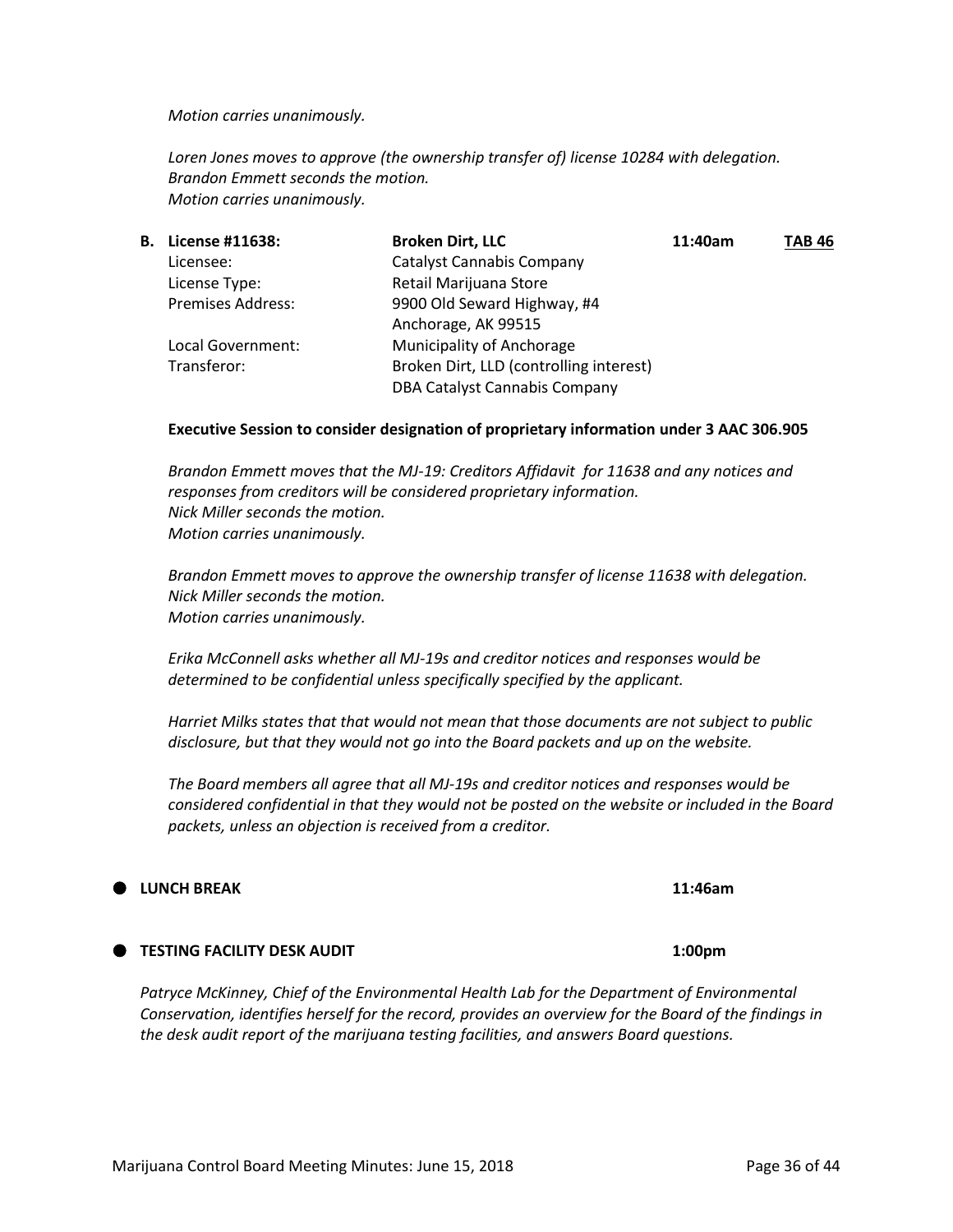**OPERATING PLAN CHANGES**

| <b>A. License #10268:</b> | <b>Flying High Investments, LLC</b>            | 1:30 <sub>pm</sub> | <b>TAB 47</b> |
|---------------------------|------------------------------------------------|--------------------|---------------|
| Licensee:                 | Flying High Investments, LLC                   |                    |               |
| License Type:             | <b>Standard Marijuana Cultivation Facility</b> |                    |               |
| <b>Premises Address:</b>  | 14.7 Mile McCarthy Road                        |                    |               |
|                           | Chitina, AK 99566                              |                    |               |
| Local Government:         | No Local Government                            |                    |               |

*Brandon Emmett moves to approve the operating plan changes for license 10268 Flying High Investments, LLC. Nick Miller seconds the motion.*

*James Fejes, licensee, identifies himself for the record and answers Board questions about the proposed changes.*

*Motion carries unanimously.* 

| <b>B.</b> License #10299: | R.C. Tinderbox, LLC       | 1:32 <sub>pm</sub> | <b>TAB 48</b>                                  |
|---------------------------|---------------------------|--------------------|------------------------------------------------|
| Licensee:                 | R.C. Tinderbox, LLC       |                    |                                                |
| License Type:             |                           |                    |                                                |
| <b>Premises Address:</b>  | 7801 King Street          |                    |                                                |
|                           | Anchorage, AK 99518       |                    |                                                |
| Local Government:         | Municipality of Anchorage |                    |                                                |
|                           |                           |                    | <b>Standard Marijuana Cultivation Facility</b> |

*Nick Miller recuses himself from voting and discussion.*

*Brandon Emmett moves to approve the operating plan changes for license 10299. Loren Jones seconds the motion.*

*Jana Weltzin, legal counsel, and Chris Euscher, licensee, identify themselves for the record and answer Board questions about the proposed changes.*

*Motion carries unanimously.* 

*Nick Miller rejoins the meeting.*

| C. License #10589:       | <b>Natures Releaf, LLC</b> | 1:35 <sub>pm</sub> | <b>TAB 49</b> |
|--------------------------|----------------------------|--------------------|---------------|
| Licensee:                | Natures Releaf, LLC        |                    |               |
| License Type:            | Retail Marijuana Store     |                    |               |
| <b>Premises Address:</b> | 503 7 <sup>th</sup> Avenue |                    |               |
|                          | Fairbanks, AK 99701        |                    |               |
| Local Government:        | City of Fairbanks          |                    |               |

*Brandon Emmett moves to approve the operating plan changes for license 10589 Natures Releaf. Nick Miller seconds the motion.*

*Barbara Paschall, licensee, identifies herself for the record and answers Board questions about the proposed changes.*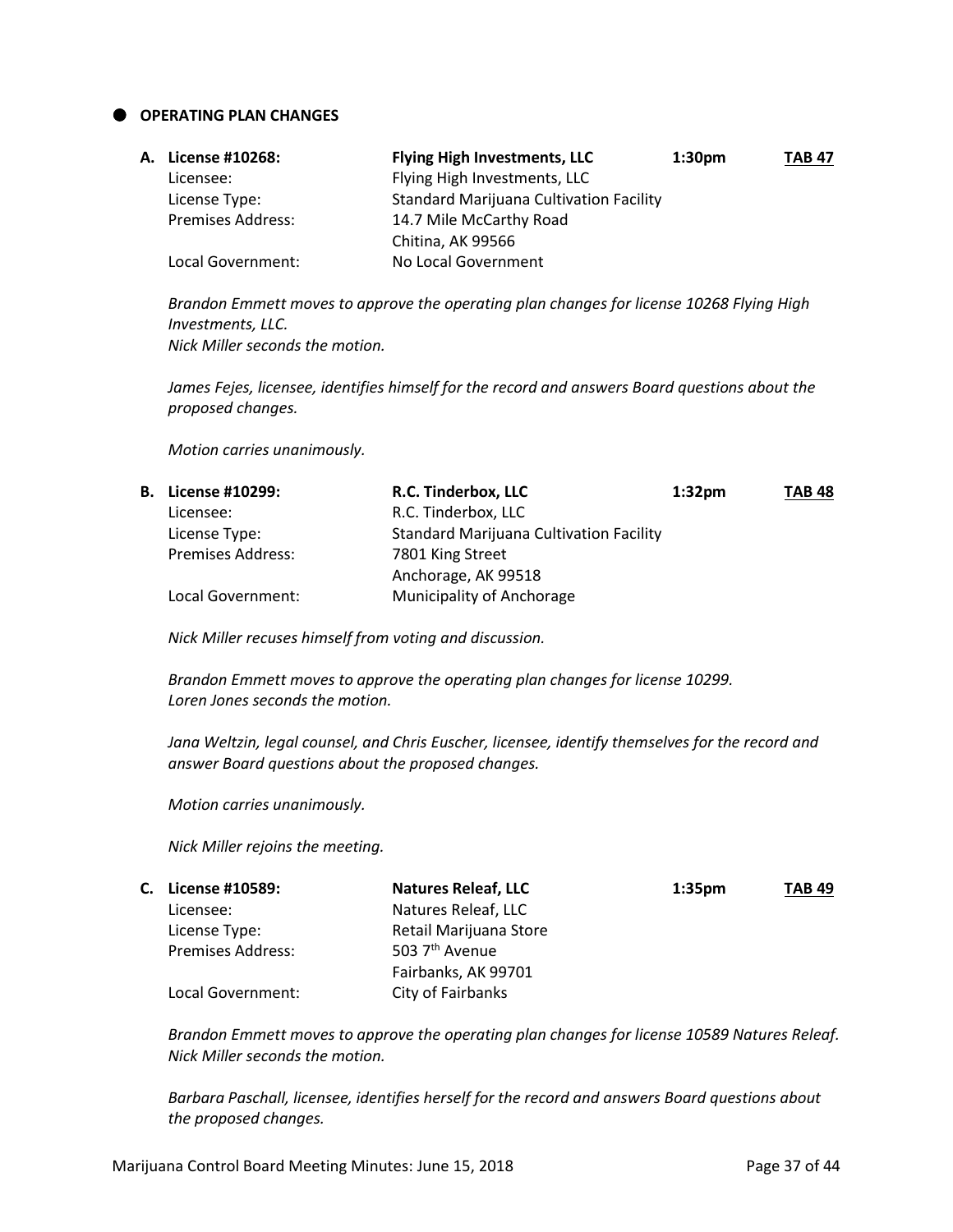*Motion carries unanimously.* 

| <b>D.</b> License #10975: | <b>Satori</b>                    | 1:38 <sub>pm</sub> | <b>TAB 50</b> |
|---------------------------|----------------------------------|--------------------|---------------|
| Licensee:                 | Baker Industries, LLC            |                    |               |
| License Type:             | Retail Marijuana Store           |                    |               |
| <b>Premises Address:</b>  | 221 E 5 <sup>th</sup> Avenue     |                    |               |
|                           | Anchorage, AK 99501              |                    |               |
| Local Government:         | <b>Municipality of Anchorage</b> |                    |               |

*Brandon Emmett moves to approve the operating plan changes for license 10975. Nick Miller seconds the motion.*

*Jana Weltzin, legal counsel, and Andrew Baker, licensee, identify themselves for the record and answer Board questions about the proposed changes.*

*Motion carries unanimously.* 

|                          | <b>DKW Farms, LLC</b>   | 1:39 <sub>pm</sub> | <b>TAB 51</b>                                  |
|--------------------------|-------------------------|--------------------|------------------------------------------------|
| Licensee:                | DKW Farms, LLC          |                    |                                                |
| License Type:            |                         |                    |                                                |
| <b>Premises Address:</b> | 4269 Richardson Highway |                    |                                                |
|                          | Valdez, AK 99686        |                    |                                                |
| Local Government:        | City of Valdez          |                    |                                                |
|                          | E. License #11234:      |                    | <b>Standard Marijuana Cultivation Facility</b> |

*Brandon Emmett moves to approve the operating plan changes for license 11234 DKW Farms, LLC.*

*Nick Miller seconds the motion.*

*Licensee is not present.*

*Brandon Emmett states that his motion will be with the delegation included in the director's memo regarding DEC.*

*Motion carries unanimously.* 

| <b>F.</b> License #11303: | <b>Hollyweed 907</b>      | $1:42$ pm | <b>TAB 52</b> |
|---------------------------|---------------------------|-----------|---------------|
| Licensee:                 | YNY Investment, LLC       |           |               |
| License Type:             | Retail Marijuana Store    |           |               |
| <b>Premises Address:</b>  | 2429 E 88th Avenue        |           |               |
|                           | Anchorage, AK 99507       |           |               |
| Local Government:         | Municipality of Anchorage |           |               |

*Brandon Emmett moves to approve the operating plan changes for license 11303 Hollyweed 907. Nick Miller seconds the motion.*

*Jana Weltzin, legal counsel, identifies herself for the record and answers Board questions about the proposed changes.*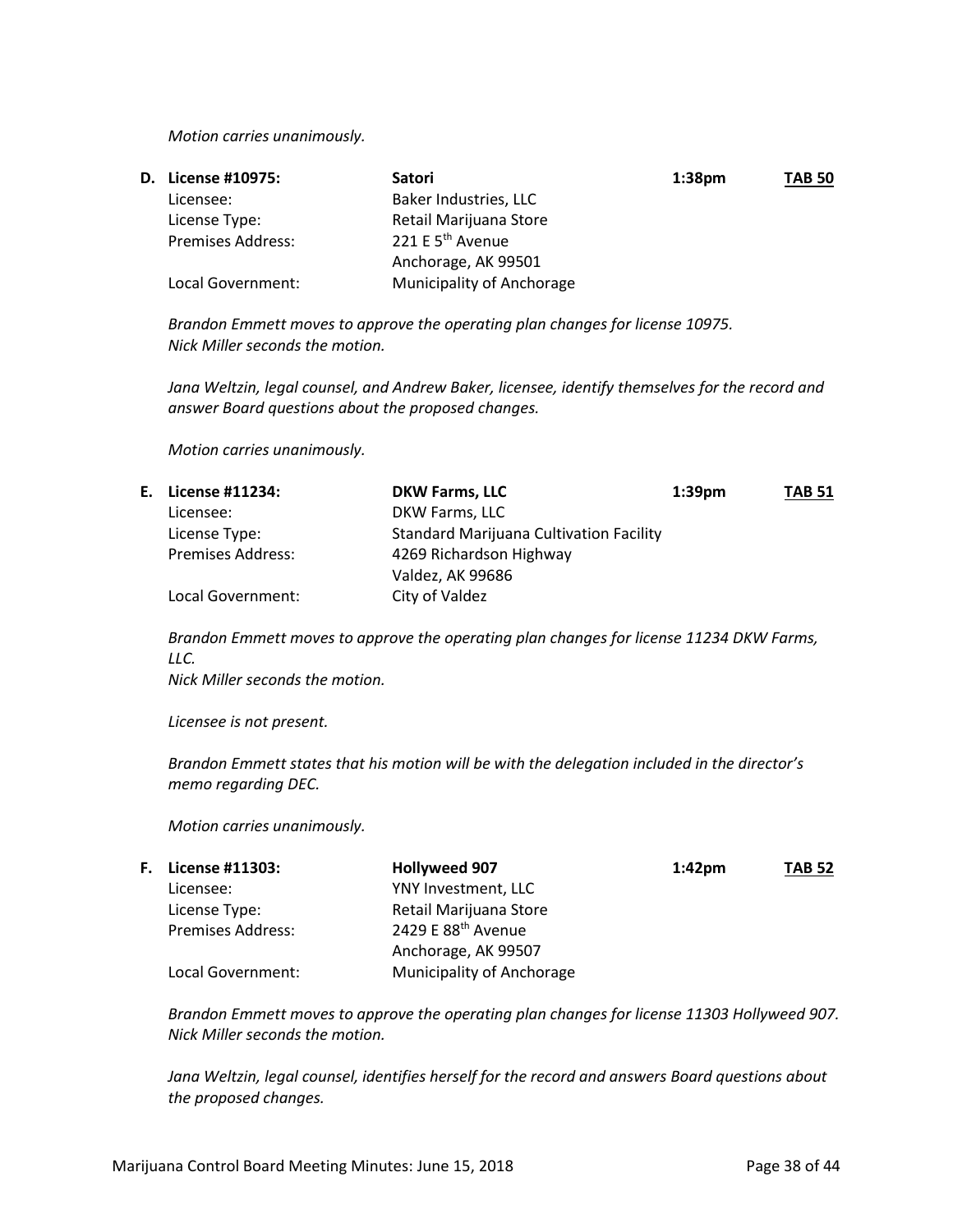*Motion carries unanimously.* 

| G. License #11413:       | Denali Dispensaries, LLC                       | $1:43 \text{pm}$ | <b>TAB 53</b> |
|--------------------------|------------------------------------------------|------------------|---------------|
| Licensee:                | Denali Dispensaries, LLC                       |                  |               |
| License Type:            | <b>Standard Marijuana Cultivation Facility</b> |                  |               |
| <b>Premises Address:</b> | 4603 Pittman Road                              |                  |               |
|                          | Wasilla, AK 99623                              |                  |               |
| Local Government:        | Matanuska-Susitna Borough                      |                  |               |

*Brandon Emmett moves to approve the operating plan changes for license 11413 Denali Dispensaries with delegation as contained in the memorandum. Nick Miller seconds the motion.*

*Bradley Bartlett, licensee, identifies himself for the record and answers Board questions about the proposed changes.*

*Motion carries unanimously.* 

| H. License #11605:       | <b>Always Redeye, LLC</b>                      | $1:46$ pm | <b>TAB 54</b> |
|--------------------------|------------------------------------------------|-----------|---------------|
| Licensee:                | Always Redeye, LLC                             |           |               |
| License Type:            | <b>Standard Marijuana Cultivation Facility</b> |           |               |
| <b>Premises Address:</b> | 2005 Anka Street                               |           |               |
|                          | Juneau, AK 99801                               |           |               |
| Local Government:        | City and Borough of Juneau                     |           |               |

*Brandon Emmett moves to approve the operating plan changes for license 11605 Always Redeye with delegation as included in the memorandum. Nick Miller seconds the motion.*

*Casey Wilkins, licensee, identifies himself for the record and answers Board questions about the proposed changes.*

*Motion carries unanimously.* 

|  | License #12550:          | <b>Frontier Farmers</b>                | $1:49$ pm | <b>TAB 55</b> |
|--|--------------------------|----------------------------------------|-----------|---------------|
|  | Licensee:                | JJH Holdings, LLC                      |           |               |
|  | License Type:            | Limited Marijuana Cultivation Facility |           |               |
|  | <b>Premises Address:</b> | 6284 N Carrie Street                   |           |               |
|  |                          | Wasilla, AK 99654                      |           |               |
|  | Local Government:        | Matanuska-Susitna Borough              |           |               |

*Brandon Emmett moves to approve the operating plan changes for license 12550 Frontier Farmers with delegation as included in the memorandum. Nick Miller seconds the motion.*

*Josh Hunter, licensee, and Jana Weltzin, legal counsel, identify themselves for the record and answer Board questions about the proposed changes.*

*Motion carries unanimously.*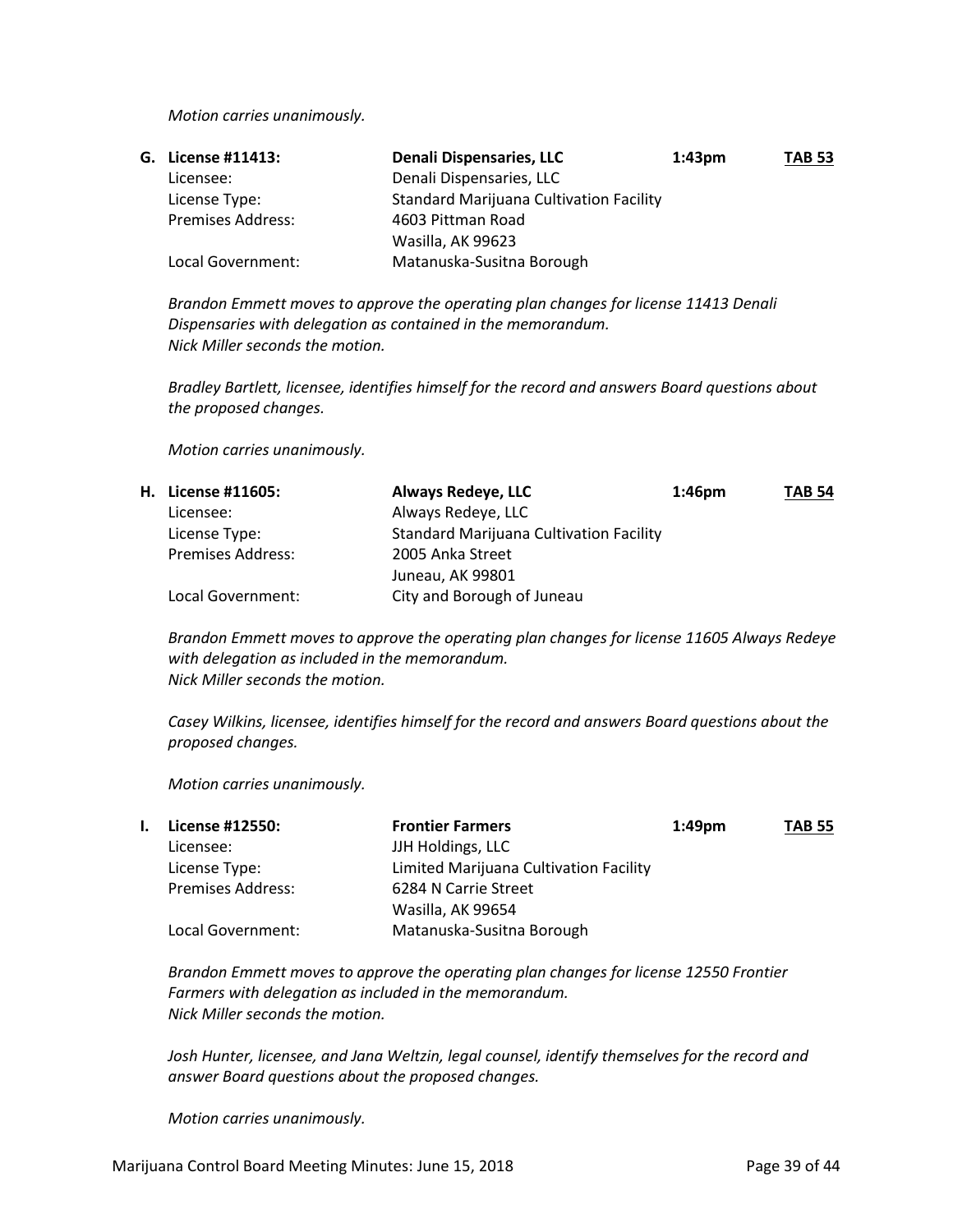| License #12904:          | <b>Grass Frontier Farms</b>                    | $1:55$ pm | <b>TAB 56</b> |
|--------------------------|------------------------------------------------|-----------|---------------|
| Licensee:                | KAD, LLC                                       |           |               |
| License Type:            | <b>Standard Marijuana Cultivation Facility</b> |           |               |
| <b>Premises Address:</b> | 7596 W Carmel Road                             |           |               |
|                          | Wasilla, AK 99623                              |           |               |
| Local Government:        | Matanuska-Susitna Borough                      |           |               |

*Brandon Emmett moves to approve the operating plan changes for license 12904. Nick Miller seconds the motion.*

*Anthony Mann, licensee, identifies himself for the record and answers Board questions about the proposed changes.*

*Motion carries unanimously.* 

#### **REGULATIONS**

**A. Proposed Projects**

#### **2. Staff Recommendations 2:02pm TAB 11**

*The Board members request that staff bring language to the next meeting so that it may consider opening a regulations project regarding local government protests (topic 1 in the memo).*

*Brandon Emmett moves to open a regulations project on expiration of public notice and time limit for application completeness (topic 2 in the memo). Nick Miller seconds the motion. Motion carries unanimously.*

*Loren Jones moves to open a regulations project on the expiration language and dates (topic 3 in the memo). Brandon Emmett seconds the motion. Motion carries unanimously.*

*Brandon Emmett moves to open a regulations project amending 3 AAC 306.565(c) to allow for wholesaling to retail licenses so that retail stores may allow for deli-style sale of concentrates. Nick Miller seconds the motion.*

*Motion carries unanimously.*

*Mark Springer requests that the director include some examples of universal THC symbols in her director's report for the Board to consider at next meeting.*

*Brandon Emmett moves to open a regulations project and put the draft language regarding residency out for public comment (topic 6 in the memo). Loren Jones seconds the motion.*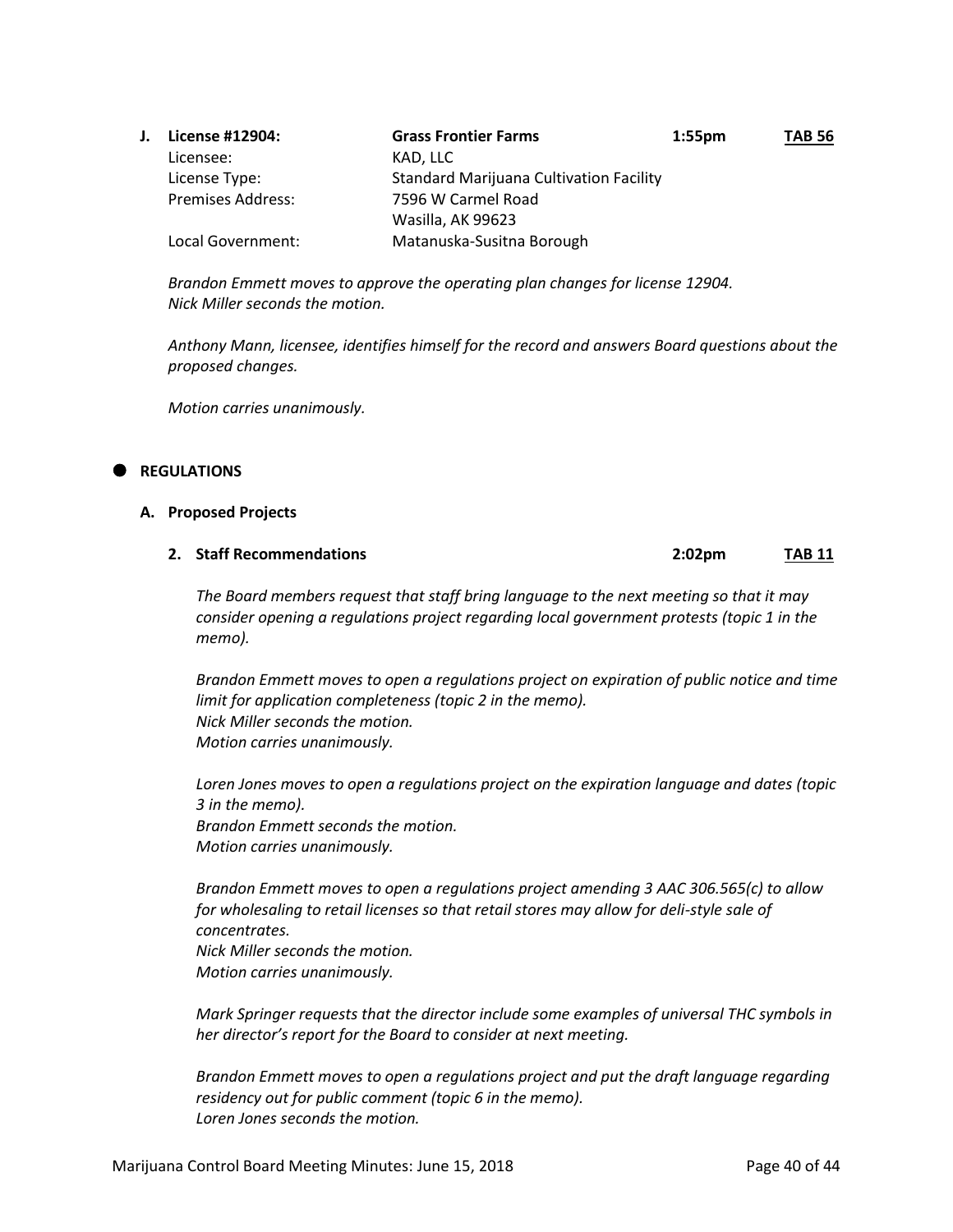*Motion carries unanimously.*

*Mark Springer recommends amending the proposed draft for topic 7 in the memo regarding out-of-state investment in testing facilities, to clarify that a testing facility license may also be renewed or transfer ownership under those circumstances.*

*Brandon Emmett moves to send (the draft regulation regarding out-of-state investment in testing facilities) out for public comment. Nick Miller seconds the motion. Motion carries, 3-1 (Loren Jones votes No).*

**BREAK 2:41pm**

# **REGULATIONS**

#### **A. Proposed Projects**

**3. Board Requests 2:57pm**

*The Board members state that they do not have any additional regulations projects to propose.*

#### **B. Drafts for Board Review, Pending Public Comment Opportunity**

| 1. Onsite Consumption    |                                         | 2:58pm | <b>TAB 12</b> |
|--------------------------|-----------------------------------------|--------|---------------|
| Status:                  | Revised draft for board consideration   |        |               |
| Potential Board Actions: | Amend and/or put out for public comment |        |               |

*Brandon Emmett moves to table this project until August when they will have all five members. Loren Jones seconds that motion. Loren Jones states that there may need to be some amendments made to the draft because of SB 63. Brandon Emmett states that he agrees. Motion carries unanimously.*

#### **C. Public Comments Received**

| 1. Plant Count for New Cultivators |                                                    | 3:00 <sub>pm</sub> | <b>TAB 13</b> |
|------------------------------------|----------------------------------------------------|--------------------|---------------|
| Status:                            | Comment period closed June 1, 2018                 |                    |               |
| <b>Potential Board Actions:</b>    | Vote to adopt; OR                                  |                    |               |
|                                    | Substantially amend and put out for public comment |                    |               |
|                                    |                                                    |                    |               |

*Brandon Emmett moves to adopt the language as written. Nick Miller seconds the motion. The Board members discuss the public comments received. Motion carries unanimously.*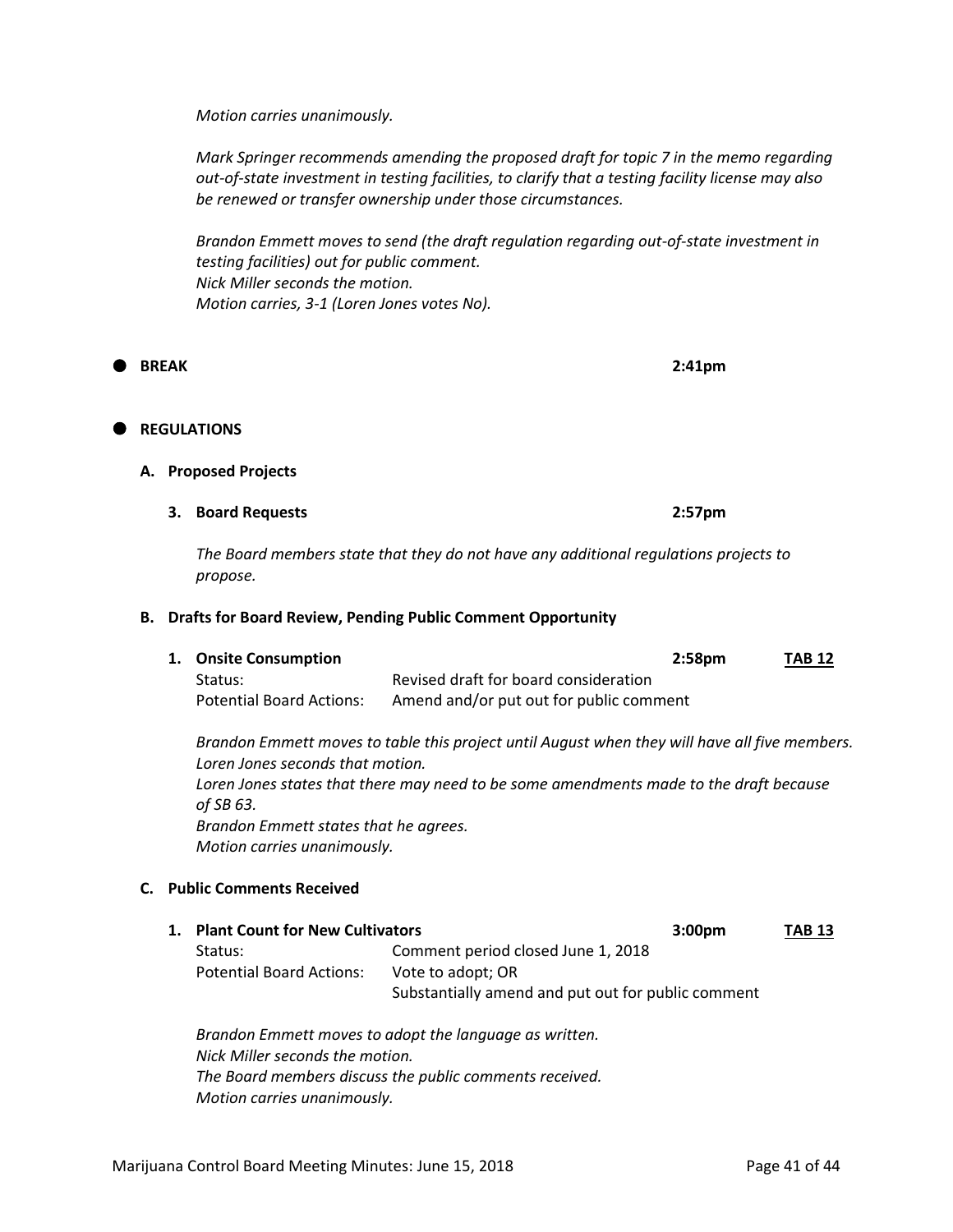|                                                                                                                                                                                                                                       | 2. Advertising and Promotional Activities<br>Status:<br><b>Potential Board Actions:</b> | Comment period closed June 1, 2018<br>Vote to adopt; OR<br>Substantially amend and put out for public comment                                                                                                                            | 3:08pm | <b>TAB 14</b> |
|---------------------------------------------------------------------------------------------------------------------------------------------------------------------------------------------------------------------------------------|-----------------------------------------------------------------------------------------|------------------------------------------------------------------------------------------------------------------------------------------------------------------------------------------------------------------------------------------|--------|---------------|
|                                                                                                                                                                                                                                       | AAC 306.760.<br>Nick Miller seconds the motion.<br>Motion carries unanimously.          | The Board members discuss the public comments received.<br>Loren Jones moves that the Board adopt regulations on advertising in 3 AAC 306.360 and 3                                                                                      |        |               |
| 3.                                                                                                                                                                                                                                    | <b>Waste Disposal</b><br>Status:                                                        | Comment period closed June 5, 2018                                                                                                                                                                                                       | 3:47pm | <b>TAB 15</b> |
|                                                                                                                                                                                                                                       | <b>Potential Board Actions:</b>                                                         | Vote to adopt; OR<br>Substantially amend and put out for public comment                                                                                                                                                                  |        |               |
| No public comments received to consider.<br>Loren Jones moves that the Board adopt the changes in this regulation project to 3 AAC<br>306.660 and 3 AAC 306.740.<br>Brandon Emmett seconds the motion.<br>Motion carries unanimously. |                                                                                         |                                                                                                                                                                                                                                          |        |               |
| 4.                                                                                                                                                                                                                                    | Status:<br><b>Potential Board Actions:</b>                                              | Date of Issuance of Handler Permits; Extend Video Storage<br>Retention Time; Definition of "Recreation or Youth Center"<br>Comment period closed June 1, 2018<br>Vote to adopt; OR<br>Substantially amend and put out for public comment | 3:50pm | <b>TAB 16</b> |

*The Board members discuss the public comments received.*

*Brandon Emmett moves to adopt the regulations project for date of issue of handler permits. Nick Miller seconds the motion. Motion carries unanimously.*

*Loren Jones moves that the Board approve the extended video storage retention time as presented. Mark Springer seconds the motion for discussion.*

*Loren Jones moves to amend the 120 days to 90 days for adoption. Brandon Emmett seconds the motion. Harriet Milks states that this is a substantive enough change that it would have to go back out for public comment. Motion carries unanimously.*

*Motion to adopt the extended video storage retention time regulation as amended fails, 2-2 (Nick Miller and Brandon Emmett vote No).*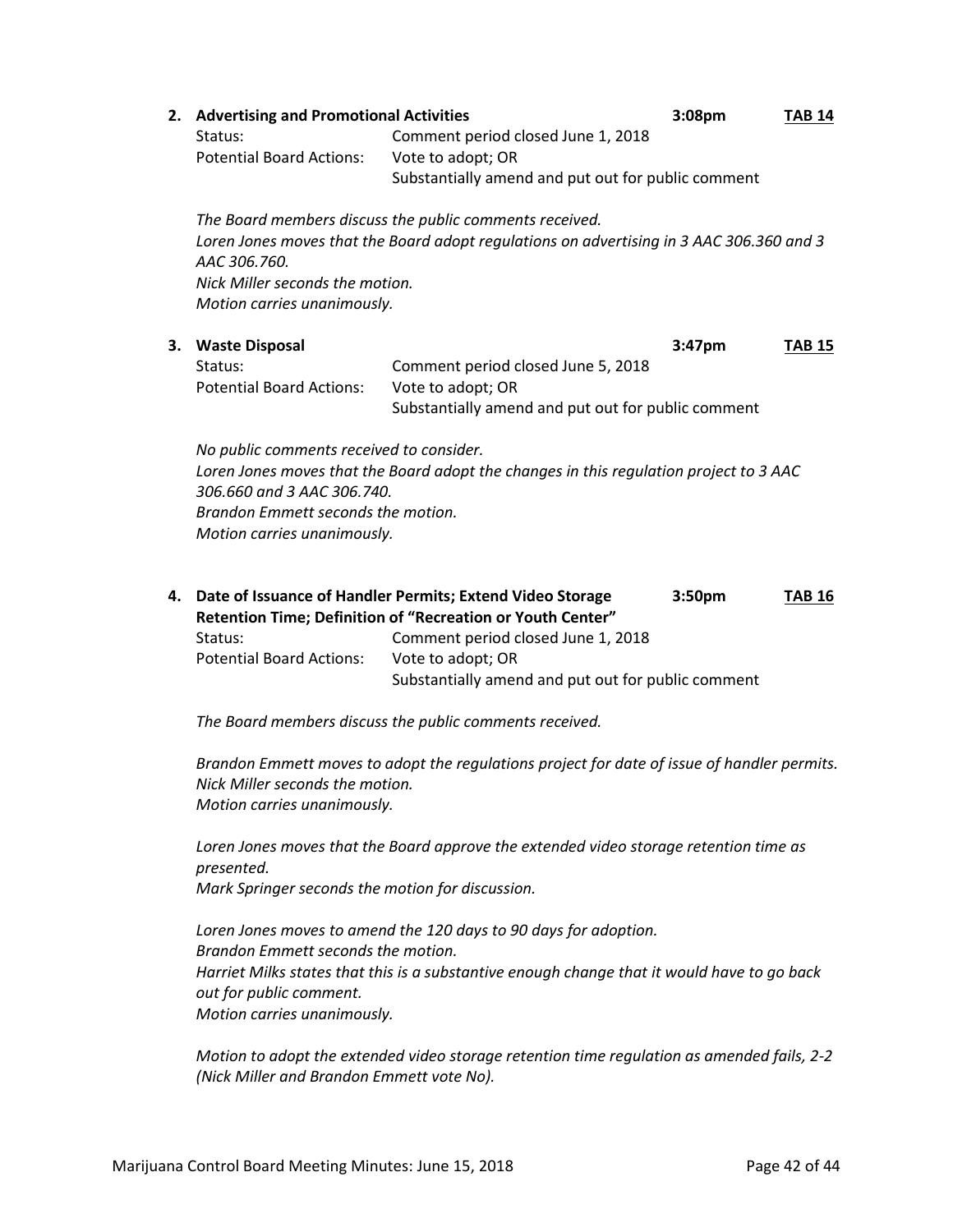*Brandon Emmett moves to table this definition of recreation or youth center proposed regulation until the August meeting when the Board has its fifth member. Nick Miller seconds the motion. Motion carries unanimously.*

*Loren Jones moves that 3 AAC 306.720(e) as amended (to require 90 days of video storage retention time) be put out for public comment. Mark Springer seconds the motion for discussion. Motion carries, 3-1 (Brandon Emmett votes No).*

#### **DISCUSSION REGARDING PERSONAL VERSUS COMMERCIAL USE** 4:05pm

*Loren Jones states that his advice would be to keep personal and commercial uses of marijuana completely separate until an establishment is licensed.*

*Brandon Emmett states that he agrees with Mr. Jones's comments, except that the Board needs to consider proposed premises within a residence, and whether a proposed testing facility could test equipment prior to being licensed.*

*The Board members request that the director and her staff bring a draft resolution to the August meeting for consideration by the Board.*

#### **MARIJUANA MAILBOX**

**A.** All correspondence received in th[e marijuana@alaska.gov](mailto:marijuana@alaska.gov) inbox **4:23pm TAB 57** from March 17 – May 25, 2018.

*Brandon Emmett states that the Board (and staff) need to make sure that all of the comments that are submitted before the deadline are included in the tabs the first time.*

#### **BOARD COMMENTS 4:27pm**

*Loren Jones states that at the end of the first day, he was very unhappy with the dealing of the NOVs because the Board spent hours talking about issues that they were not going to take action on at this meeting. He requests that as staff review the enforcement plan before it comes to the Board, that there be a section that covers NOVs – to include how and when enforcement should issue a NOV versus an advisory notice, and how the enforcement team would envision the Board dealing with the NOVs. He states that maybe the staff could put together a list that the Board could put out as an advisory as to what language provided on a label would be considered claiming therapeutic or health benefits.*

*Nick Miller states that he would love to see the enforcement plan at the next meeting, and he commends the licensing staff for their hard work.*

*Brandon Emmett thanks his fellow Board members and the staff for their hard work. He thanks the public and the testing working group.*